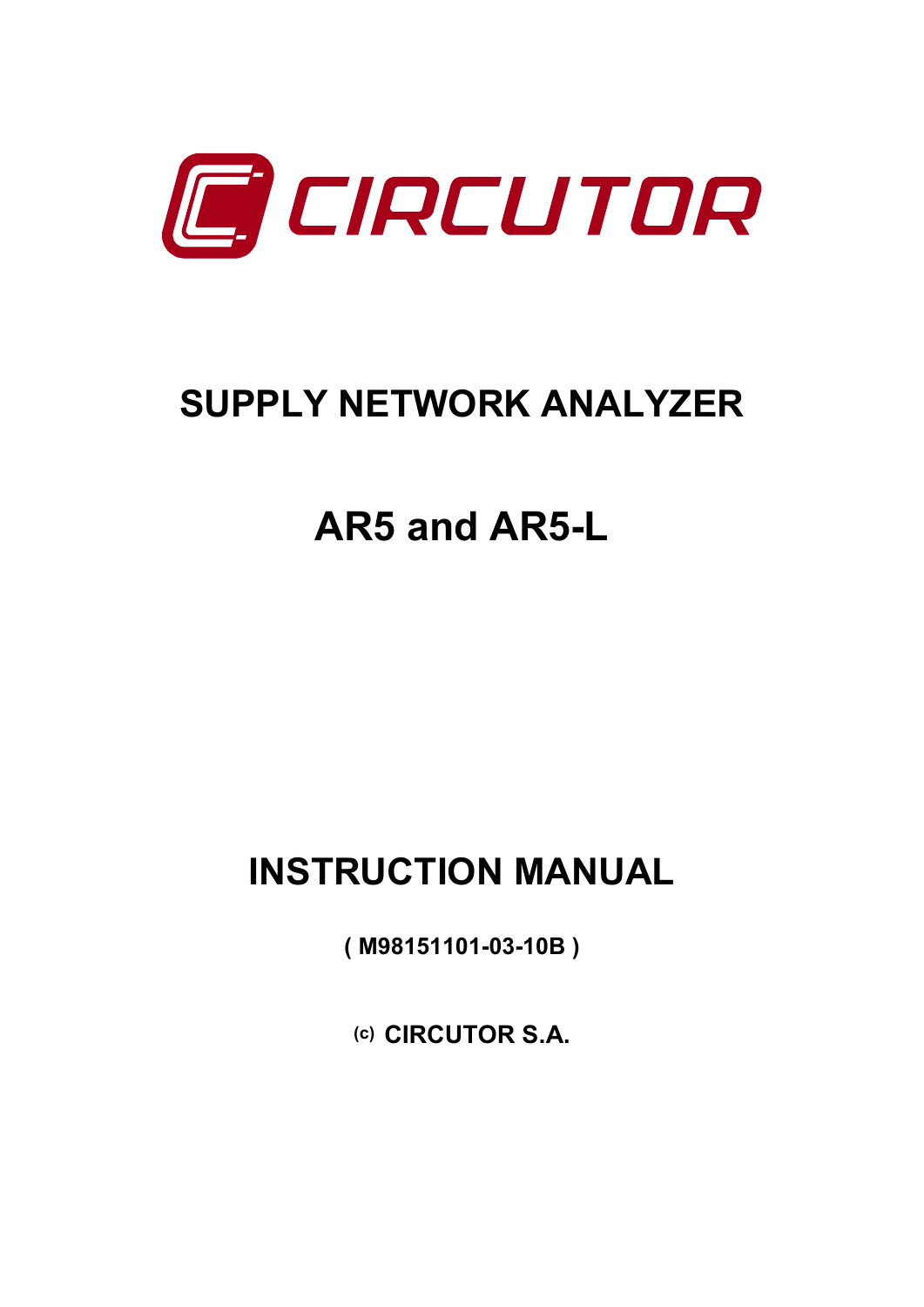

# **CONTENTS**

# page

| $1 -$                                                       |
|-------------------------------------------------------------|
|                                                             |
|                                                             |
|                                                             |
|                                                             |
| $2 -$                                                       |
|                                                             |
|                                                             |
| $3 -$                                                       |
| $4 -$                                                       |
|                                                             |
|                                                             |
|                                                             |
|                                                             |
|                                                             |
|                                                             |
|                                                             |
|                                                             |
|                                                             |
| $5 -$                                                       |
|                                                             |
|                                                             |
|                                                             |
|                                                             |
| 5.2.1.- Visualization of 3 parameters in a big size mode 23 |
|                                                             |
|                                                             |
|                                                             |
|                                                             |
|                                                             |
|                                                             |
|                                                             |
| $6 -$                                                       |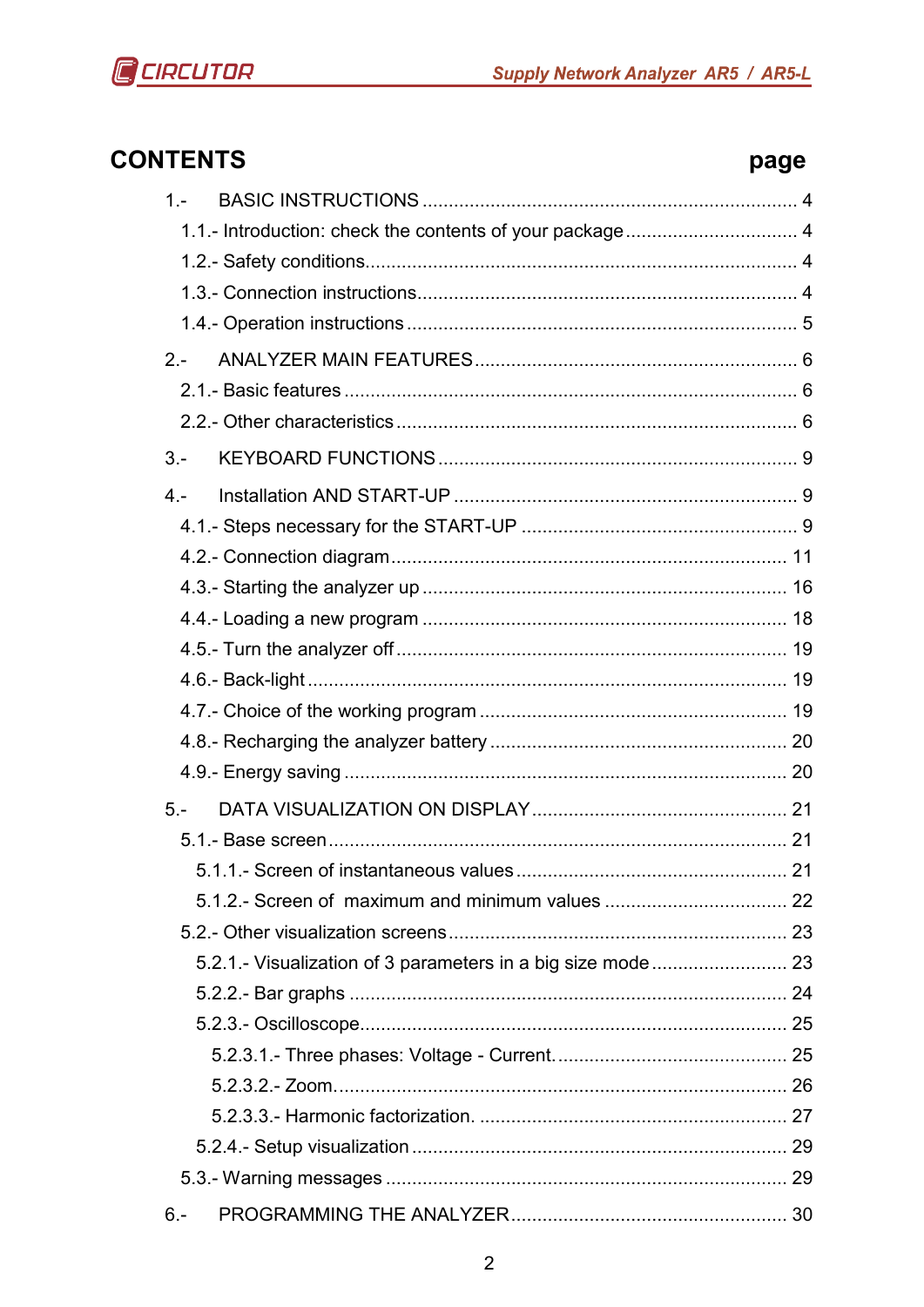|         | 6.1.2.4.- PARAM: Choosing the parameters to be saved 38    |  |
|---------|------------------------------------------------------------|--|
|         |                                                            |  |
|         |                                                            |  |
|         |                                                            |  |
|         |                                                            |  |
|         |                                                            |  |
|         |                                                            |  |
|         |                                                            |  |
|         |                                                            |  |
|         |                                                            |  |
|         |                                                            |  |
|         |                                                            |  |
|         |                                                            |  |
|         |                                                            |  |
|         | 6.4.3.- FORMAT: Formatting the analyzer internal memory 44 |  |
|         |                                                            |  |
|         |                                                            |  |
|         |                                                            |  |
| $7 -$   |                                                            |  |
| $8 -$   |                                                            |  |
| $9 -$   |                                                            |  |
| $10. -$ |                                                            |  |
| $11 -$  |                                                            |  |
|         |                                                            |  |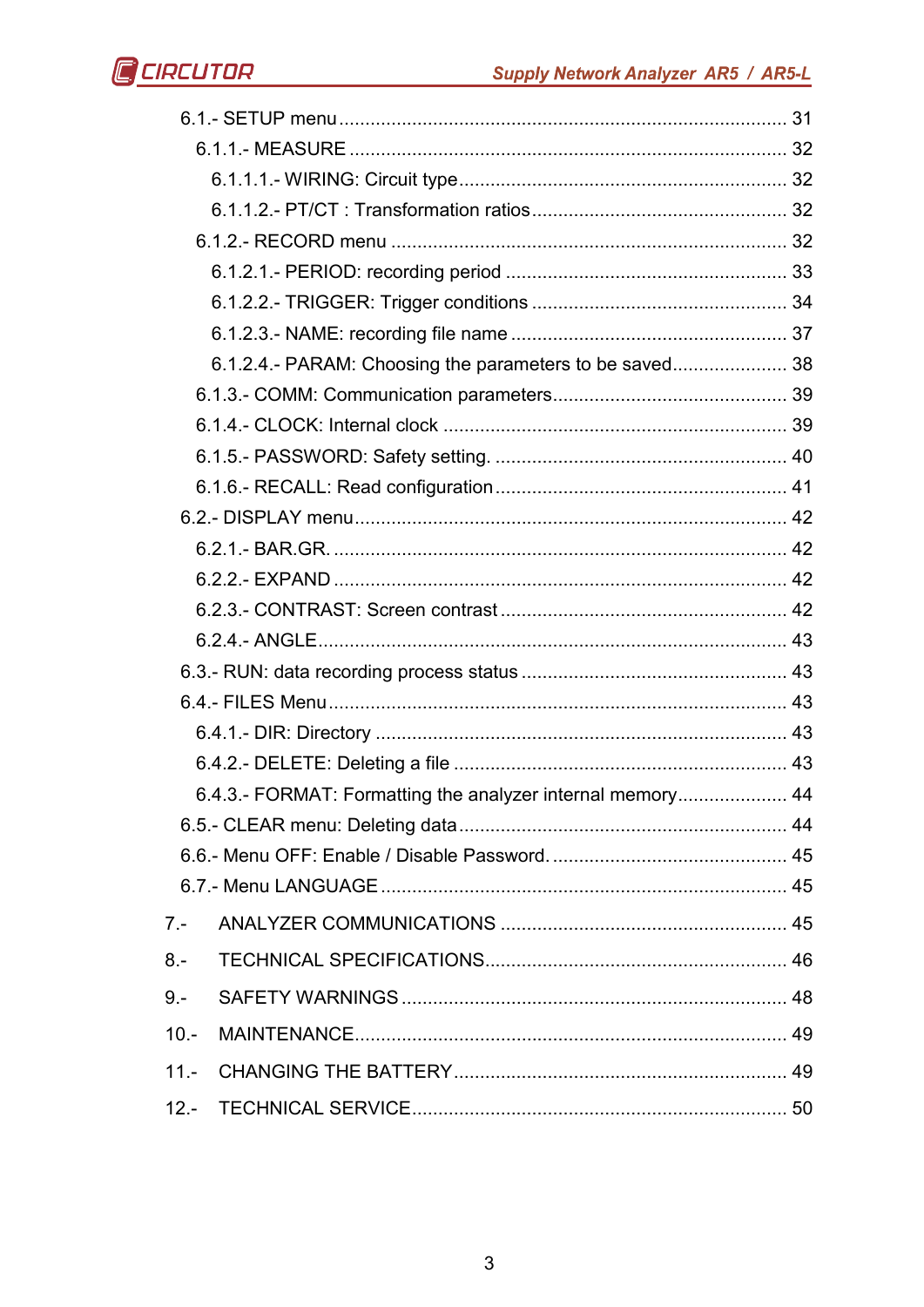# **1.- BASIC INSTRUCTIONS**

This manual is aimed to familiarize de user with the operation of the portable power analyzers model AR5-L and AR5 in order to get the best from its features.

These analyzers have been built with components incorporating the most advanced technology in microelectronics and offer benchtop features over the market in measurement and recording of electrical magnitudes in industrial power supply networks.

You are kindly requested to **carefully read this manual before connecting and powering the analyzer** in order to avoid irreversible damage, which might be caused by an improper connection.

#### **1.1.- Introduction: check the contents of your package**

After receiving the analyzer, please check the following points:

- a) The analyzer model corresponds with your order specifications.
- b) After unpacking, check that the instrument has not been damaged in transit.
- c) The standard set includes the following items:
	- Kit AR5-L or AR5
	- 1 Power supplier set 100 V a.c.  $-$  240 V a.c.  $/$  12 V d.c.
	- 1 Connection cord between the power supplier set and the main.
	- 1 Connection cable between the analyzer and the power supplier set.
	- 1 RS-232 communication cable.
	- 4 Voltage leads.
	- 4 Alligator clamps (3 in AR5 model).
	- 1 Instruction Manual.
	- CD with the PC program

#### **1.2.- Safety conditions**



The manual you hold in your hands contains information and warnings about the **analyzer** that the user should respect in order to guarantee a proper operation of all the instrument functions and keep its safety conditions.

#### **1.3.- Connection instructions**

Before powering and connecting the analyzer check the following points:

a) Supply voltage: Through and external power supplier set.

Input mains 100 V a.c. – 240 V a.c. / output to AR5/AR5-L 12V d.c.

- b) Frequency : 45...65 Hz.
- c) Maximum voltage at the voltage measuring circuit:
	- 500 V a.c. Phase-to-neutral (CAT III)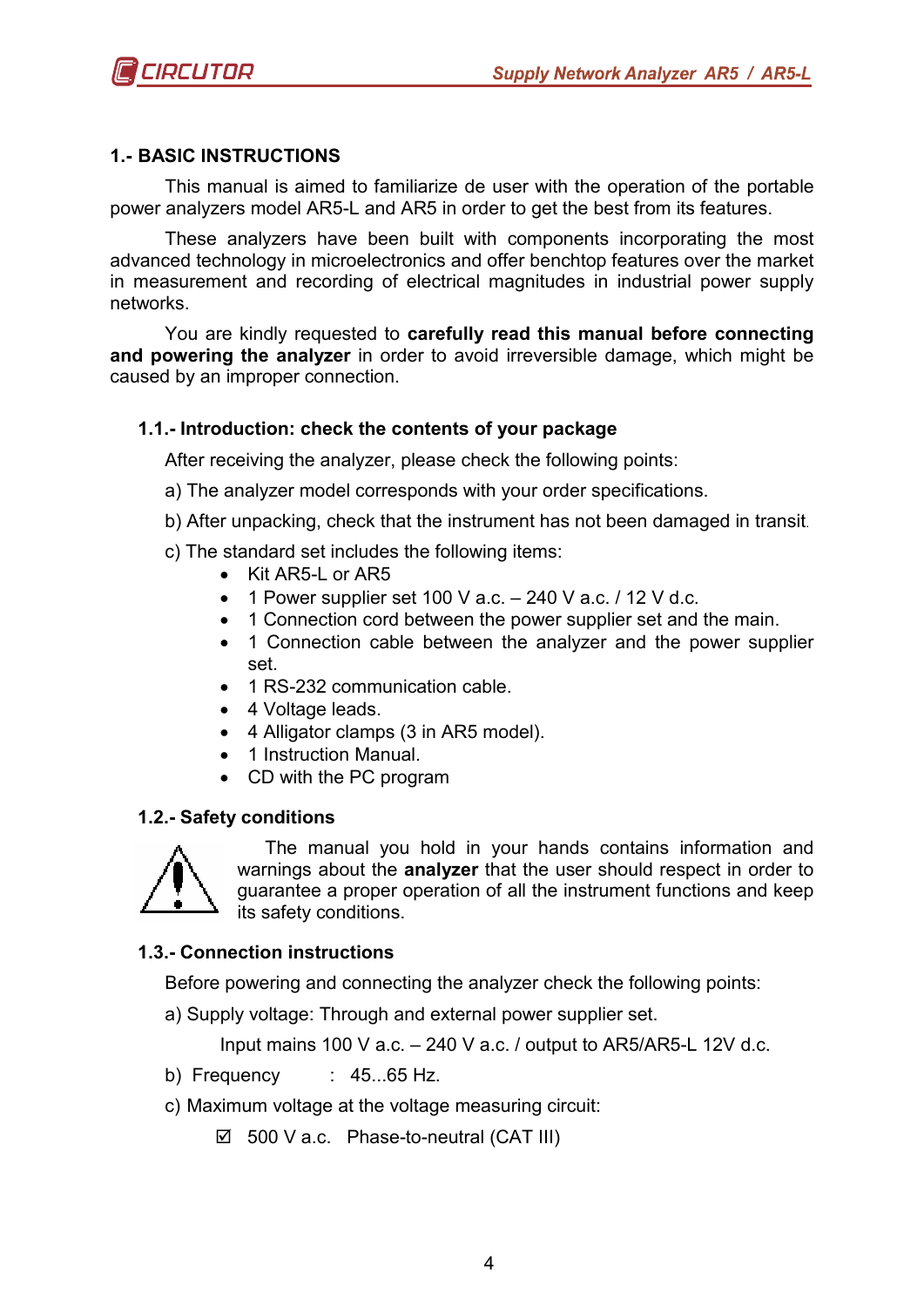

| <b>Current clamps</b> | <b>Measuring range</b>             |
|-----------------------|------------------------------------|
| CP-2000-200           | 10 to 2000 A a.c. (switch at 2000) |
|                       | 1 to 200 A a.c. (switch at 200)    |
| <b>CPR-1000</b>       | 5 to 1000 A a.c.                   |
| <b>CPR-500</b>        | 2,5 to 500 A a.c.                  |
| CP-100 (M1-U)         | 0, 5 to 100 A a.c.                 |
| $CP-5$                | 25 mA to 5 A a.c.                  |

d) Current measuring range: according to the Current clamp used

| <b>Flexible clamp</b> | <b>Measuring range</b>           |
|-----------------------|----------------------------------|
| C-FLEX 200-2000-20000 | 100 to 20000 A a.c (scale 20000  |
|                       | A)                               |
|                       | 10 to 2000 A a.c. (scale 2000 A) |
|                       | 1 to 200 A a.c. (scale 200 A)    |

**NOTE**: It is advisable to measure near of full-scale value to get better accuracy.

# **1.4.- Operation instructions**

The **analyzer** is a programmable instrument so offering diverse operation modes, which can be selected from the available programming menus (6.- PROGRAMMING THE ANALYZER).

Please read carefully the paragraphs involving **(4.-** Installation AND START-UP 6.- PROGRAMMING THE ANALYZER**)** in order to select the most suitable operation mode for your requirements.



**If the instrument is not used according to manufacturer's specifications, the protection of the instrument can be damaged.**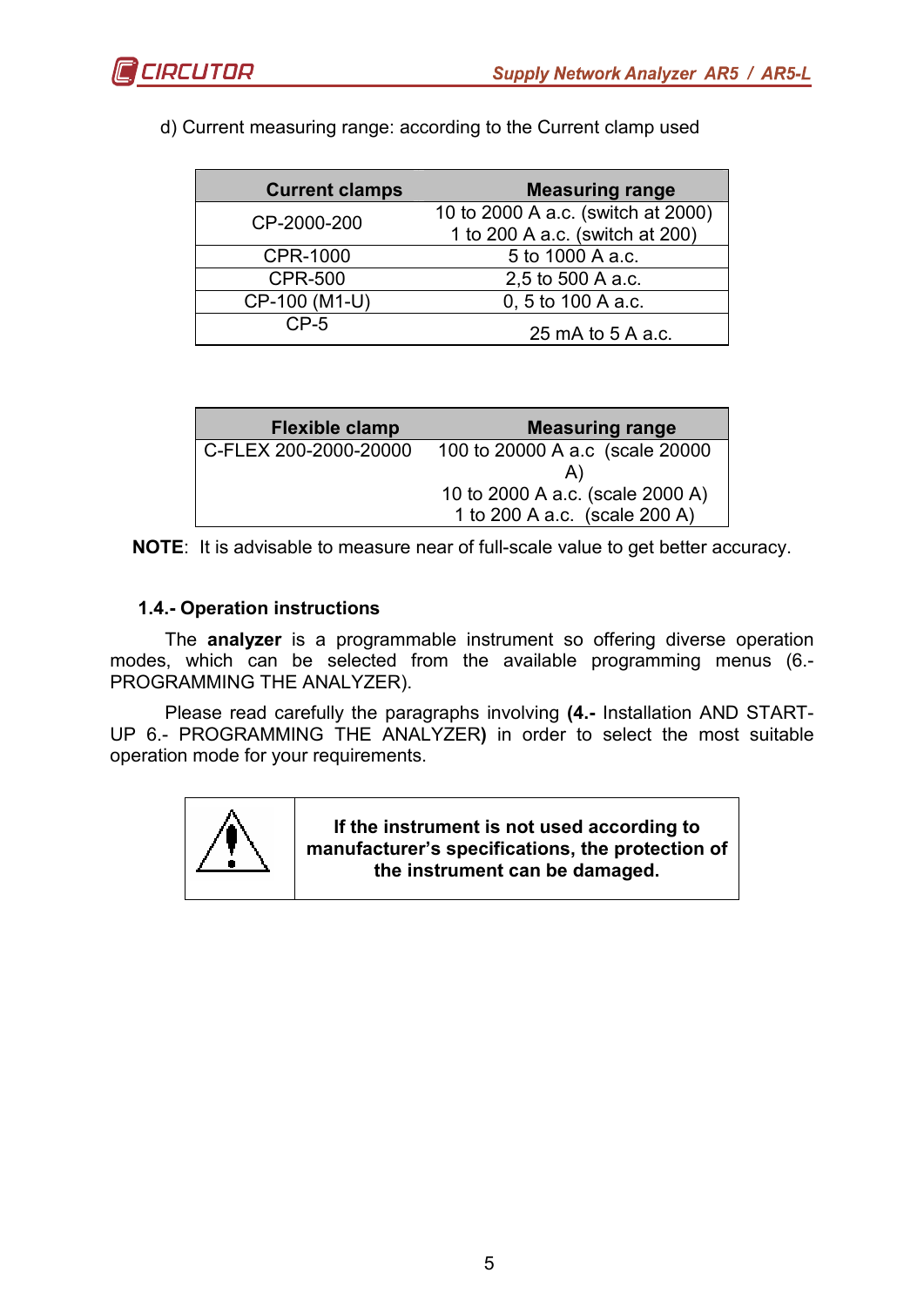# **2.- ANALYZER MAIN FEATURES**

#### **2.1.- Basic features**

The AR5 series analyzers are programmable instruments that **measure, calculate and store to memory** the main parameters of three phase electrical supply networks.



#### **\* IN only in AR5-L models**

**Setup:** Analyzer's setting is completed through a system of spreadable menus that provide a friendly-use and intuitive configuration process.

 **Data visualization:** By means of a liquid crystal graphical **display**, 160 x 160 pixels and with **backlight** ability, the user can view **instantaneous, maximum and minimum values of each parameter at each phase.** 

**Internal battery:** permits the user to accomplish with analysis works without the need of an external auxiliary power supply. The analyzer is equipped with an intelligent battery charging system, which expands the battery life span. For recharge the battery is necessary to connect the power supplier.

**Installation:** Analyzer is suitable for analysis works over any type of electric networks (single-phase, bi-phase, 3-wire and 4-wire).

**Measuring:** Measurement of average values of main electrical parameters, as well as, recording of maximum and minimum values. To execute these measurements, the analyzer is equipped with three a.c. voltage inputs and four a.c. current inputs (through current clamps ../ 2 V a.c.).

**Data collection:** The analyzer has a **1 Mb on-board memory** to save into all the parameters measured or calculated by the analyzer, in order to be further retrieved from a PC.

**PC software:** together with the analyzer, it is also factory supplied a friendlyuse, powerful software that permits data downloading from the internal memory to a PC and a further complex analysis of recorded data.

# **2.2.- Other characteristics**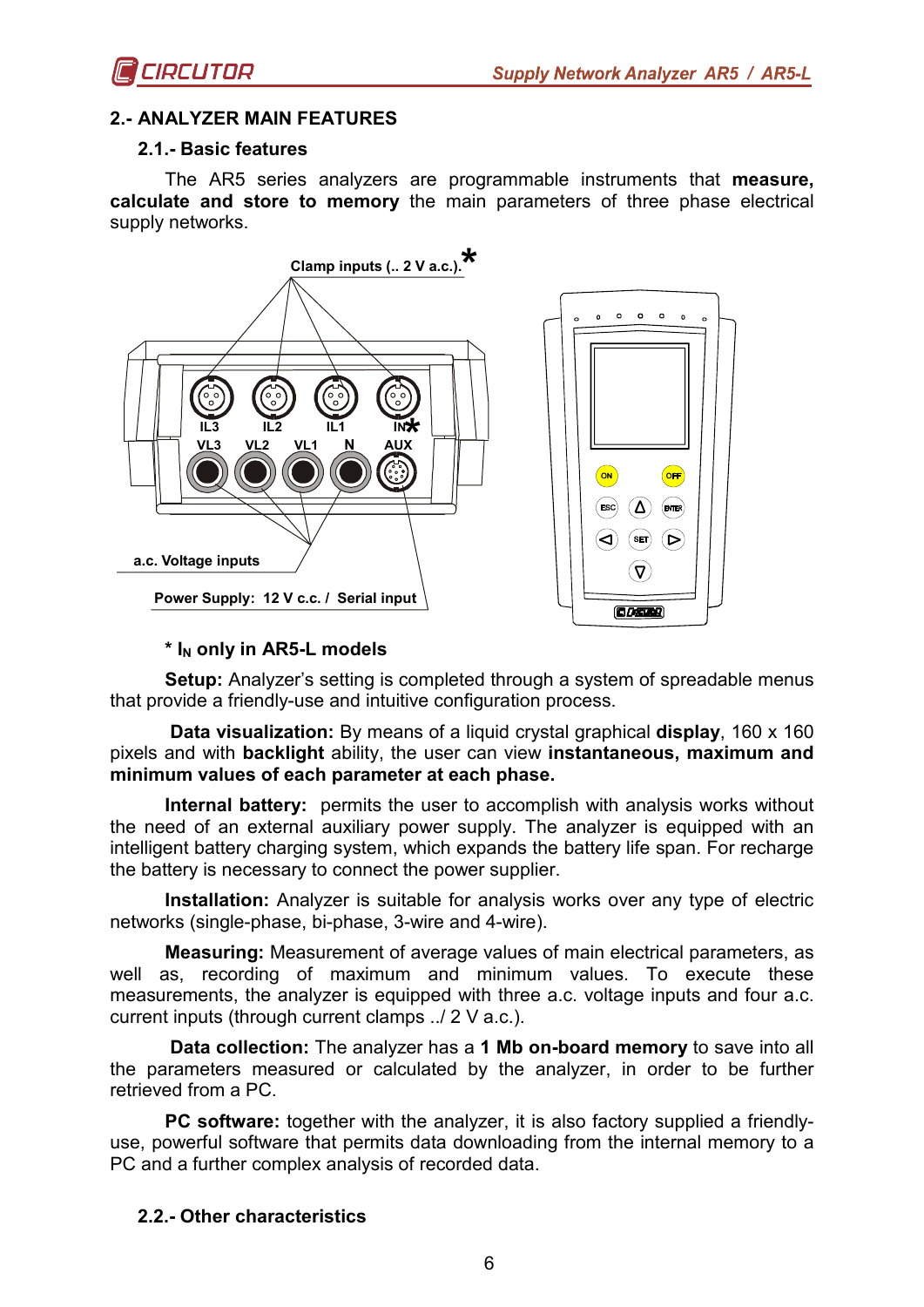

- Small size, low weight, portable instrument.
- True R.M.S. measuring system.
- Instantaneous, maximum and minimum values of each discrete electric parameter**.**
- Electrical energy meters incorporated
- Harmonic measurement
- Neutral current measurement (only in AR5-L model)
- RS-232 communication to PC
- Ability of setting a **recording threshold**, so that data is only recorded in memory when measured values are not within the defined threshold (see Section 6.1.2.2.-TRIGGER: Trigger conditions).
- Automatic data collection in memory at regular user-definable periods.

Depending on the type of circuit under analysis, following enumerated parameters are measured and can be saved in memory:

*NOTE:* It's not allow to save cos<sub> $\varphi$ </sub> data in memory. Only can be read on *display.*

| <b>Parameter</b>                                          | <b>Symbol</b> | L1 | L2 | L3 | Three-phase value |
|-----------------------------------------------------------|---------------|----|----|----|-------------------|
| Phase-to-Neutral voltage                                  | V             | X  | x  | X  |                   |
| Current                                                   | A             | X  | x  | X  | X                 |
| Neutral current<br>(only in AR5-L model)                  | $I_N$         | X  |    |    |                   |
| Frequency                                                 | Hz            | x  |    |    |                   |
| Active power                                              | kW            | x  | x  | X  | x                 |
| Reactive power L                                          | kvarL         | X  | x  | X  | x                 |
| Reactive power C                                          | kvarC         | X  | X  | X  | X                 |
| Apparent power                                            | <b>kVA</b>    |    |    |    | X                 |
| Power factor                                              | PF            | X  | X  | X  | X                 |
| Active energy                                             | kW h          | X  | x  | X  | X                 |
| Reactive-energy (inductive)                               | kvaLh         | X  | x  | X  | X                 |
| Reactive-energy (capacitive)                              | kvaCh         | X  | x  | X  | X                 |
| Voltage harmonics                                         |               | X  | x  | X  |                   |
| <b>Current harmonics</b>                                  |               | X  | x  | X  |                   |
| <b>Current Neutral harmonics</b><br>(only in AR5-L model) |               | X  |    |    |                   |

#### • **4-wire three-phase system:**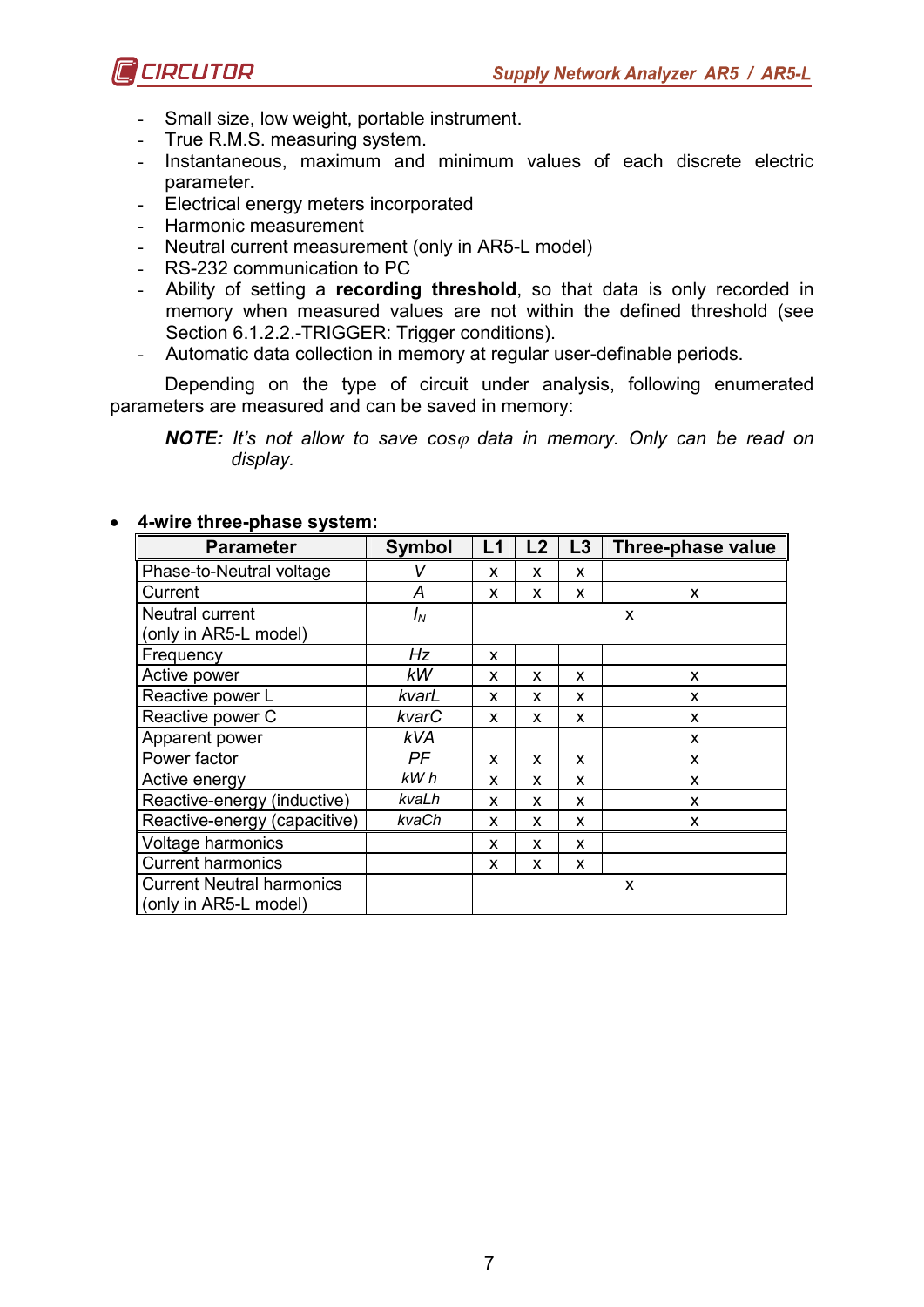

| <b>Parameter</b>             | <b>Symbol</b> | $L1-L2$ | $L2-L3$ | $L3-L1$ | Three-phase value |
|------------------------------|---------------|---------|---------|---------|-------------------|
| Phase-to-Phase voltage       |               | X       | x       | x       |                   |
| Current                      | А             | x       | x       | x       | X                 |
| Frequency                    | Hz            | x       |         |         |                   |
| Active power                 | kW            | X       | x       | X       | X                 |
| Reactive power L             | kvarL         | X       | X       | x       | X                 |
| Reactive power C             | kvarC         | X       | X       | X       | X                 |
| Apparent power               |               |         |         |         | X                 |
| Power factor                 | PF            | X       | x       | X       | X                 |
| Active energy                | kW h          | X       | X       | X       | x                 |
| Reactive-energy (inductive)  | kvahL         | x       | x       | X       | x                 |
| Reactive-energy (capacitive) | kvahC         | X       | X       | X       | x                 |
| Voltage harmonics            |               | X       | X       | X       |                   |
| <b>Current harmonics</b>     |               | X       | X       | X       |                   |

# • **3-wire three-phase system:**

# • **Single-phase system:**

| <b>Parameter</b>             | <b>Symbol</b> | L1 |
|------------------------------|---------------|----|
| Voltage                      |               | x  |
| Current                      | А             | x  |
| Frequency                    | Hz            | x  |
| Active power                 | kW            | x  |
| Reactive power L             | kvarL         | x  |
| Reactive power C             | $kvarl$ /(-C) | x  |
| Apparent power               |               | x  |
| Power factor                 | PF            | x  |
| Active energy                | kW h          | x  |
| Reactive-energy (inductive)  | kvahL         | x  |
| Reactive-energy (capacitive) | kvahC         | x  |
| Voltage harmonics            |               | x  |
| <b>Current harmonics</b>     |               | x  |

#### • **Bi-phase system:**

| <b>Parameter</b>             | <b>Symbol</b> | $L1-N$ | $L2-N$ | <b>Bi-phase</b><br>value<br>$L1-L2$ |  |
|------------------------------|---------------|--------|--------|-------------------------------------|--|
| Voltage                      | V             | X      | X      | x                                   |  |
| Current                      | А             | X      | X      | X                                   |  |
| Neutral current*             | $I_N$         |        |        | X                                   |  |
| Frequency                    | Hz            | x      |        |                                     |  |
| Active power                 | kW            | X      | X      | X                                   |  |
| Reactive power L             | kvarL         | x      | X      | X                                   |  |
| Reactive power C             | kvarC         | X      | X      | X                                   |  |
| Apparent power               |               |        |        | X                                   |  |
| Power factor                 | PF            | x      | X      | X                                   |  |
| Active energy                | kW h          |        |        | X                                   |  |
| Reactive-energy (inductive)  | kvahL         | x      | x      | x                                   |  |
| Reactive-energy (capacitive) | kvahC         | x      | x      | X                                   |  |
| Voltage harmonics            |               | X      | X      |                                     |  |
| <b>Current harmonics</b>     |               | x      | X      |                                     |  |
| Neutral current harmonics    |               | x      |        |                                     |  |

\*only in AR5-L model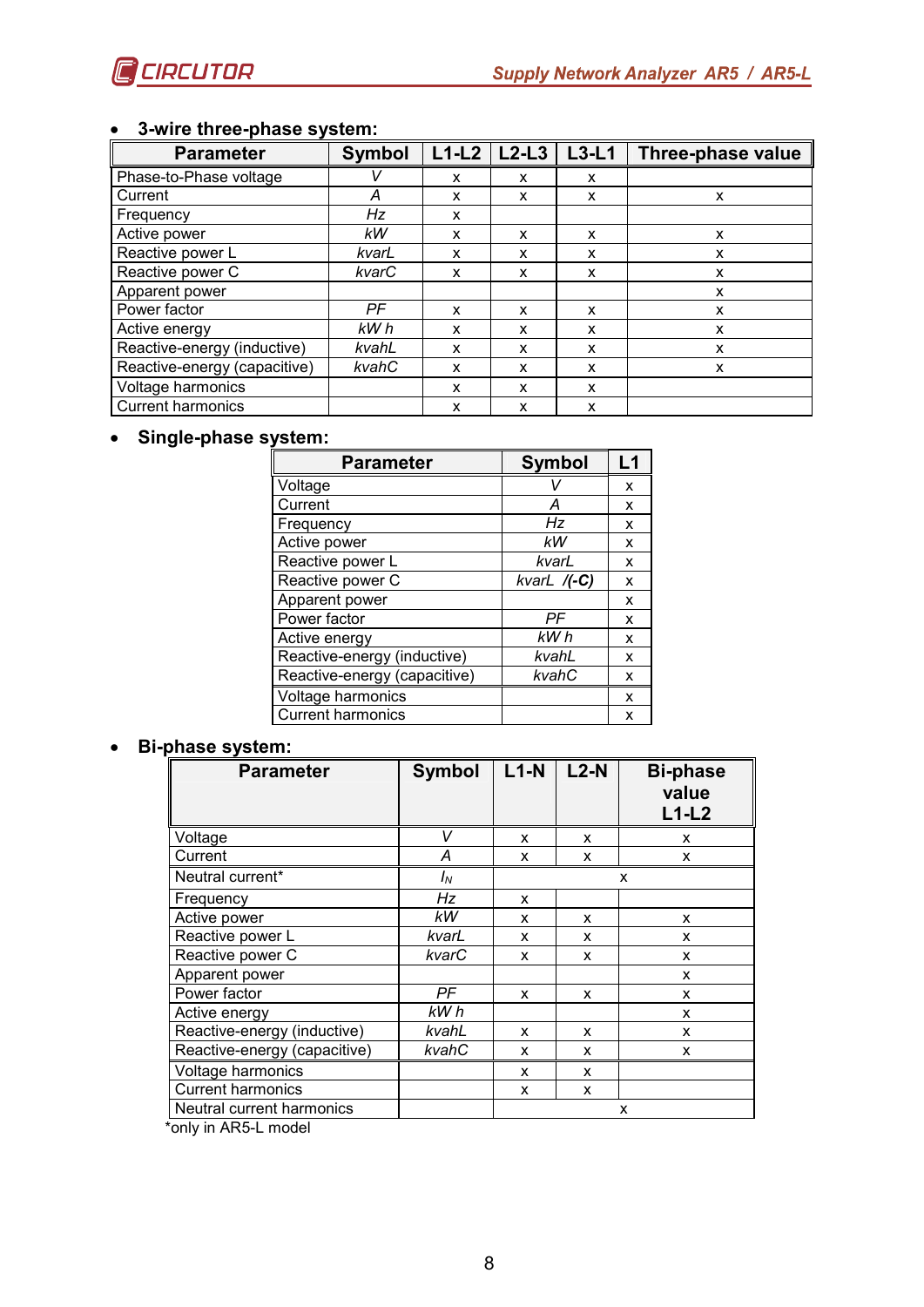

# **3.- KEYBOARD FUNCTIONS**

 The analyzer has a 9 buttons keyboard to perform configuration and control actions of all the instrument options.



- *FONI* to turn the analyzer on.
- **[OFF] (Quick press)** to turn on/off the display back-light.
- **[OFF] (5 seconds press)** to turn analyzer off.
- $\lbrack \bullet \rbrack$ ,  $\lbrack \bullet \rbrack$ ,  $\lbrack \bullet \rbrack$  &  $\lbrack \bullet \rbrack$ . To select among several options.
- **[SET]** to access setting options.
- **[ENTER]** to validate a setting option or to program some parameters of the visualization screens.
- **[ESC]** to select different visualization screens or to exit the setting actions.

However, *most of keys are double functional*: The own instrument understands the meaning of the order at each case.

#### **4.- Installation AND START-UP**



The manual you hold in your hands contains information and warnings that the user should respect in order to guarantee a proper operation of all the instrument functions and keep its safety conditions.

**If the instrument is not used according to manufacturer's specifications, the protection of the instrument can be damaged.** Note that with the instrument powered on, cover opening or elements removal actions may allow accessing dangerous parts. Therefore, before any adjustment, replacement, maintenance or repairing operation is carried out, the instrument must be disconnected from any power supply source.

When any protection failure is suspected to exist, the instrument must be immediately put out of service. Contact then with a qualified service representative.

#### **4.1.- Steps necessary for the START-UP**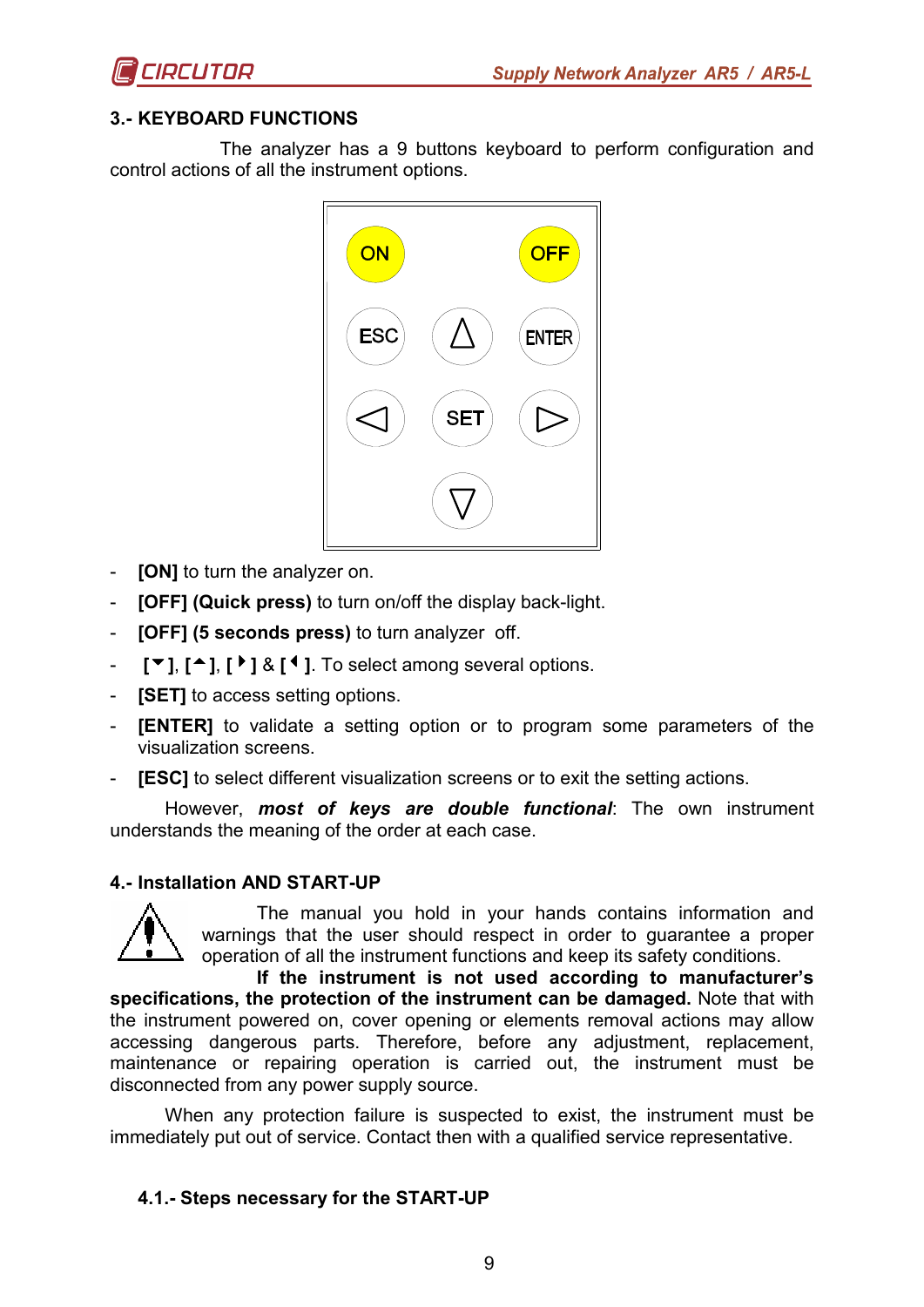For the Star-up of the equipment and to let it ready to begin to register is necessary to make the following steps.

- 1) Plug the battery, see point 11.-CHANGING THE BATTERY
- 2) Format the memory, see 6.4.3.-FORMAT: Formatting the analyzer internal memory
- 3) Set the analyzer in hour, see point 6.1.4.-CLOCK: Internal clock
- 4) Charge the battery by a period of minimum 14 hours. .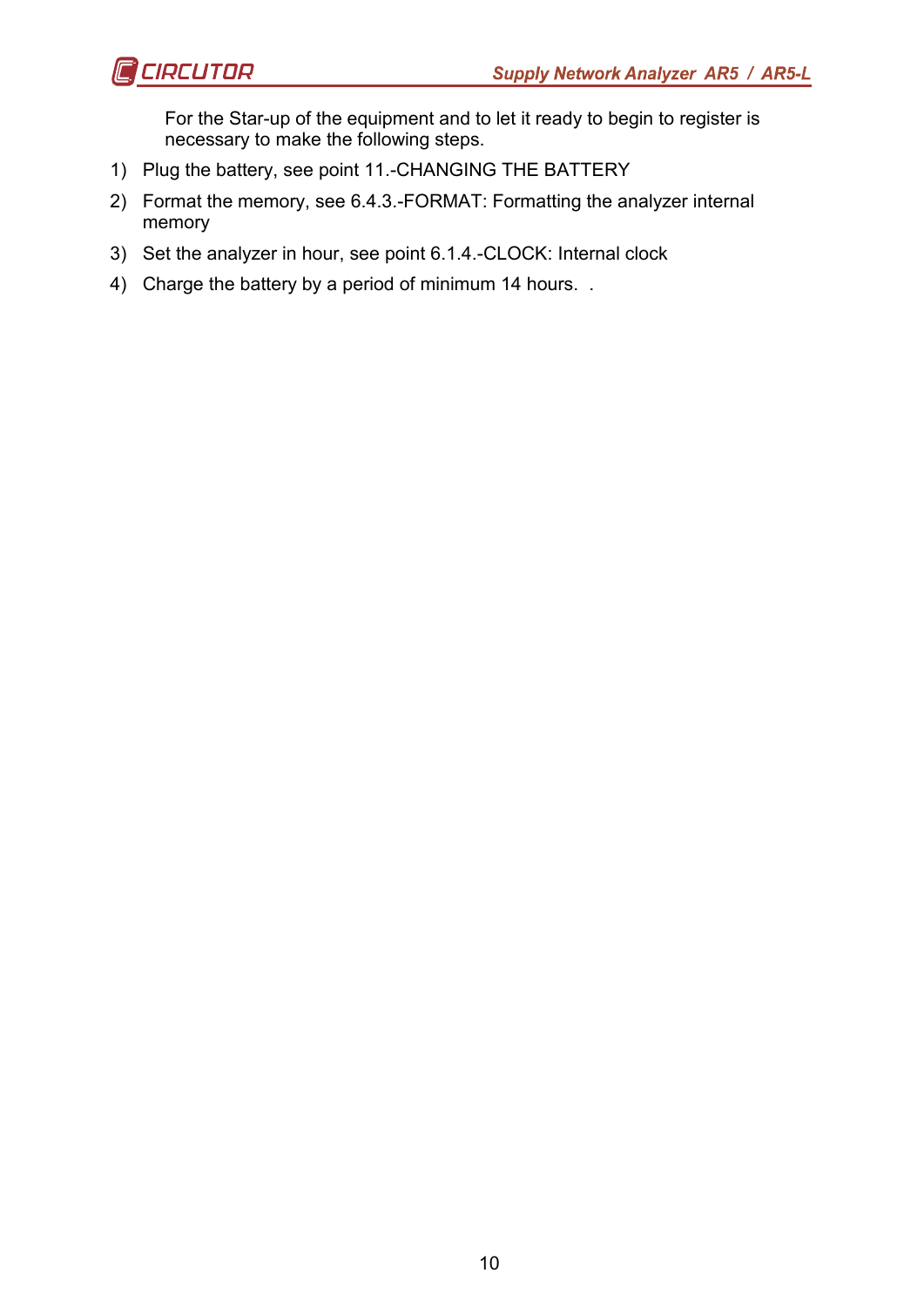# **4.2.- Connection diagram**

# **A.- CONNECTION DIAGRAM FOR THREE-PHASE - 4-WIRE – SYSTEM**

This connection is only available for AR5-L model

( SET ---> SETUP ---> MEASURE ---> WIRING ---> 3Φ 4 WIRES)

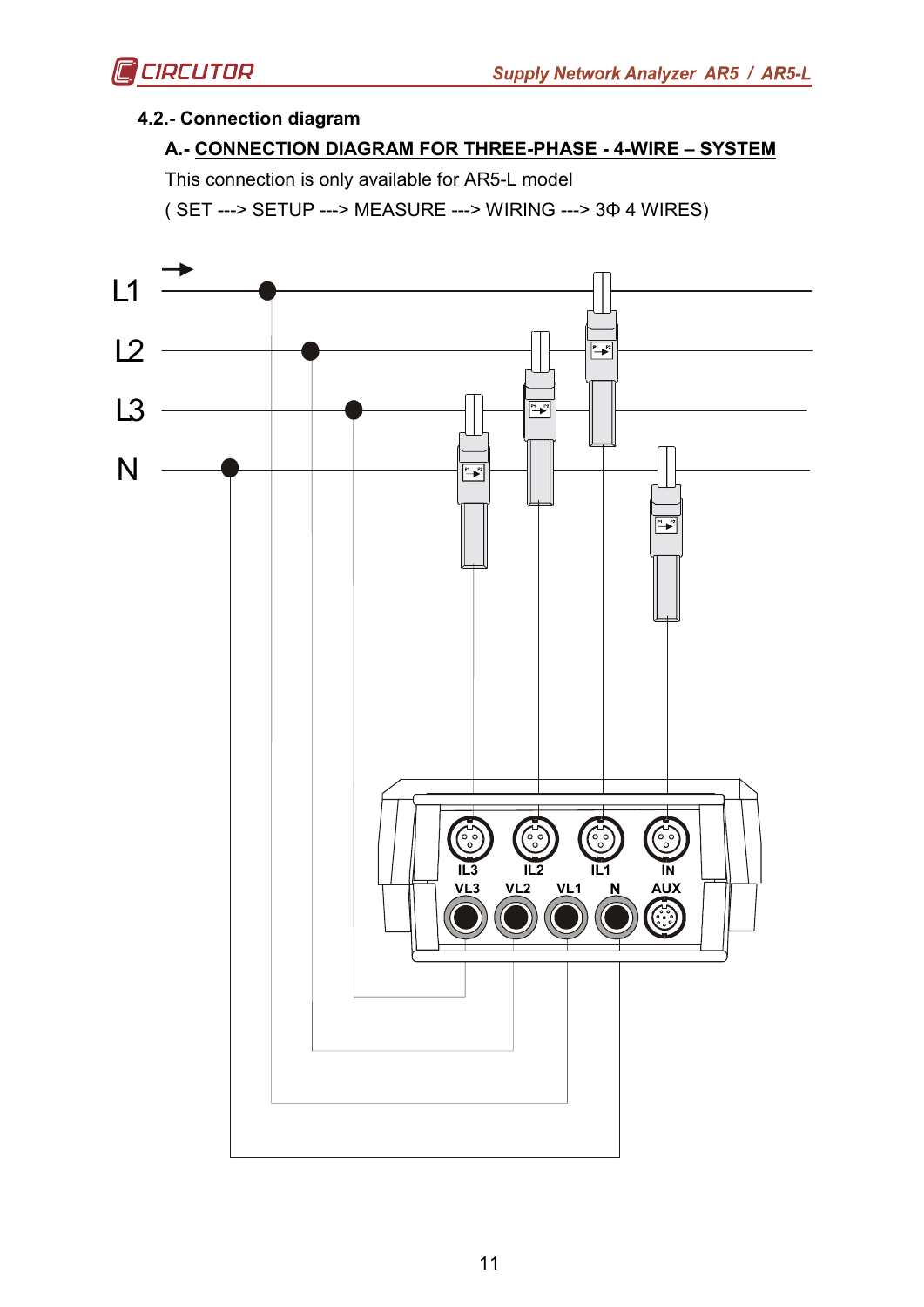

# **B.- CONNECTION DIAGRAM FOR THREE-PHASE - 3-WIRE - SYSTEM.**

( SET ---> SETUP ---> MEASURE ---> WIRING ---> 3Φ 3 WIRES )

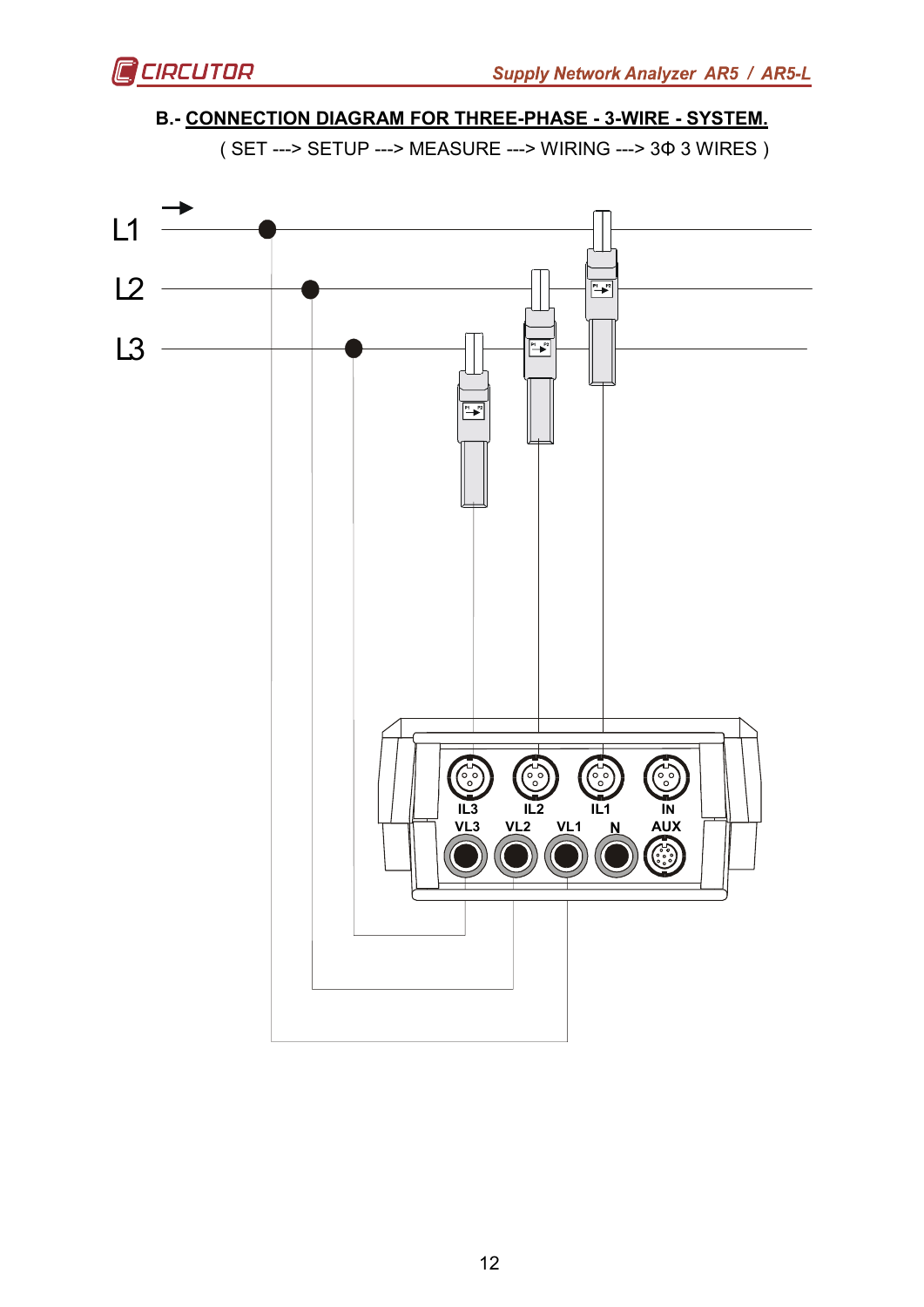# **C.- CONNECTION DIAGRAM FOR THREE-PHASE - 3-WIRE (ARON)**

( SET ---> SETUP ---> MEASURE ---> WIRING ---> 3 PT – 2 CT

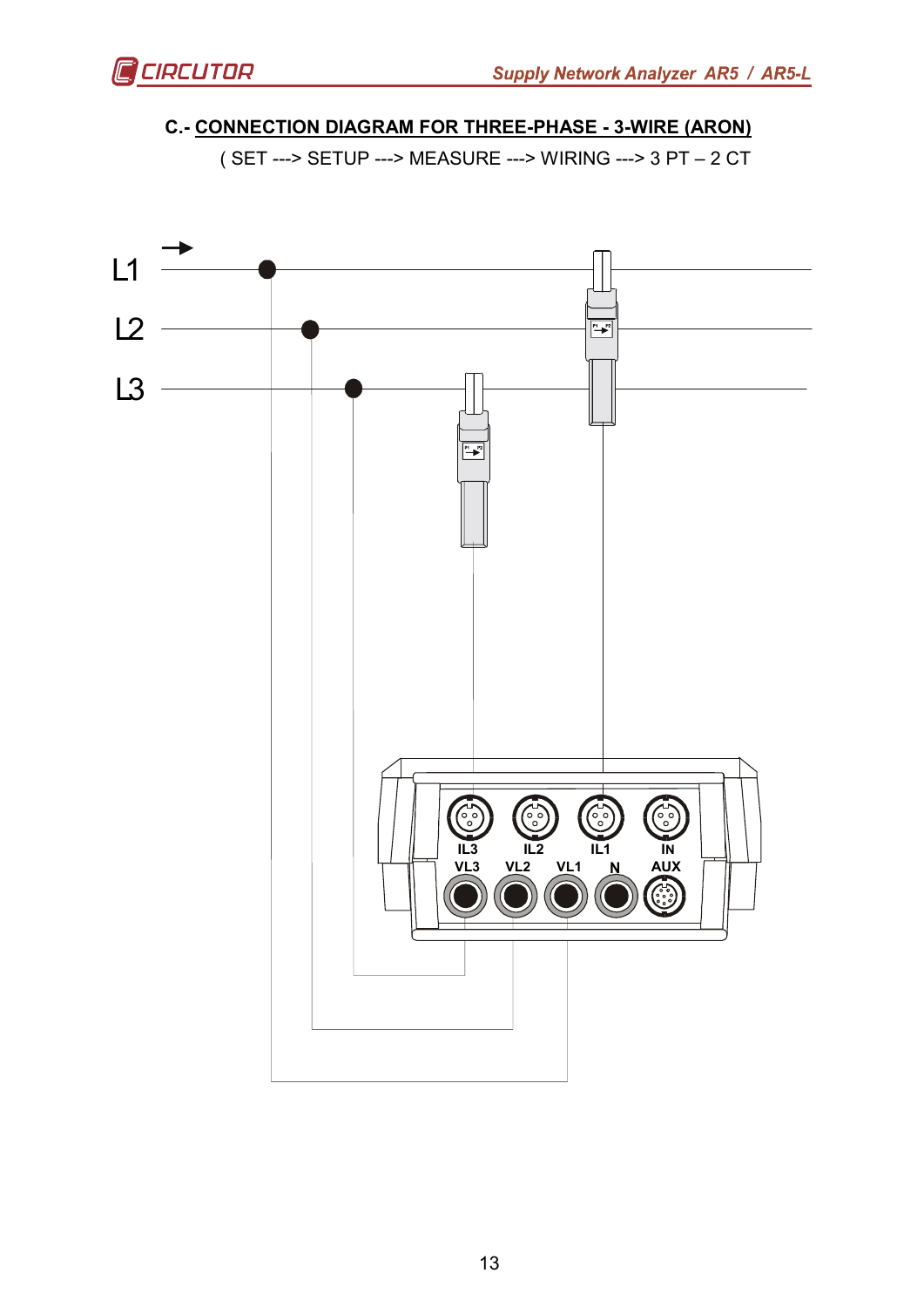

# **D.- CONNECTION DIAGRAM FOR SINGLE-PHASE - SYSTEM**

( SET ---> SETUP ---> MEASURE ---> WIRING ---> 1Φ)

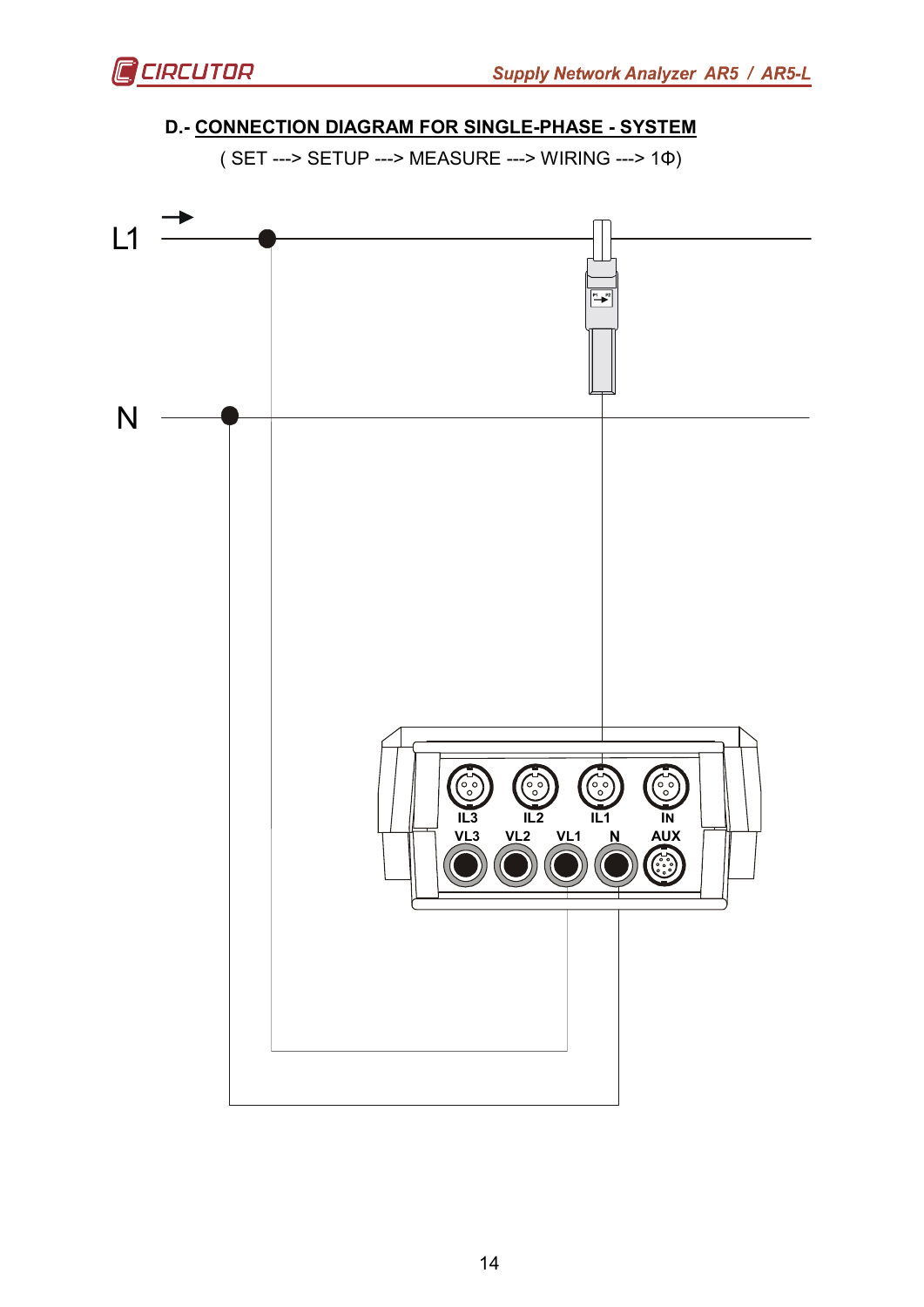# **E.- CONNECTION DIAGRAM FOR BI-PHASE - SYSTEM**

This connection is only available for AR5-L model

( SET ---> SETUP ---> MEASURE ---> WIRING ---> 1Φ Split )

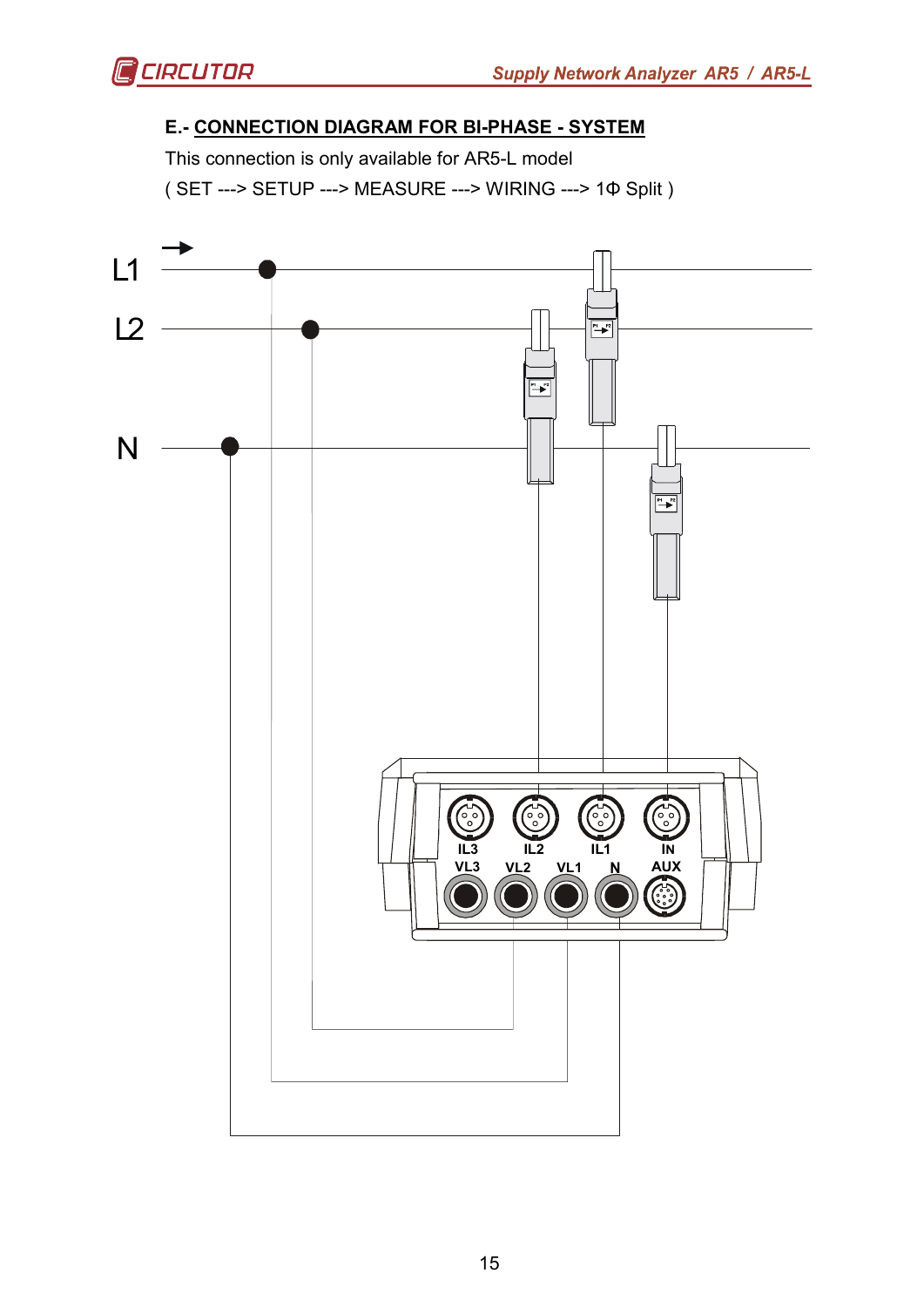

# **4.3.- Starting the analyzer up**

Before connecting the instrument to the mains, please consider following points:

5) Supply voltage: 100 V a.c. – 240 V a.c. , 50... 60 Hz.

The instrument must be energized by a supply circuit with protection earth terminal.

6) Maximum input voltage at the voltage measuring circuit:  $\boxtimes$  500 V a.c. phase-neutral (CAT III)

Use always the voltage leads factory-shipped with the instrument.

- 7) Burden: 15 VA.
- 8) Operation conditions:
	- Operation temperature: 0 ºC to 40 ºC.
	- Operation humidity: 80% for temperatures up to 31ºC decreasing linearly to 50% relative humidity at 40ºC.
- 9) Safety : Designed to meet protection category III 600V as per EN 61010.
- 10) Current measuring range: according to the current clamp used

| <b>Current clamps</b> | <b>Measuring range</b>           |  |  |  |
|-----------------------|----------------------------------|--|--|--|
| CP-2000-200 clamp     | 10 to 2000 A a.c. (scale 2000 A) |  |  |  |
|                       | 1 to 200 A a.c. (scale 200 A)    |  |  |  |
| CPR-1000 clamp        | 5 to 1000 A a.c.                 |  |  |  |
| CPR-500 clamp         | 2,5 to 500 A a.c.                |  |  |  |
| CP-100 (M1-U) clamp   | 0'5 to 100 A a.c.                |  |  |  |
| CP-5 clamp            | 25 mA to 5 A a.c.                |  |  |  |

| Flexible clamp        | <b>Measuring range</b>              |
|-----------------------|-------------------------------------|
| C-FLEX 200-2000-20000 | 100 to 20000 A a.c. (scale 20000 A) |
|                       | 10 to 2000 A a.c. (scale 2000 A)    |
|                       | (scale 200 A)<br>1 to 200 A a.c.    |

*NOTE: It is always advisable to take measurements at the high range of the scale to obtain a better accuracy.* 

# **To start measurement works with the analyzer:**

- 11) Connect to the main with the factory-shipped cables. Also connect the protection earth terminal to avoid possible disturbances over the analyzer.
- 12) Connect the voltage leads at each phase of the monitored system, as well as the neutral when it exists.
- 13) Connect the Current clamps at each phase conductor. Each current phase must coincide with its voltage phase.
- 14) Respect the connection modes shown at each diagram to correctly achieve powers, PF and energies readouts.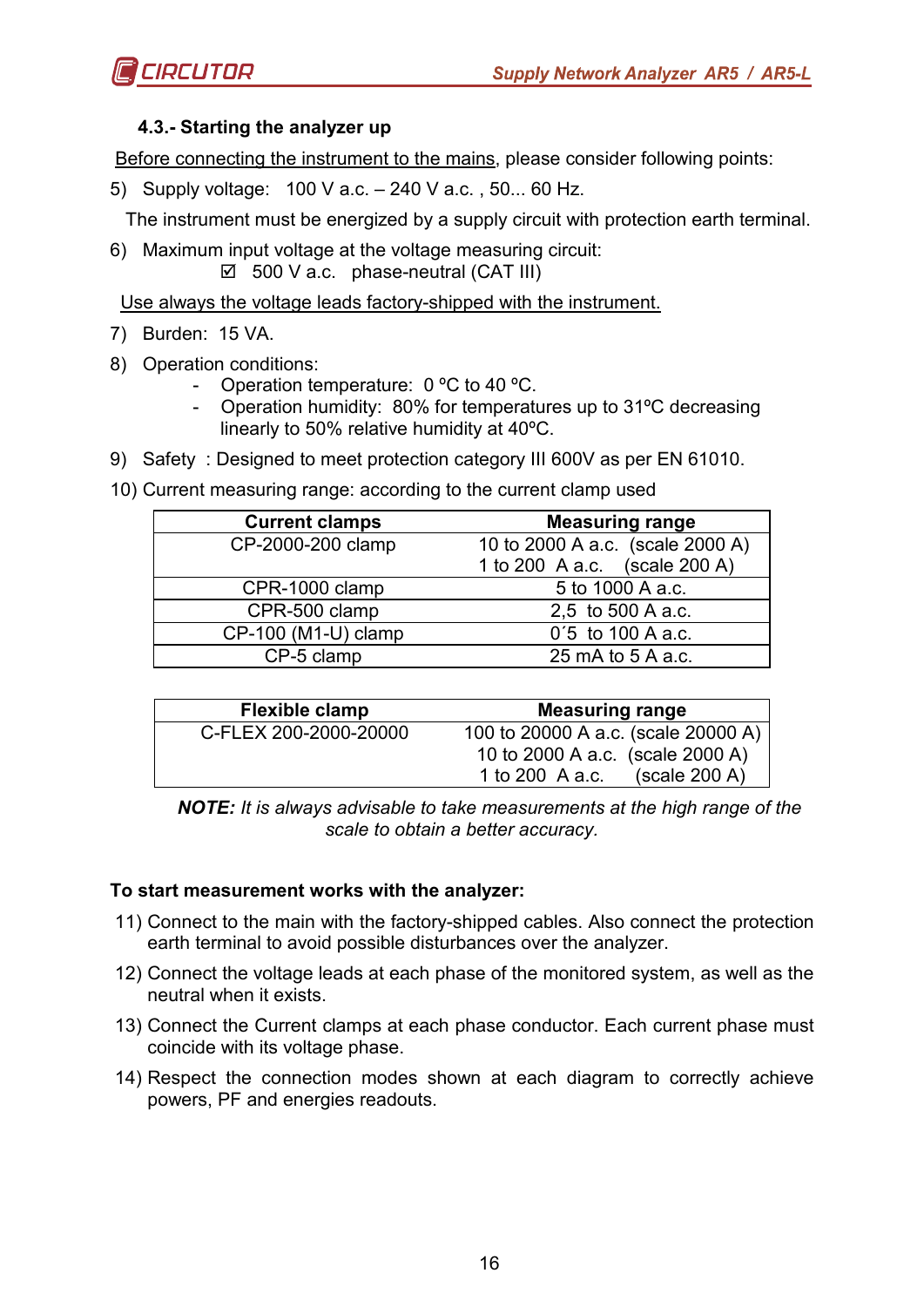

#### **To turn the instrument on:**

- 15) Press the switch <ON> at the analyzer frontal cover. The analyzer introduction screen appears. The user can now select the operation mode program for the analyzer
- 16) After some seconds, a screen allowing the choice of the analyzer program to be used is shown up.
- 17) One the desired program has been selected, analyzer will check the type of ammeter clamps connected to the analyzer. This process is only performed when analyzer is turn on, and in case that the connected clamps does not matches with the programmed ones, then the analyzer will automatically give the option to change the ammeter clamp setting:
	- Press <**ENTER>** to validate the suggested clamp setting. The new transformation ratio will be set at the ratio detected in the clamp L1.
	- Press **<ESC>** to exit the auto-checking process with no change in the analyzer setup.
- 18) After some seconds the principal electrical parameters of the network are displayed.

*NOTE : If nothing is shown on display, a discharged battery or any problem with the display contrast might exist.* 

#### **Initial considerations after the analyzer start-up:**

- Format the memory if necessary (see section 6.4.-FILES Menu).
- Clear maximum & minimum values as well as energy counters if necessary (see section 6.5.- CLEAR menu: Deleting data).
- Open a file with the desired name (see section 6.1.2.3.- NAME: recording file name). All data will be automatically saved in this file until a new one is opened. The analyzer internal memory can contain several files (different analysis).

#### **Warning :**

Take into account that when the memory is formatted all previously stored data is lost. When opening a new file (a different name that the previous one) the internal memory is not deleted.

**When starting new measurements** at any installation **the meter programming** must be checked and modified if necessary (following steps attached at Section 6.- PROGRAMMING THE ANALYZER*)* Otherwise, the analyzer will work according the last used program (this is saved in memory even after powering the meter off).

#### **Points to be mainly checked would be:**

- Ratio of Current clamps (see section 6.1.1.2.-)
- Voltage transformer ratio (see section 6.1.1.2.-)
- Recording period (see section 6.1.2.1.-)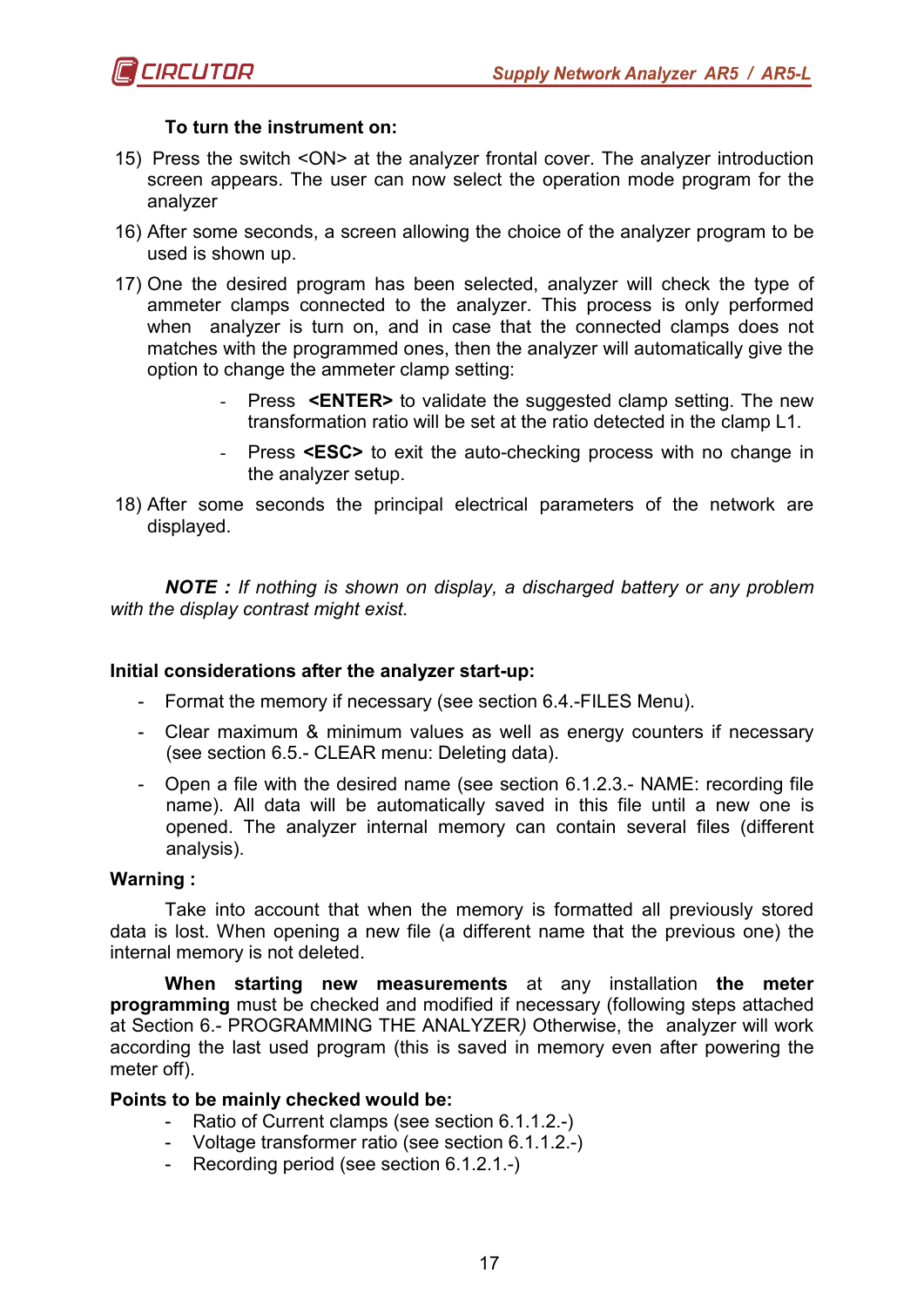

#### **4.4.- Loading a new program**

The analyzer has an internal memory to save diverse operation mode programs to be used by the user.

Before starting this action, check that analyzer is supplied through the power supplier set.

To load any program, follow these instructions precisely:

- Turn the meter off.
- It is necessary to load a coprocessor that comes in a cartridge to part, and that must settle only in the position of the coprocessor (the last position of the list)
- Connect the cartridge into the appropriate input placed in the power supplier set.
- Turn the meter on.
- Select with the keys **[**5**]** & **[**6**]** that you want to perform a program loading action (LOAD PROGRAM). Press **[ENTER]** or wait for a while to confirm this operation.
- Select the position to save the program into.
- The analyzer will perform a test to check that the cartridge has been properly connected.
- If an inserted cartridge is detected, then the program will be loaded.
- Once the loading is completed, reset the meter.
- If no cartridge was found or a loading mistake occurred, reset the meter and redo the above steps.



**A cartridge will be only valid for the analyzer, which the program was for the first time loaded into.** 

**Note on the cartridge the serial number of its related analyzer.**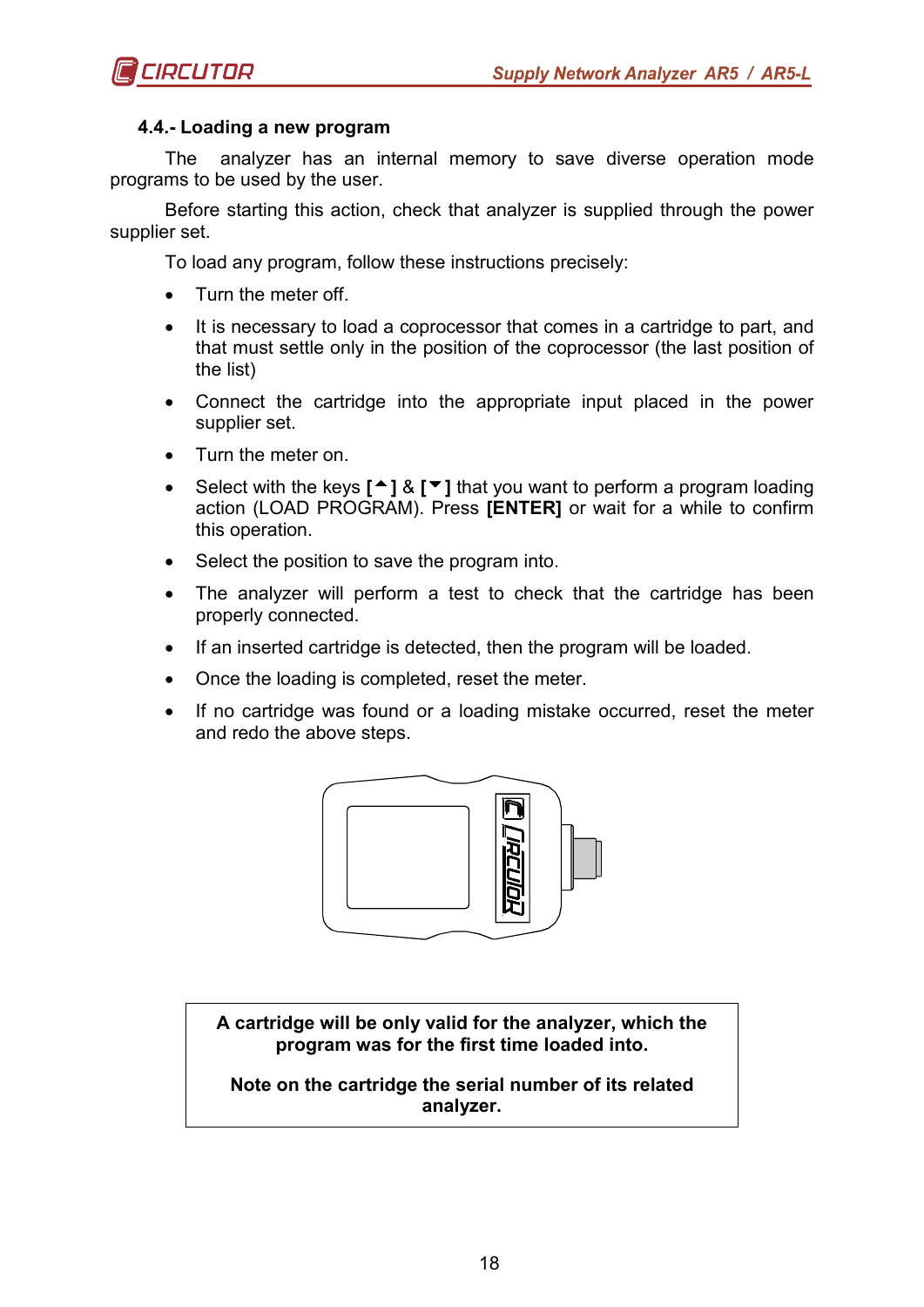

# **4.5.- Turn the analyzer off**

To turn the analyzer off proceed as follows:

- If no password is set **(Default option)**:
	- Press the key *[OFF] during 5 s*
- If a password is set:
	- Press the key *[OFF] during 5 s*
	- You will see in display:



- Enter the set password or, if this has not been previously modified, the default password *[*<sup>4</sup> *] [SET] [*<sup>△</sup> *] [SET]*.
- Press again the key *[OFF]*. (In case of a correct password, the analyzer will turn off).

# **4.6.- Back-light**

To turn the display backlight on/off just make a *quick press* on the key *[OFF].* 

# **4.7.- Choice of the working program**

The analyzer can hold in memory different operation mode programs. The choice of the program to be used is done when starting the meter up.

- Turn the analyzer on.
- A list of available programs will be shown on display.
- Use keys **[**5**]** & **[**6**]** for the choice of the desired program.
- Press **[ENTER]** or wait for a while to confirm this operation.

# **CHECK THE SETUP !!!!**

All the programs have an independent disposition, therefore, the disposition will be due to always verify, to assure an appropriate operation.

For instance, if the setup is modified at the "ANALYZER" program, these modification will not be valid for the "HARMONIC" program, and so for any program.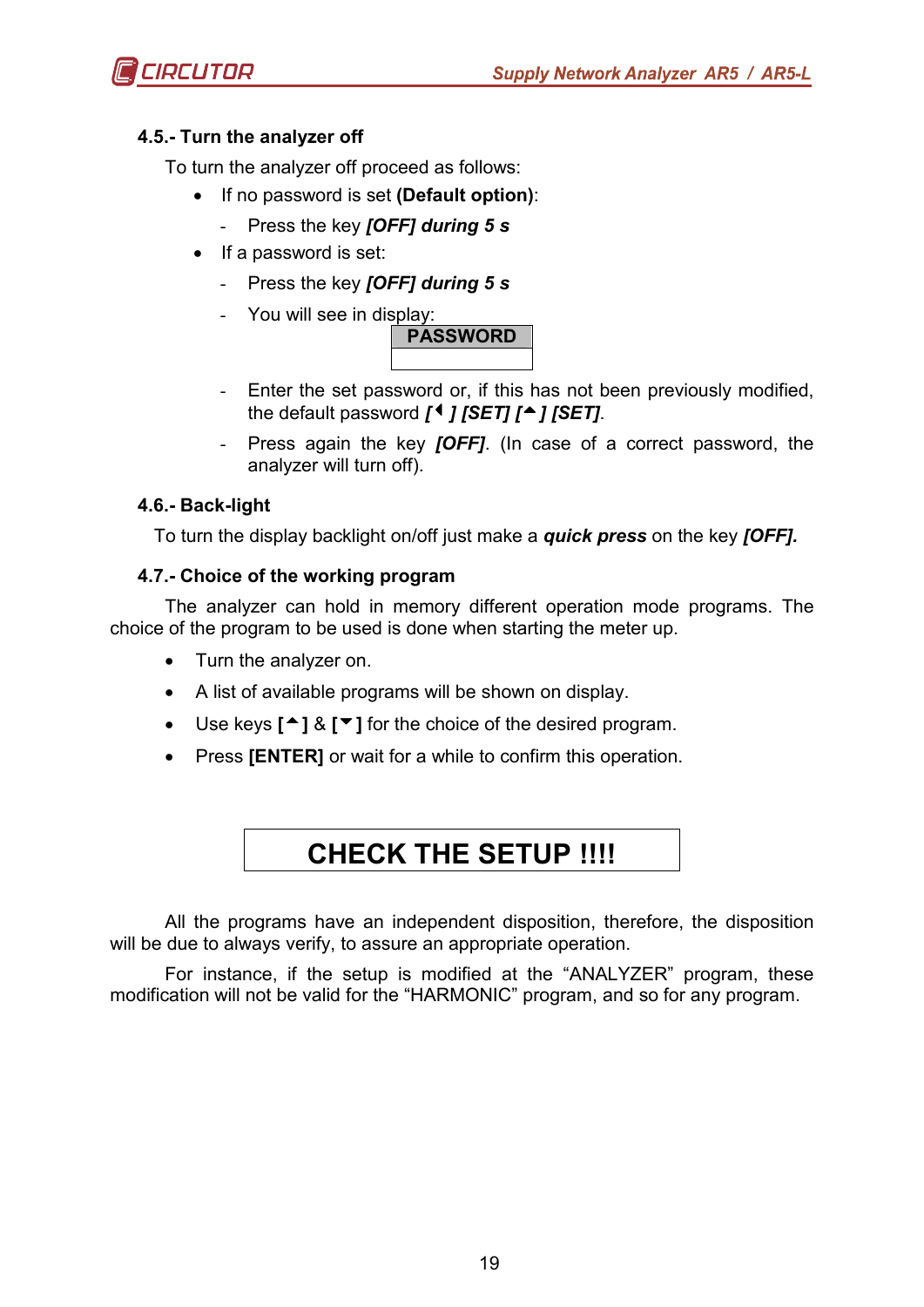

# **4.8.- Recharging the analyzer battery**

The analyzer is equipped with an intelligent energy charging system. This means that the instrument continuously checks in an automatic way the state of the battery, thus the charging process stops when the battery is at its maximum charge level. The span life of the battery is so increased.

To enable the battery charging proceed as follows:

- Connect the power supplier set to the main.
- Connect the analyzer to the power supplier set.
- Turn the analyzer on by pressing button **[ON]**.

Provided the analyzer is connected to the main through the power supplier set, the battery is self-recharging.

If the battery is exhausted, the charging process should last at least 3 hours with no interruption; although a charging period of 16 hours is advisable in order to completely charge the battery.

The analyzer shows on screen a battery charge indicator: **IIIII** 

 *NOTE: The battery charge is only used while the ANALYZER is turn on.* 

#### **4.9.- Energy saving**

The ANALYZER has an energy saving system. So, if no key is pressed for at least 5 minutes, the display is automatically off. The analyzer continues the recording data process but nothing appears on display.

The display will automatically be active when any key is pressed (excepts for the key *[ON]* that causes no effect).

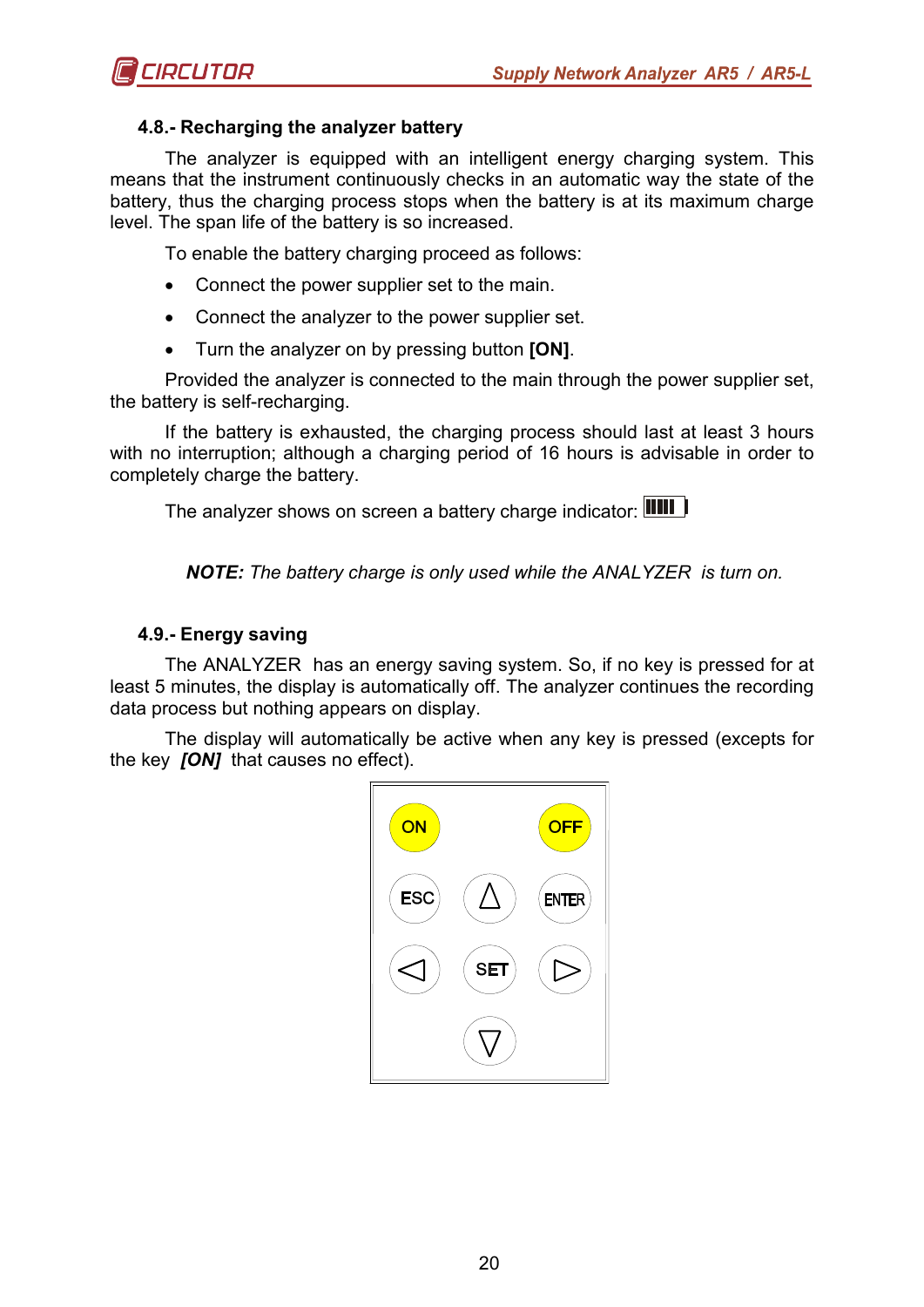

## **5.- DATA VISUALIZATION ON DISPLAY**

 All measured instantaneous values, as well as maximum and minimum, can be read on a 160 x 160 pixel, liquid, crystal display (back-light ability).

An indication of the type of data being displayed is shown at the upper right corner.

#### **5.1.- Base screen**

#### **5.1.1.- Screen of instantaneous values**

When powering the analyzer on, the display will show:

| <b>HARMONICS</b>          |     |     |       |     |  |  |
|---------------------------|-----|-----|-------|-----|--|--|
| <b>INST</b>               | l 1 | L2  | L3    | Ш   |  |  |
| Vp-n                      | 220 | 221 | 223   | 221 |  |  |
| А                         |     |     |       |     |  |  |
| kW                        |     |     |       |     |  |  |
| kvarL                     |     |     |       |     |  |  |
| kvarC                     |     |     |       |     |  |  |
| P.F.                      |     |     |       |     |  |  |
| Hz.                       |     |     |       |     |  |  |
| <b>kVA</b>                |     |     |       |     |  |  |
| $\mathsf{A}_{\mathsf{N}}$ |     |     |       |     |  |  |
| kWh                       |     |     | 0.000 |     |  |  |
| kvarLh                    |     |     |       |     |  |  |
|                           |     |     | 0.000 |     |  |  |
| kvarCh                    |     |     | 0.000 |     |  |  |
| 25 / 10 / 04 17 : 31 : 29 |     |     |       |     |  |  |

Instantaneous value screen

Voltage: Readout of the instantaneous RMS value measured at each phase  $(L1, L2, & L3)$  and the average value of the instantaneous values of the three phases  $(III).$ 

Current : Readout of the instantaneous RMS value measured at each phase (L1, L2 & L3) and the average value of the instantaneous values of the three phases  $(III).$ 

Active power: The active power is calculated from instantaneous voltage and current data. The readout gives the instantaneous values of the active power of each phase and also the three phase total instantaneous active power, which is the addition of each phase value.

Inductive reactive power: The inductive reactive power is calculated from instantaneous voltage and current data. The readout gives the instantaneous values of the inductive reactive power of each phase and also the three phase total instantaneous inductive reactive power, which is the addition of each phase value.

Capacitive reactive power: The capacitive reactive power is calculated from instantaneous voltage and current data. The readout gives the instantaneous values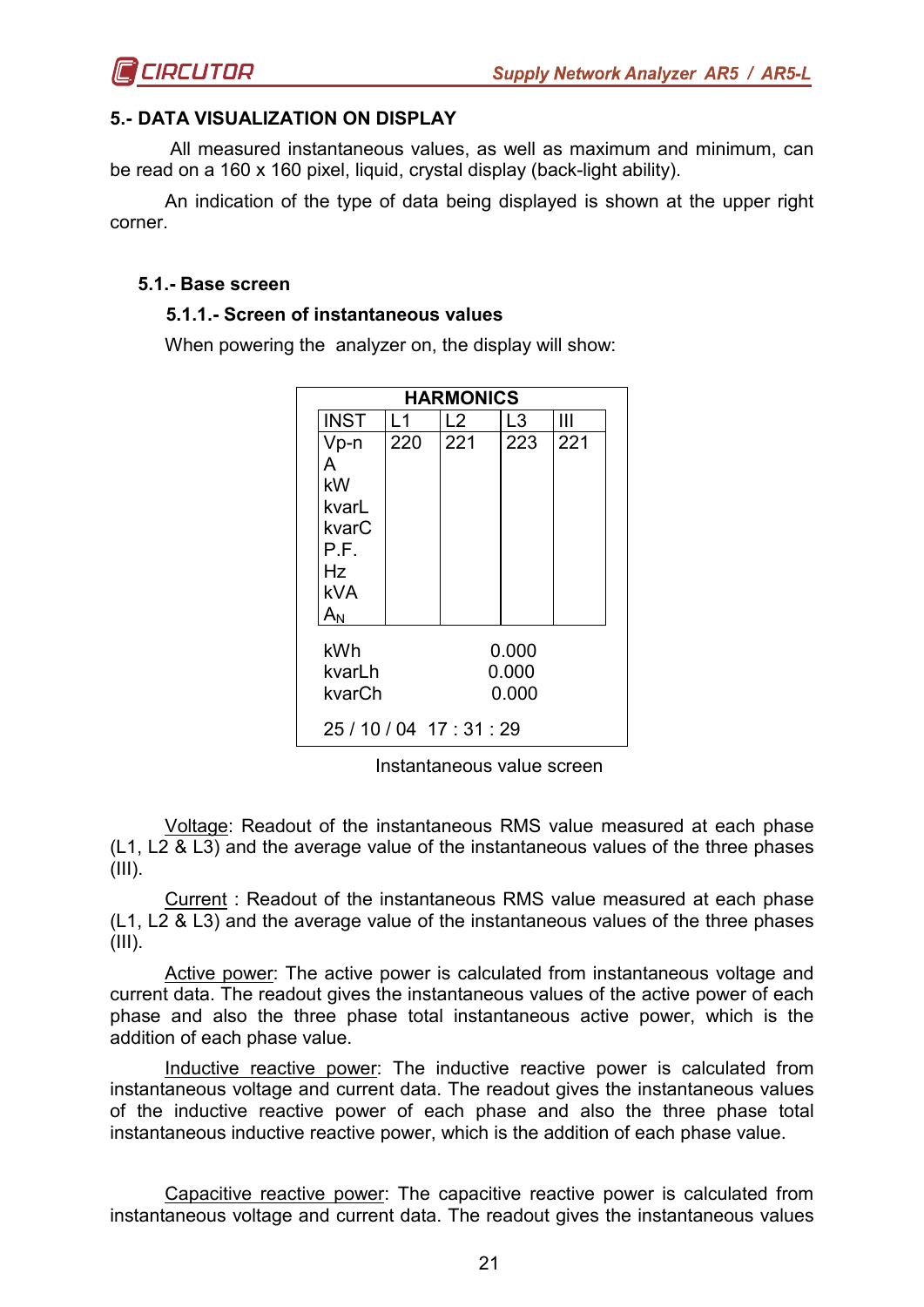of the capacitive reactive power of each phase and also the three phase total instantaneous capacitive reactive power, which is the addition of each phase value.

Power factor : Readout of the power factor of each phase and the three phase average value.

Frequency : Readout of the instantaneous value of the frequency (Hz).

Neutral Current : Readout the value measured of the neutral current. (only in AR5-L model)

Apparent power : Readout of the three phase total instantaneous apparent, which is the addition of each phase value.

Energies: Readout of active, inductive reactive, and capacitive energy counters from the moment that the energy counters were reset to zero (see section  $6.5.$ - $)$ 

Time and Date. (time/date): Readout of present time and date. For any modification, see section 6.1.4.- *CLOCK: Internal clock*.

| <b>HARMONICS</b>          |     |     |                |     |  |
|---------------------------|-----|-----|----------------|-----|--|
| <b>MAX</b>                | l 1 | L2  | L <sub>3</sub> | Ш   |  |
| Vp-n                      | 220 | 221 | 223            | 221 |  |
| A                         |     |     |                |     |  |
| kW                        |     |     |                |     |  |
| kvarL                     |     |     |                |     |  |
| kvarC<br>P.F.             |     |     |                |     |  |
| Hz                        |     |     |                |     |  |
| <b>kVA</b>                |     |     |                |     |  |
| $\mathsf{A}_{\mathsf{N}}$ |     |     |                |     |  |
| kWh                       |     |     | $-0.000$       |     |  |
| kvarLh<br>$-0.000$        |     |     |                |     |  |
| kvarhC                    |     |     | $-0.000$       |     |  |
| 25 / 10 / 03 17 : 31 : 29 |     |     |                |     |  |

#### **5.1.2.- Screen of maximum and minimum values**

Screen of maximum values

An indication of the type of data being displayed is shown at the upper right corner: INST (Instantaneous), MAX (Maximum) or MIN (Minimum).

Maximum and minimum values displayed correspond to the maximum and minimum values obtained from the instantaneous values.

The negative energy counters are then displayed in place of positive energies.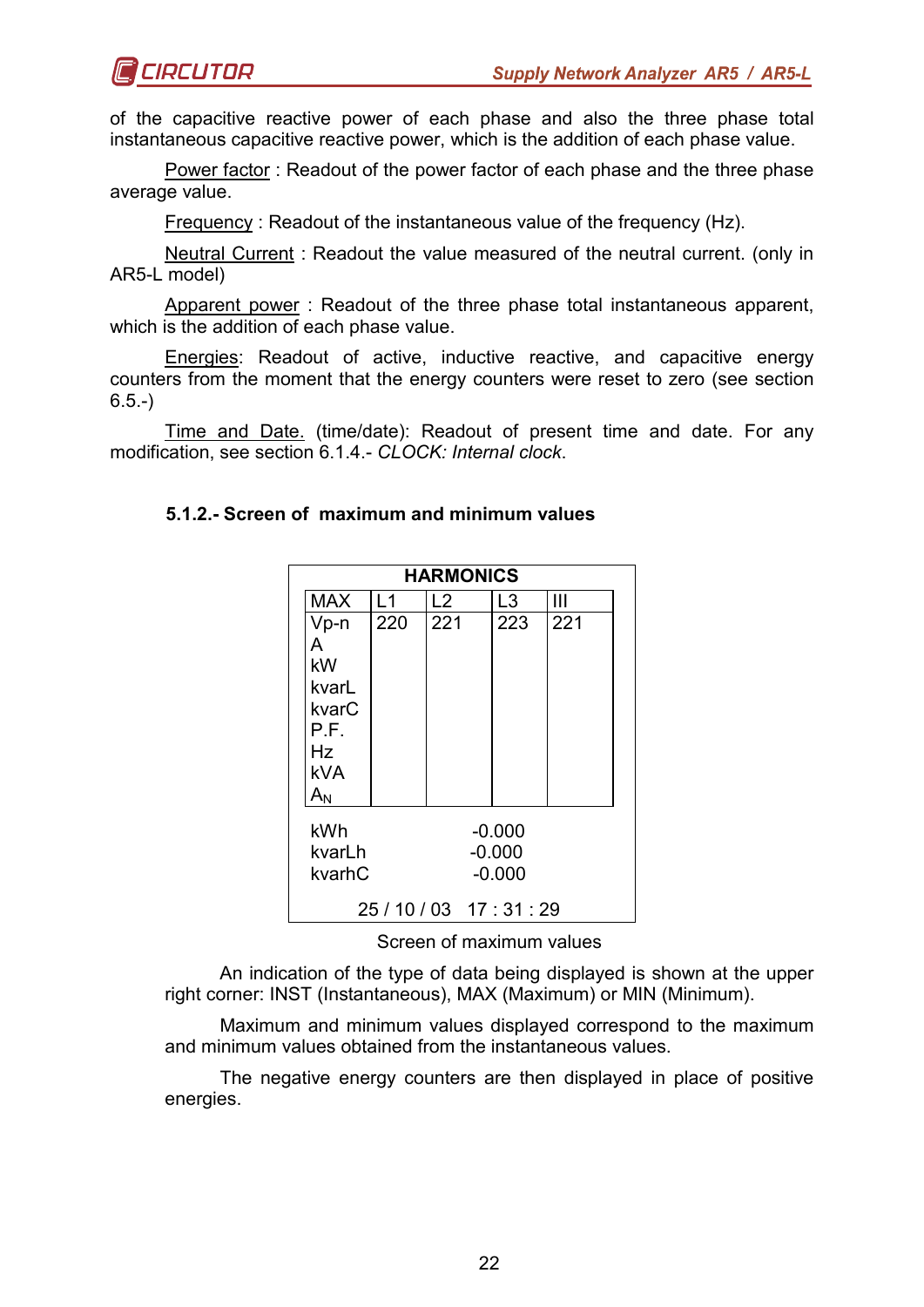

# **5.2.- Other visualization screens**

Through the key **[ESC]** other additional screens can be displayed.

This screen might lightly vary according to the user-selected measuring circuit type (Wiring).

## **5.2.1.- Visualization of 3 parameters in a big size mode**

Three instantaneous parameters of your choice can be bigger size displayed for a clearer reading.

| <b>INST</b> | <b>HARMONICS</b>  |
|-------------|-------------------|
| Vp-n        | 220               |
| L1          |                   |
| Vp-n        | 221               |
| L2          |                   |
| Vp-n        | 224               |
| L3          |                   |
|             | 09/01/04 17:31:29 |

*NOTE : The 3 parameters to be displayed can be selected as follows:* 

 *a.- Pressing: SET --> DISPLAY ---> EXPAND.* 

 *b.- Directly pressing [ENTER]:* 

#### *To modify:*

- *Select with the keys [<sup>▼</sup>], [<sup>▲</sup>], [<sup>▶</sup>] or [<sup>4</sup>] the desired parameter and press [SET] to validate the choice.*
- *Select "CLEAR ALL " on display + [SET] to clear all parameters.*
- *[ENTER] to validate the choice or [ESC] to exit with no modification.*

 *Only three parameters can be selected at once.*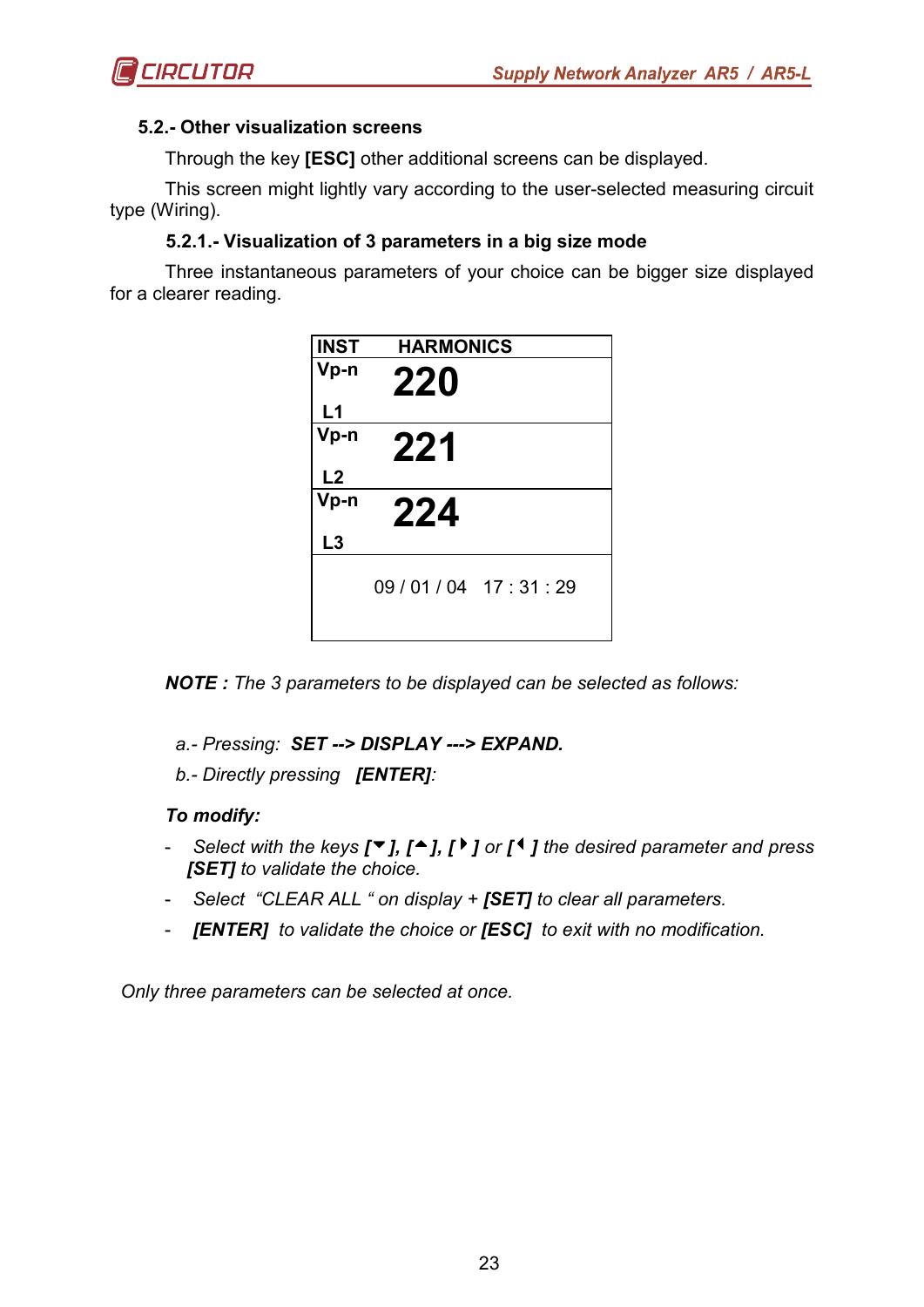

# **5.2.2.- Bar graphs**



Simultaneous graphic representation on display of the three phases (L1, L2 & L3) of the selected parameter.

*NOTE : Both the parameter to be displayed and the graphic scale can be selected as follows:* 

 *a.- Press: SET --> DISPLAY ---> BAR.GR.V* 

 *b.- Directly pressing [ENTER]:* 

- > Select with keys *[*▼*]or [*<sup>△</sup>*]* the desired parameter: *Vp-n, Vp-p, kVA, Hz, PF, kvarC, kvarL, kW* & *A.* Press *[ENTER]* to validate the choice.
- > Set the scale offset (ZERO SCALE) with keys  $[\Psi], [A], [Y], [A], [SET]$  & press *[ENTER]* to validate the operation.
- > Set the full-scale value (FULL SCALE) with keys  $[\Psi], [A], [A], [SET]$ & press *[ENTER]* to validate the operation.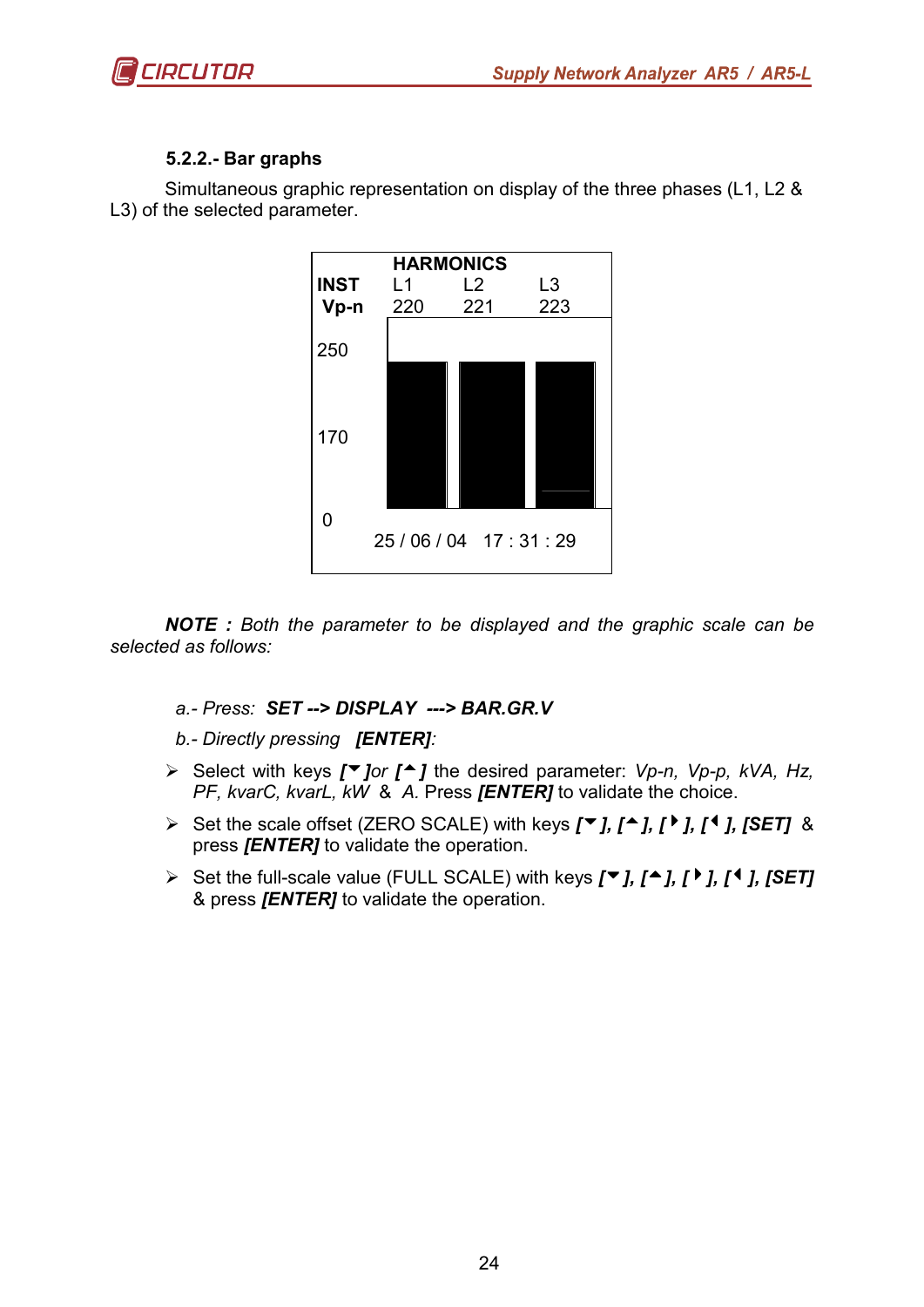



# **5.2.3.- Oscilloscope**

The display concurrently shows the wave forms of voltage and current of each phase (L1, L2 & L3).

- **HARMONICS** Acq  $L<sub>1</sub>$  $L<sub>2</sub>$ L<sub>3</sub> Vp-n 229.9  $229,9$ 229.9 L 1 0 0 L<sub>2</sub> LЗ  $\mathbf 0$ A 10,  $11$  $11$  $10$  $8,10$  $L<sub>1</sub>$ 0  $L<sub>2</sub>$  $\mathbf 0$ L<sub>3</sub> 0 А Īн 09/01/04  $17:08.11$
- 5.2.3.1.- Three phases: Voltage Current.

- > Both the voltage and the current waveforms of the captured cycle are shown on the screen together with their respective effective values.
- > With  $[$ <sup>★</sup>] &  $[$ <sup>★</sup>] keys select the operation to be carried out. After pressing the **[ENTER]** key the reverse video mode text indicates that one of the following operation will be carried out:
	- − "Acq" : a new waveform is acquired.
	- − "L1", "L2" o "L3" : zoom on the waveform of the selected phase.
	- " $I_N$ " : zoom on the waveform of the neutral current. (only in AR5-L model)
- > With the *[*<sup>1</sup>*] & [*<sup>4</sup>*]* keys you can move along the ordinate axis, and see the instantaneous voltage and current.
- > With the *[ESC]* key the Setup menu is shown.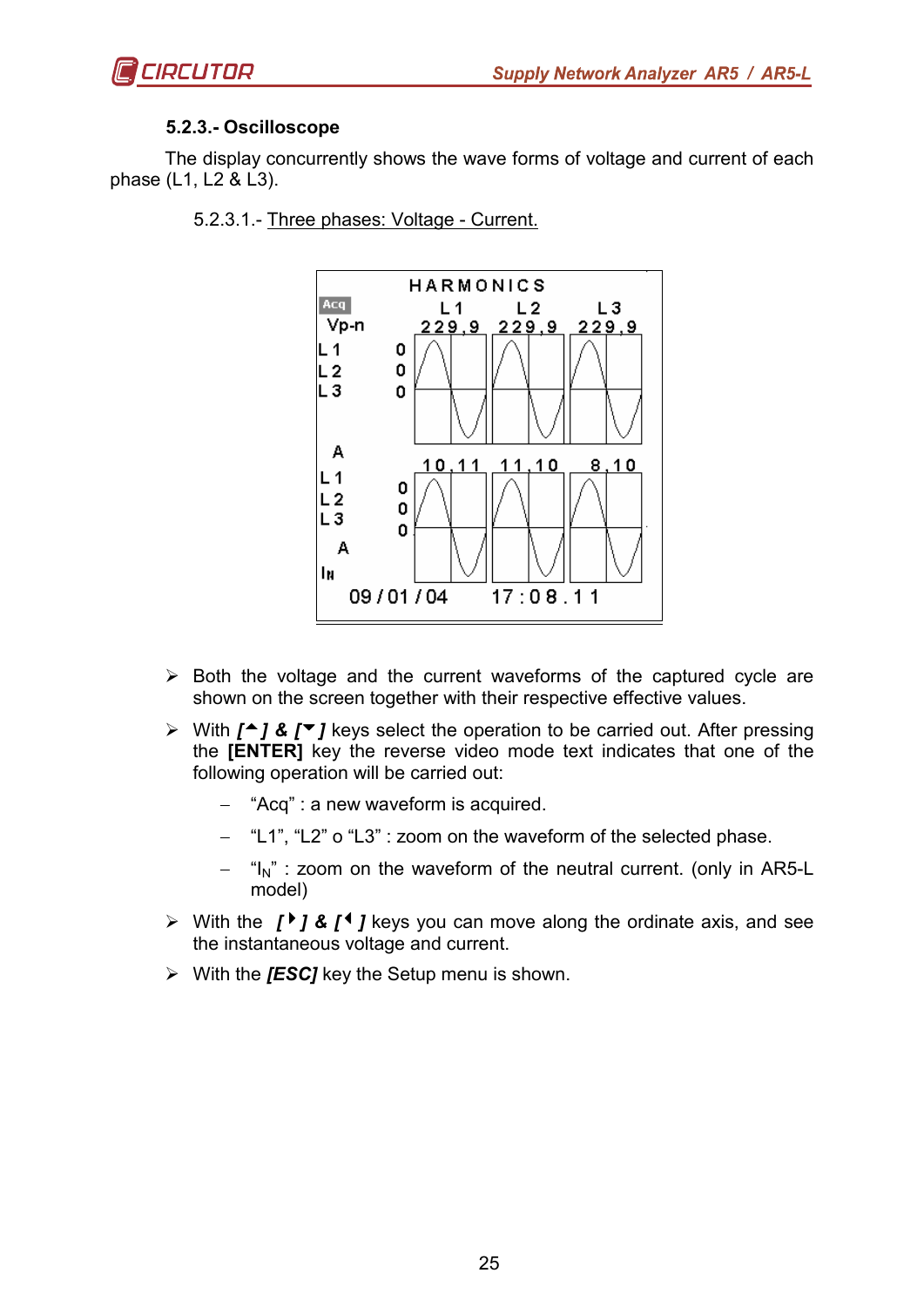

# 5.2.3.2.- Zoom.

This window shows the captured signal in detail.



- > The  $\triangle$  sign, indicates the kind of signal and the phase of the waveform that is being zoomed.
- > Again, with the *[*<sup>}</sup>*] & [*<sup>4</sup>*]* keys you can move along the ordinate axis, and see the instantaneous voltage and current.
- > With  $[$ <sup>★</sup>] &  $[$ <sup>★</sup>] keys select the operation to be carried out. After pressing the **[ENTER]** key the reverse video mode text indicates that one of the following operation will be carried out:
	- − "Adq" : a new waveform is acquired.
	- − "L1", "L2" o "L3" : zoom on the waveform of the selected phase.
	- $\mu_{\text{N}}$ " : zoom on the waveform of the neutral current. (only in AR5-L model)
	- If the selected phase is marked with the <sup>4</sup> sign, you will next see the overall harmonic factorization of the selected signal
- > With the *[ESC]* key the Setup menu is shown.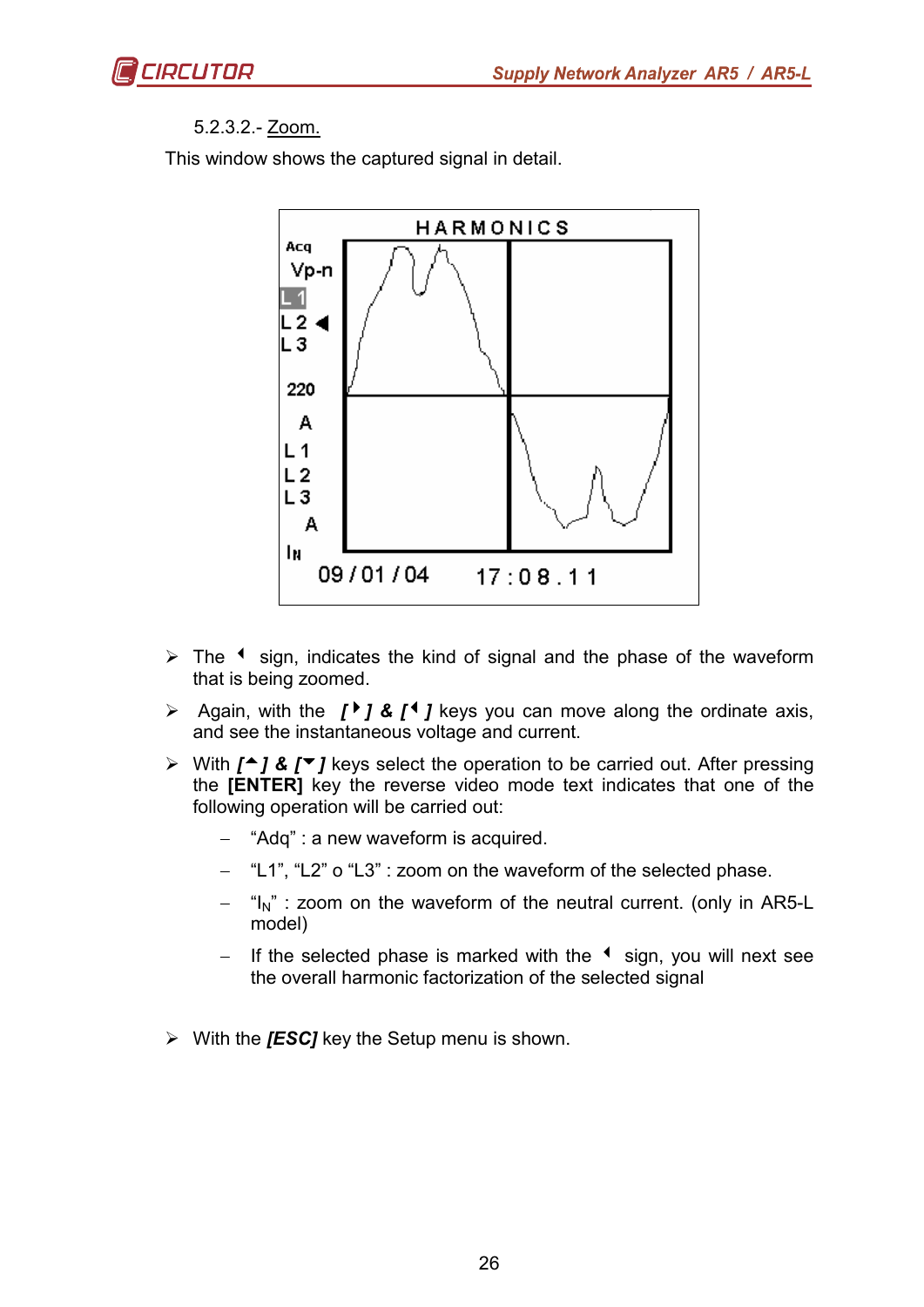# 5.2.3.3.- Harmonic factorization.

The network analyzer has one screen where you can see the harmonic factorization of the signal that has been captured.



- > The  $\triangle$  sign, indicates the kind of signal and the phase of the waveform that is being zoomed.
- > With the  $\int$  *l*  $\int$  **&**  $\int$  **f**  $\int$  keys you can move the  $\triangle$  arrow along the ordinate axis and in the table below it the magnitude of the corresponding harmonic is shown.
- > With  $[$ <sup>★</sup>] &  $[$ <sup>★</sup>] keys select the operation to be carried out. After pressing the **[ENTER]** key the reverse video mode text indicates that one of the following operation will be carried out:
	- − "Acq" : a new waveform is acquired.
	- − "ODD" or "EVEN" : it allows you for switching between even or odd harmonics.
	- − "L1", "L2" o "L3" : it carries out the harmonic factorization of the selected phase
	- − "IN" : zoom on the waveform of the neutral current. (only in AR5-L model)
	- − If the selected phase is marked with the <sup>4</sup> sign, the next screen to be shown is the initial one in which the voltage and current of the three phases are shown (see section 5.2.1.-).
- > With the *[ESC]* key the Setup menu is shown.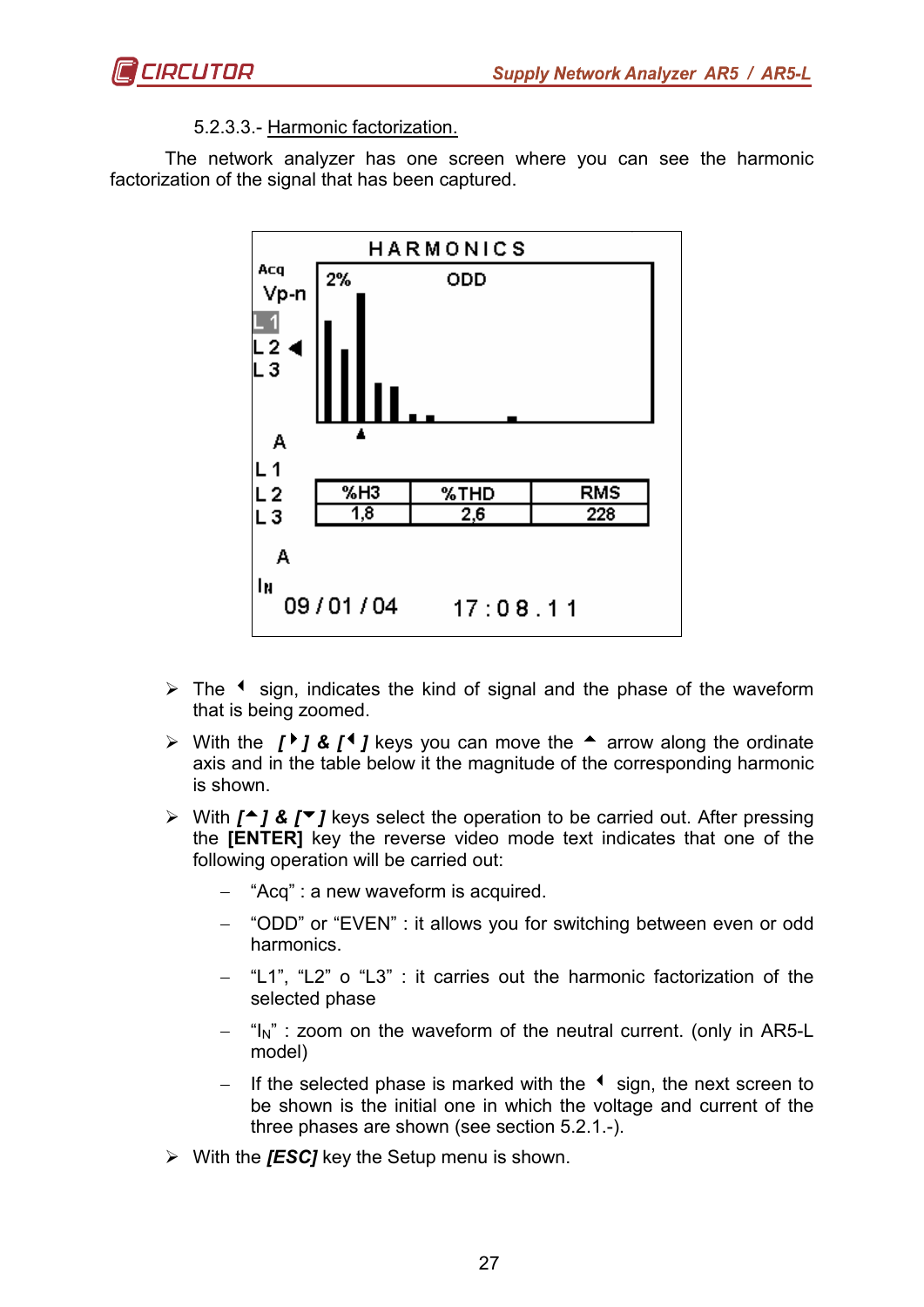



• **Voltage and current harmonic content.** 

Where:

- %Hx : stands for the amplitude % of the selected harmonic referred to the fundamental.
- %THD : stands for the % of harmonic content referred to the fundamental
- RMS : stands for the signal true RMS value
- **Neutral current harmonic content.**(only in AR5-L model)



Where:

- %Hx : stands for the amplitude % of the selected harmonic referred to the RMS value.
- %THD : stands for the % of harmonic content referred to the RMS value.
- RMS : stands for the signal true RMS value.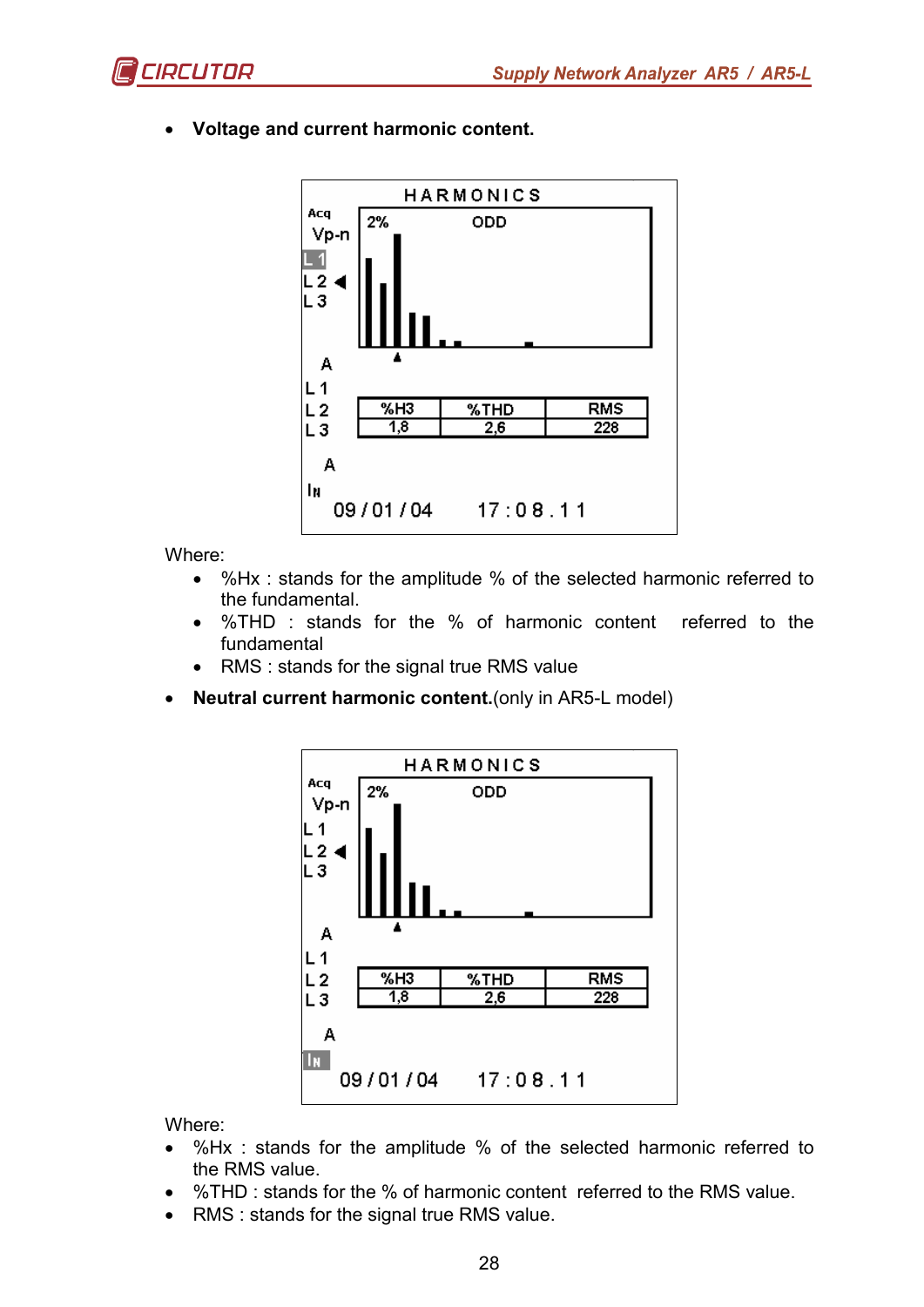

 $\mathbf{r}$ 

#### **5.2.4.- Setup visualization**

This screen permits to check all Setup parameters in the analyzer.

The screen on the left is the one shown on the analyzer's display. The screen on the right explains the meaning of each term.

|          |                              | <b>SETUP</b> |  |  |
|----------|------------------------------|--------------|--|--|
|          | Measure: 3 $\Phi$ wire       |              |  |  |
|          |                              | 1/1V         |  |  |
|          | 1000A - I <sub>N</sub> =100A |              |  |  |
|          | File: Std-prog.STD           |              |  |  |
|          | 00:15:00 Harm. 50            |              |  |  |
| Cyclical |                              |              |  |  |
|          | RT xd :xxh :xxm :xxs         |              |  |  |
|          | Trigger: Auto                |              |  |  |
|          |                              |              |  |  |
|          | 00/00/92 00:00:00            |              |  |  |
|          | 00/00/92 00:00:00            |              |  |  |
|          | Com: 9600/ NO /8/1           |              |  |  |

| <b>HARMONICS</b>                                                                                                               | <b>HARMONICS</b>                                                                                                                                             |
|--------------------------------------------------------------------------------------------------------------------------------|--------------------------------------------------------------------------------------------------------------------------------------------------------------|
| <b>SETUP</b>                                                                                                                   | <b>SETUP</b>                                                                                                                                                 |
| Measure: 3¢ wire<br>1/1V<br>1000A - $I_N$ =100A<br>File: Std-prog.STD<br>00:15:00 Harm. 50<br>Cyclical<br>RT xd :xxh :xxm :xxs | Type of measuring circuit<br>V.T. ratio<br>C.T. ratio/Neutral C.T.<br>Name and type of file<br>Recording period Harmonics<br>Memory type<br>Time of register |
| Trigger: Auto<br>00/00/92 00:00:00<br>00/00/92 00:00:00<br>Com: 9600/ NO /8/1                                                  | Trigger parameter<br>Max. Value<br>Min.<br>Value<br>Trigger: date On<br>Trigger: date Off<br>Communication parameters                                        |

Preset date

#### **5.3.- Warning messages**

Some warning messages can appear at the visualization screens. These messages inform about the ANALYZER performance:

- **STOP:** The analyzer is not recording data.
- **RECORD:** The analyzer is recording data.
- **TRIG**?: Trigger conditions are not met. No data is being recorded.
- **M. Full**: Memory is full.
- **M.Error**: There is an error in the memory. The memory must be formatted.
- **THE Analyzer battery charge status. When only the symbol**  $\triangleleft$  **is shown,** it means that the battery is very low and the analyzer might turn off at any moment.
- **FIIII** The battery is charging. The user can also see the accumulated battery charge level.
- **THE Full battery charge.**
- **WARNING MAX 500 V**  $\sqrt{2}$ : The maximum allowable phase to neutral voltage of 500 V has been exceeded during the measuring process. When measuring phase-to-phase voltages the limit is set at 866 V.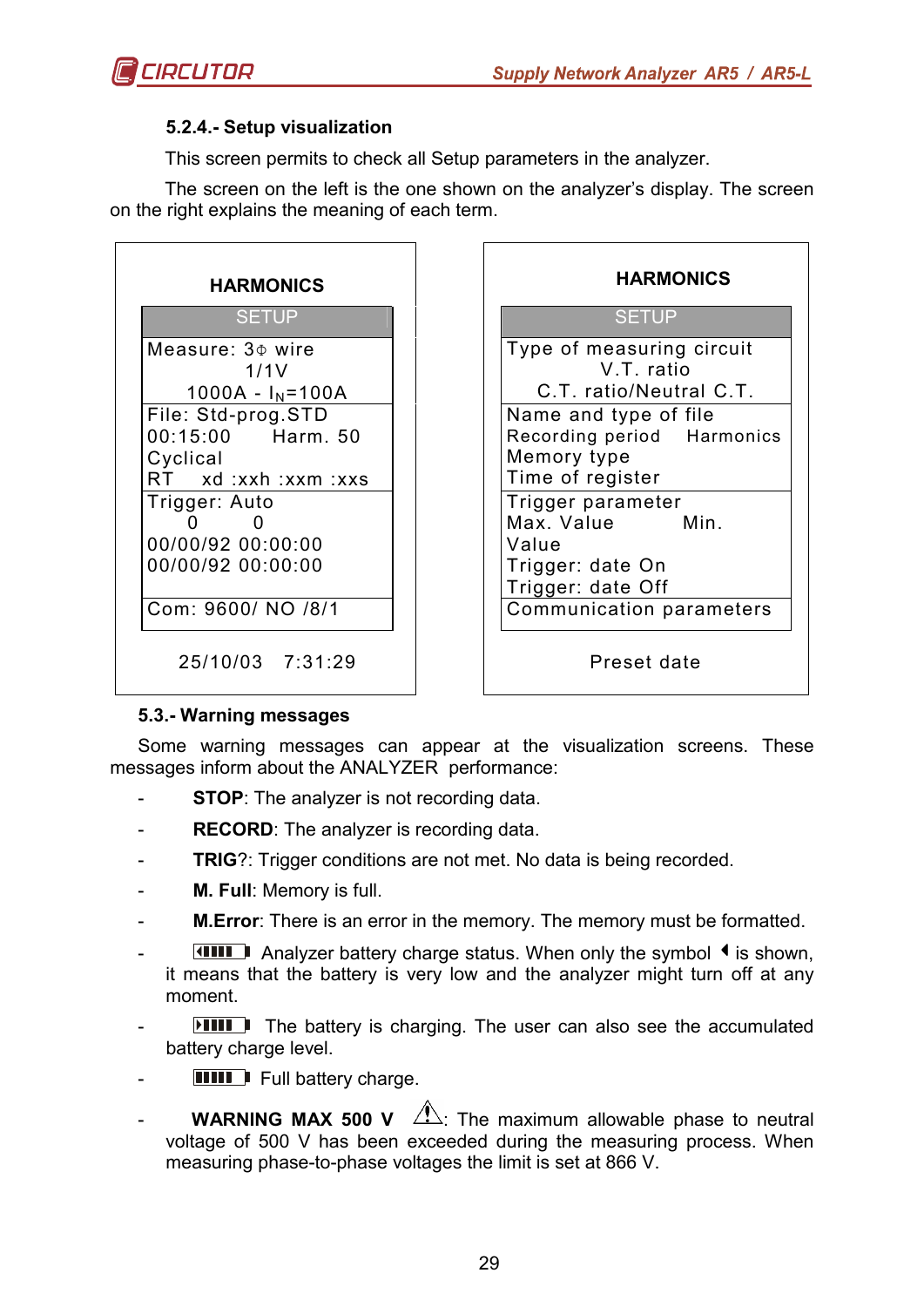

#### **6.- PROGRAMMING THE ANALYZER**

To accessing ANALYZER setup options press the key **[SET]**. The analyzer will then inquiry for a password that consists of a key sequence to be pressed (the user has 15 seconds to press this sequence). If the default password has not been modified, then the following key sequence must be followed:



Standard Password

Once this password is entered, the analyzer will permit the user to modify any Setup parameters.

All programs have an independent setup, therefore, the setup must be always check to ensure a proper operation, since any modification will only affect the active operation program.

Diverse setting MENUS are available:



<sup>●</sup> INITIAL MENU

- Select one option with keys **[**6**]** & **[**5**]**.
- To access any menu option use **[**8**]** or **[ENTER].**
- To close the menu press **[**3**]** or **[ESC]**. If this key is used when only the main menu is open, this is closed. If any modification over any setup parameter was done, before closing a confirmation of setup change is requested on display.

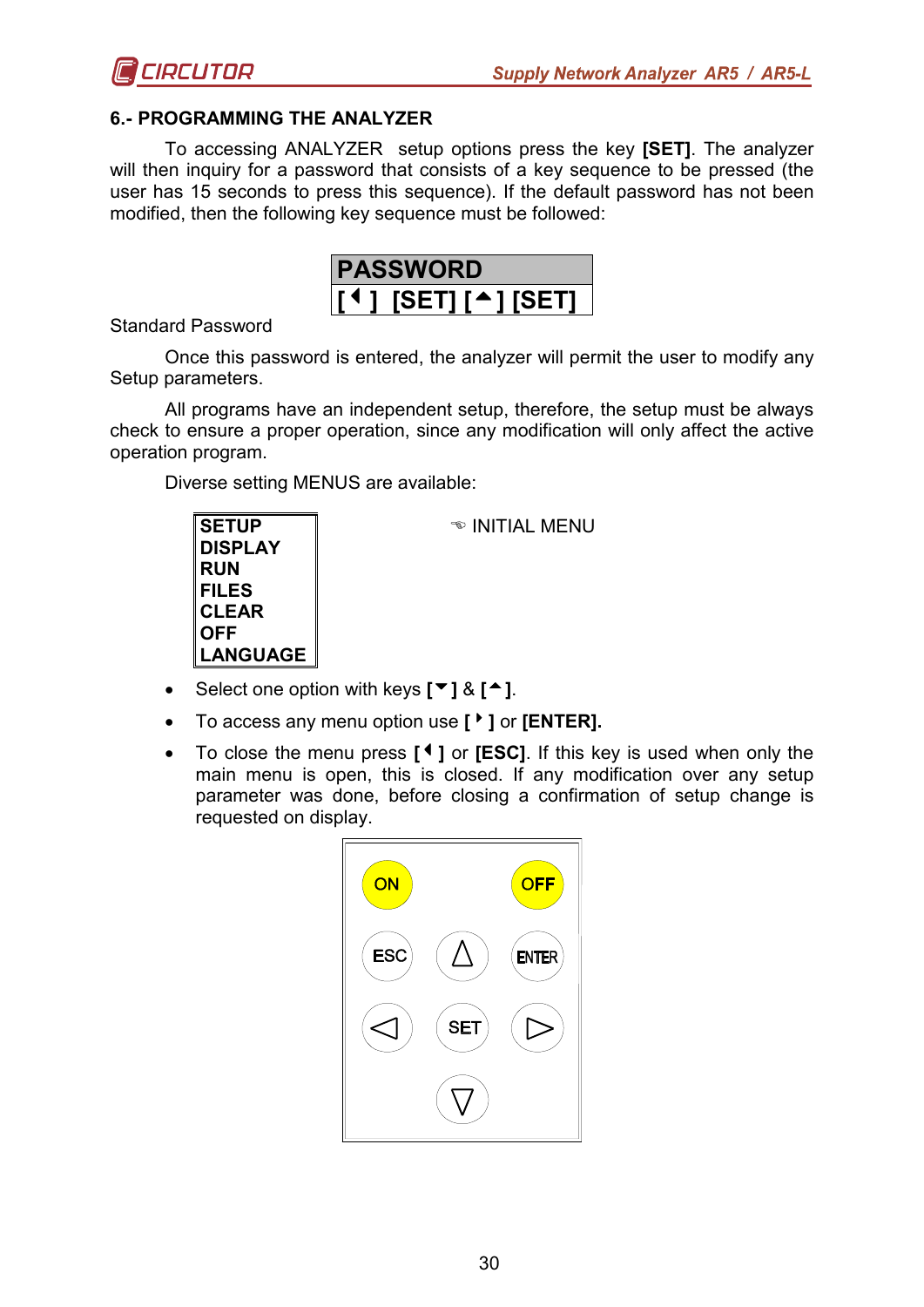

# **6.1.- SETUP menu**

The analyzer can be user-configured to different performances involving its data analysis and recording modes, as it is followed shown:

| <b>SETUP</b><br><b>MEASURE</b><br><b>RECORD</b><br><b>COMM</b><br><b>CLOCK</b><br><b>PASSWORD</b><br><b>RECALL</b> | <sup>●</sup> SETUP menu.                                                                                            |           |  |
|--------------------------------------------------------------------------------------------------------------------|---------------------------------------------------------------------------------------------------------------------|-----------|--|
| <b>MEASURE</b><br><b>WIRING</b><br>PT/CT                                                                           | 4 wires / 3 wires / Aron / Single-phase / Bi-phase.<br>V and A transformation ratios.                               |           |  |
| <b>RECORD</b><br><b>PERIOD</b><br><b>TRIGGER</b><br><b>NAME</b><br><b>PARAM</b>                                    | hh: $mm:ss(1st04h)$ .<br>Level, Time, Off.<br>File name (8 characters) and memory type.<br>Special file parameters. |           |  |
| <b>COMM</b>                                                                                                        | Baud / Parity / Bits / Stop bits.                                                                                   |           |  |
| <b>CLOCK</b>                                                                                                       | DD/MM/YY                                                                                                            | hh:mm:ss. |  |
| <b>PASSWORD</b>                                                                                                    | Setting the analyzer password                                                                                       |           |  |
| <b>RECALL</b>                                                                                                      | Standard.<br>Recall Setup sure < yes > < no >.                                                                      |           |  |
|                                                                                                                    |                                                                                                                     |           |  |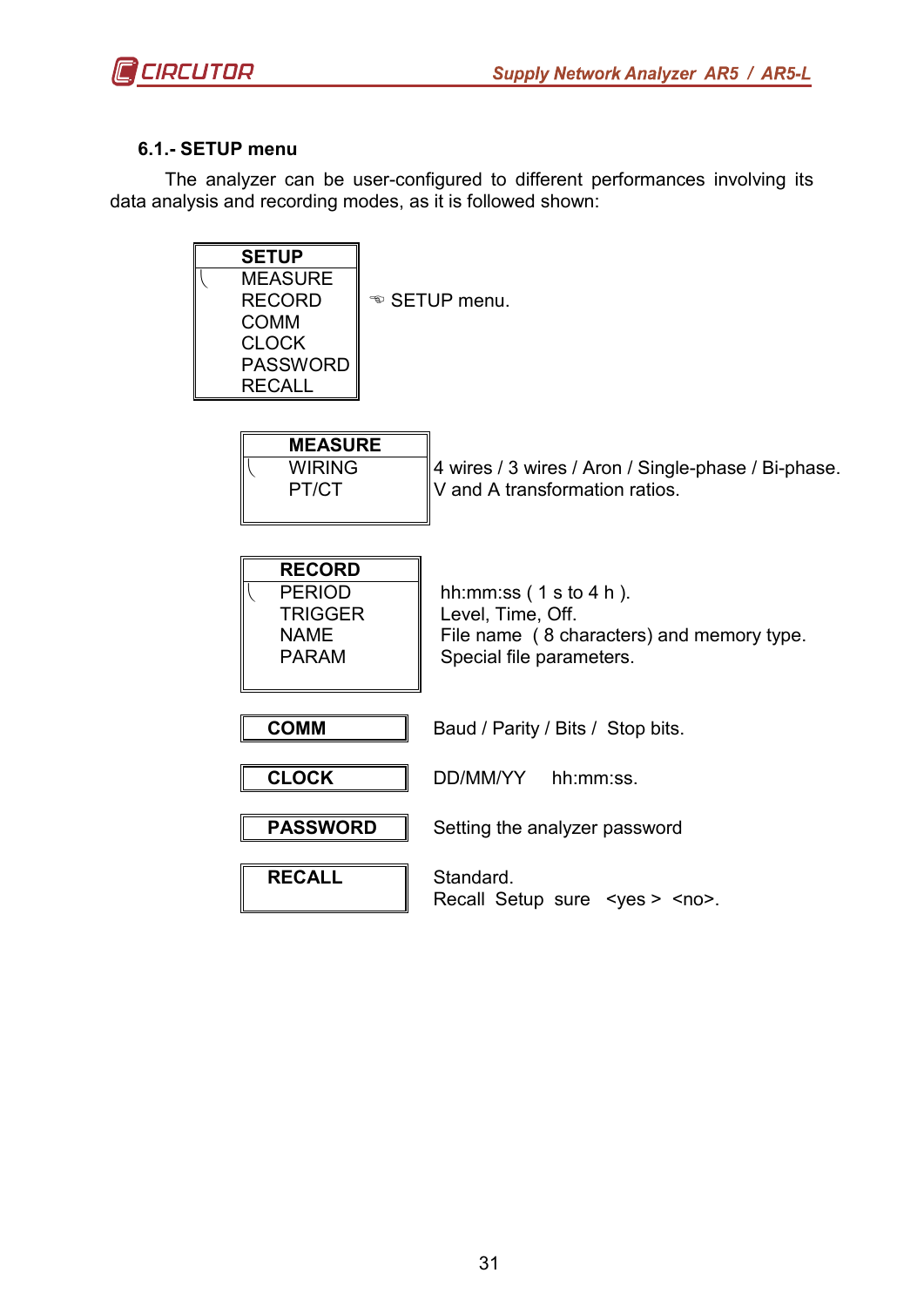

### **6.1.1.- MEASURE**

Use this option to set measuring conditions: **CONNECTION MODE SETTING ( 3 or 4 wires, Aron, single-phase or bi-phase) and VOLTAGE and CURRENT TRANSFORMATION RATIOS SETTING.** 

| <b>MEASURE:</b> |
|-----------------|
| <b>WIRING</b>   |
| PT / CT         |

 3Φ 3 Wires, 3Φ 4 Wires, 3PT–2CT, 1Φ y 1Φ Split.. Prim. V, Second. V, Prim. I

#### 6.1.1.1.- WIRING: Circuit type

Choice of the circuit type to be analyzed (rotary input).

- 3 $Φ$  4 Wires: To measure Three-phase systems with Neutral wire. (only in AR5-L model)
- − 3Φ 3 Wires: To measure Three-phase systems with Neutral wire. For this arrangement 3 current clamps must be used.
- − 3PT-2CT: To measure Three-phase systems with Neutral wire. For this arrangement **only** 2 current clamps must be used.
- − 1Φ: To measure Single-phase systems.
- − 1Φ Split: To measure Bi-phase systems, composed by 2 Phases and the Neutral wire. (only in AR5-L model)

#### **Always that the measuring circuit type is modified, parameters selected to be recorded must be checked.**

#### 6.1.1.2.- PT/CT : Transformation ratios

Voltage and current transformation ratios setting. The program will sequentially inquire for following data:

- − PRIM. V: Voltage transformer primary value.
- − SEC. V: Voltage transformer secondary value.
- − PRIM. I: Current transformer primary / Current clamp primary, used for measuring the line currents.
- − PRIM. I<sub>N</sub>: Current transformer primary / Current clamp primary, used for measuring the neutral current. (only in AR5-L model)

*NOTE 1 : If voltage is directly measured (no voltage transformer is used), you must set PRIM.V = 1/SECV.V = 1.* 

*NOTE 2 : PRIM. I & PRIM I<sup>N</sup> --> This option permits to program:* 

- *a) The ratio of the Current clamp to be used.*
- *b) In case of a high voltage system, the measurement will be carried out through the secondary of current transformers. A shunt ATS-III 5 A a.c./ 2 V a.c. or CP5 clamp will be then required to enter the measurement signal into the analyzer (Never directly connect the 5 A signal to the* analyzer*.). For this case, the C.T. primary must be set at the primary value of the C.T. used for measuring purposes.*

*Ratio set must be modified for each Current or transformer type change to avoid measurement mistakes. Standard clamps give a voltage output (generally 2 a.c. at fullscale).* 

*NOTE : Secondary is always set at 2 V a.c. (it is not user-programmable).* 

#### **6.1.2.- RECORD menu**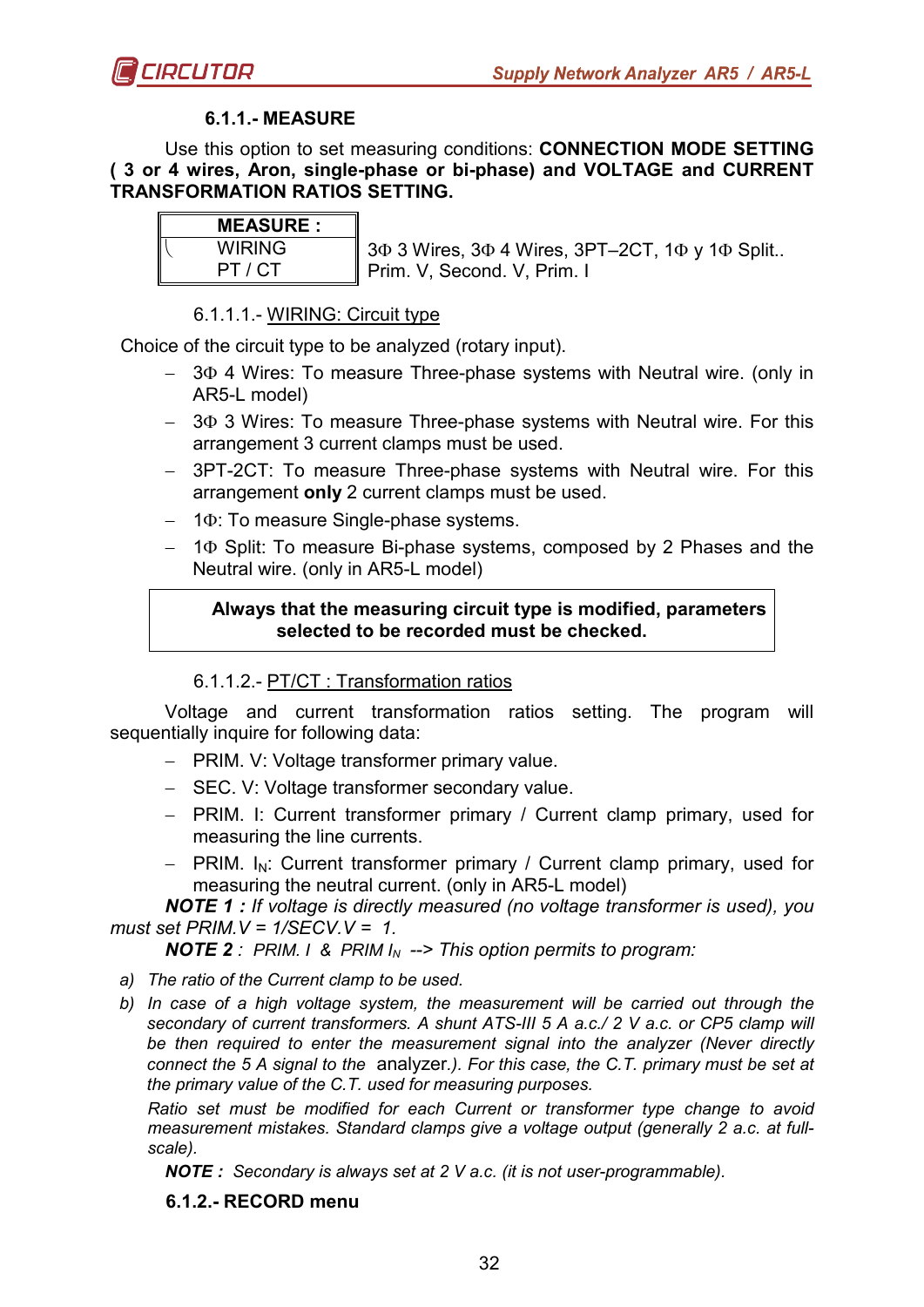

The recording conditions are here user-programmed:



 hh:mm:ss ( 1 s to 4 h ). LEVEL, TIME, OFF. File name (8 characters) and memory type. Parameters stored by the analyzer when selecting an STD file

#### 6.1.2.1.- PERIOD: recording period

 All values measured by the analyzer can be periodically saved in memory. The recording period (time period between each record) is user-definable.

 Each record consists of the average values measured during the pre-defined period. This recording period can be from 5 s to 4 h

*¡ NOTE! If a period longer than 4 hours is programmed, the display will show an error message during some seconds:* 

*" xx:xx OUT OF RANGE "*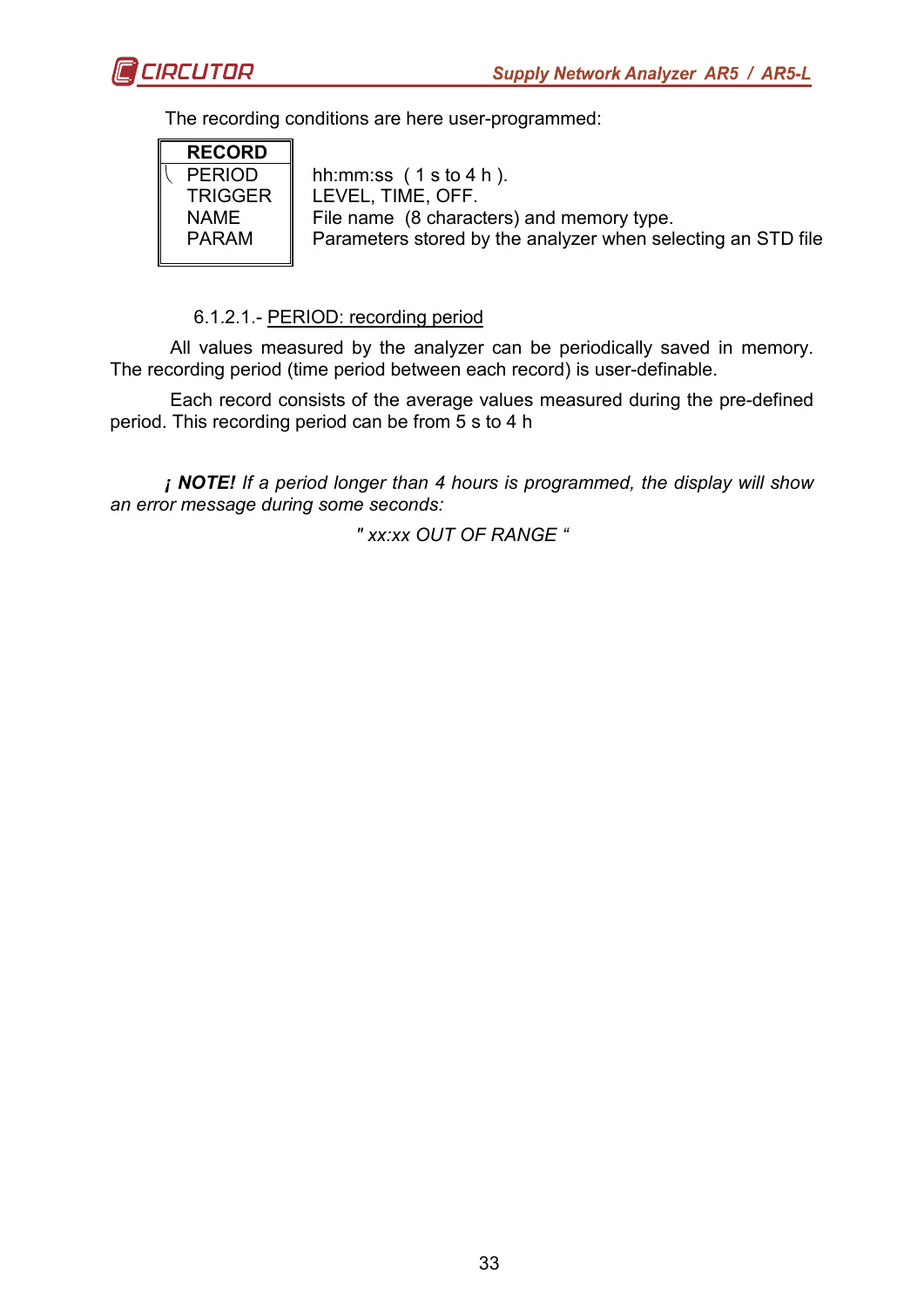

6.1.2.2.- TRIGGER: Trigger conditions

| <b>TRIGGER</b> |  |
|----------------|--|
| I EVEL         |  |
| TIMF           |  |
| OFF            |  |

You can program here certain conditions (Trigger) so that values are saved in memory only when these conditions are met.

Two types of trigger conditions are available:

- 1) Time trigger (TIME): DATE/TIME of ON (starting measurement process), &/or OFF (ending measurement process).
- 2) Parameter trigger (LEVEL): you can set a **maximum** threshold (measured values must be higher) &/or a **minimum** (measured values must be lower) that define the value range within the recording actions are performed (thus, for instance, the voltage to be higher than a certain level, or the current lower than another one, etc.).
- 3) OFF: Use this option to cancel all data programmed at former options.

If the defined trigger conditions are met, the analyzer stores data to its internal memory (STORE ON); and, on the contrary, no information is stored to memory (STORE OFF) and the display will show the message *TRIG?*.

• **LEVEL:** 

Lets to set the trigger for a parameter, as well as its maximum and minimum range-limiting values.

**- PARAM:** Choice of the parameter for the trigger condition: (rotary input).

- Select with keys **[**6**]** or **[**5**]** the desired parameter:
	- Vp-p, Vp-n, A, kW, kvarL, kvarC, PF, Hz, kVA, Auto (None).
- **[ENTER]** to validate the choice. (**[ESC]** to exit with no modification**)**
- **MAX:** Set here the maximum threshold: (numeric input).
	- Select with keys **[**6**], [**5**], [**8**]** or **[**3**]** the desired value and press **[SET]** to validate each figure.
	- Select "← on display + **[SET]** to delete a figure.
	- **[ENTER]** to validate the total value or **[ESC]** to exit with no modification.
- **MIN:** Set here the minimum threshold: (numeric input).
	- Select with keys **[**6**], [**5**], [**8**]** or **[**3**]** the desired value and press **[SET]** to validate each figure.
	- Select  $* \leftarrow$  on display  $*$  **[SET]** to delete a figure.
	- **[ENTER]** to validate the total value or **[ESC]** to exit with no modification.

*Note: the set value will be valid only if a trigger parameter was previously defined.* 

# *POINTS TO CONSIDER:*

- *If the selected parameter is voltage, current or any power:*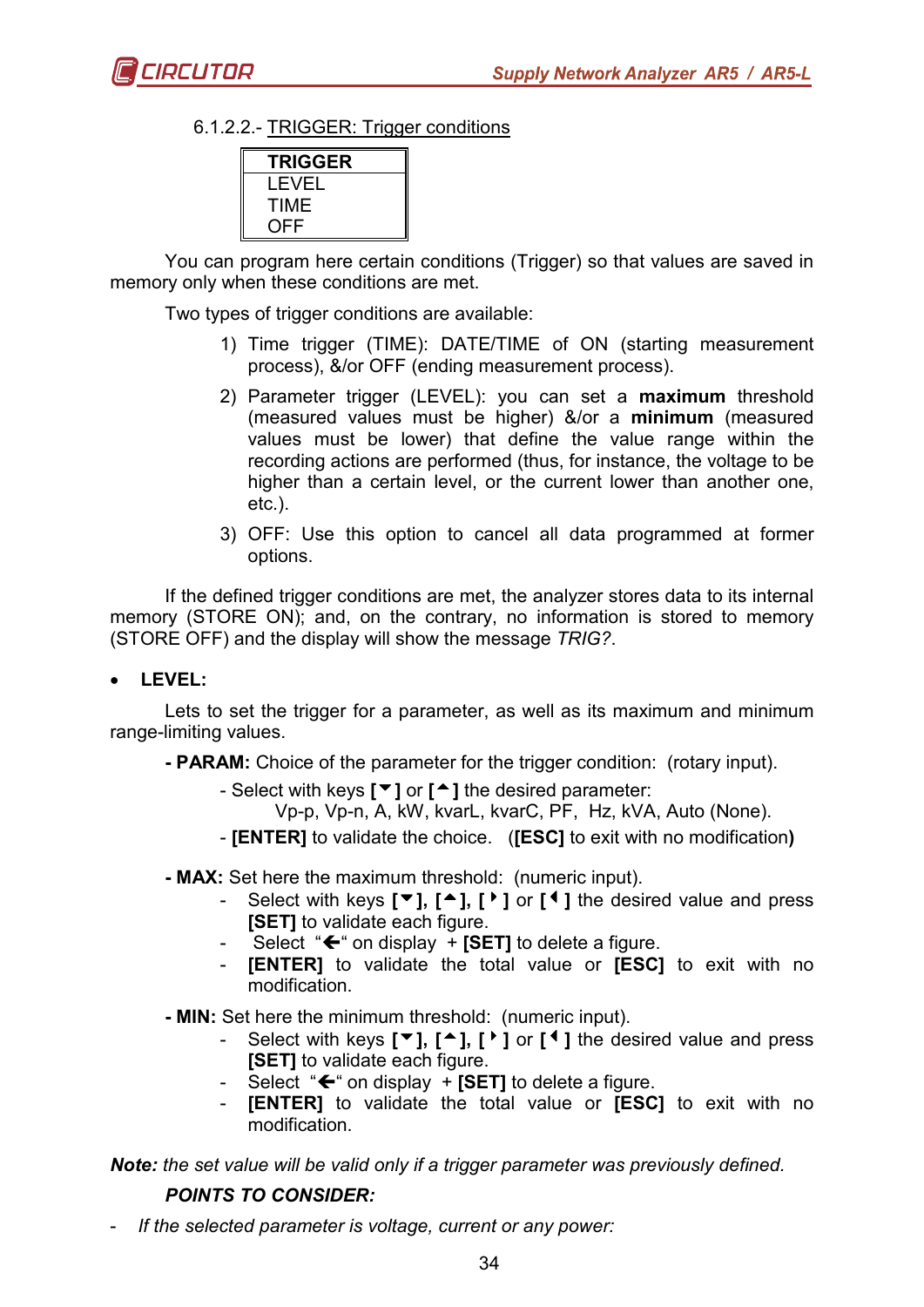

1) *When setting the maximum and minimum values take into account the units:* 

| Parameter | l Format            |         |  |  |
|-----------|---------------------|---------|--|--|
| Voltage   | V. With decimals kV |         |  |  |
|           | ex. 230.V           | 230.0kV |  |  |
| Current   |                     |         |  |  |
| Power     | kW                  |         |  |  |

*2) The trigger condition is met when either the instantaneous value of any of the three phases (L1, L2 or L3) or the three phase value of the selected parameter is higher than the maximum or lower than the minimum (the analyzer switch from STORE OFF to STORE ON).* 

| Minimum     | Maximum      |
|-------------|--------------|
|             |              |
| anv         | anv          |
| lower value | higher value |

- *If no TRIGGER condition is wanted, select AUTO when choosing the parameter*
- *If the frequency is selected, both the maximum and minimum values can be typed with a decimal (xx.x).*
- **TIME:**

Lets to set the time trigger, that is, to define the period to perform the data storage.

**- TIME ON:** When selecting this option the present ON conditions are shown on display:

TIME .ON 00 /00 /00 00 :00 : 00

day/month/year hour:minute:second

Pressing **[ENTER]**: ON values on display are directly validated.

- **To modify:** (rotary input).
- Select with keys **[**8**]** or **[**3**]** the position to modify.
- Though keys **[**6**], [**5**]** the value of the selected position is increased or decreased.
- **[ENTER]** to validate the total value or **[ESC]** to exit with no modification.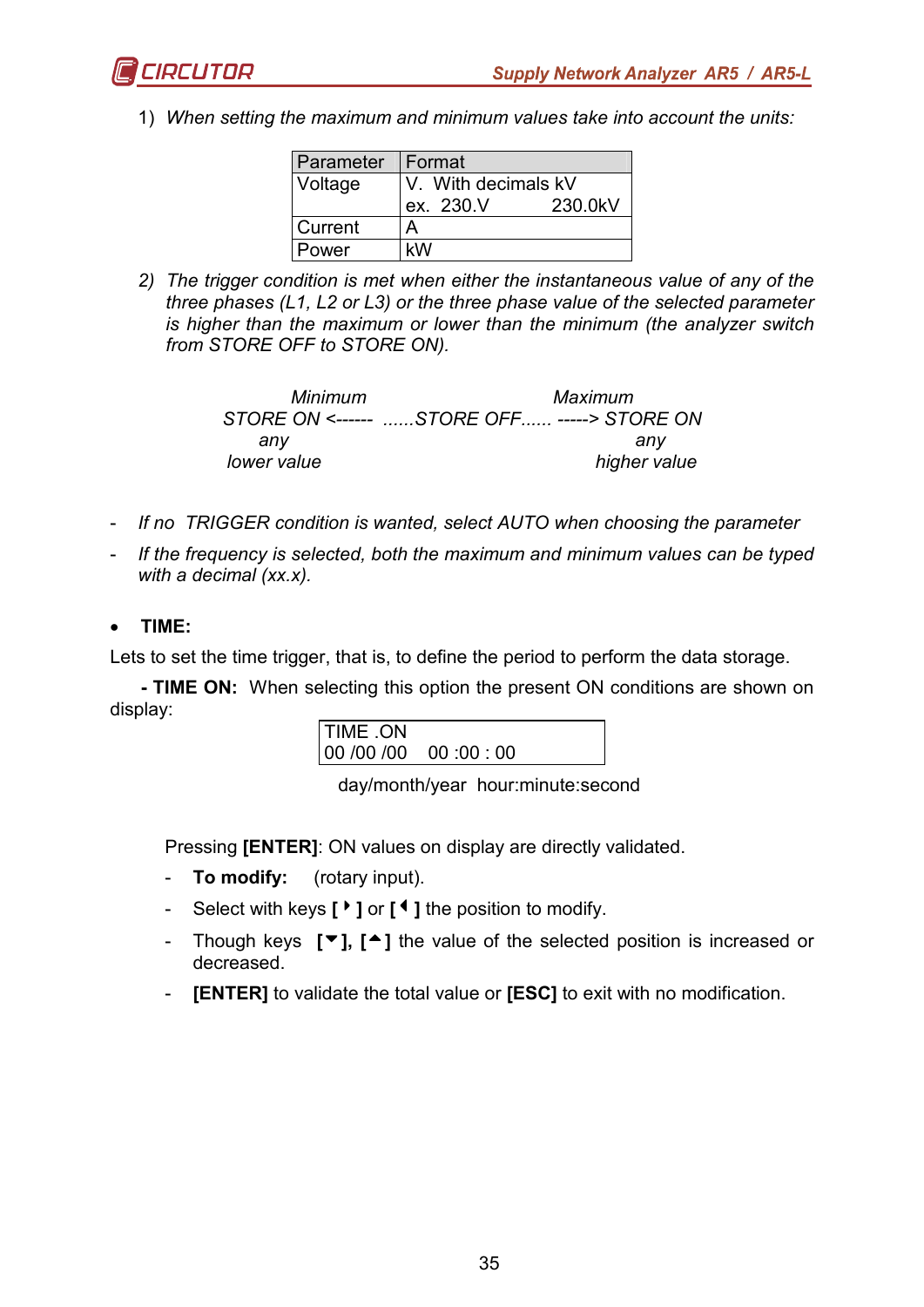**- TIME OFF:** When selecting this option the present OFF conditions are shown on display; and the procedure is equal to the above one.

| TIME .OFF           |  |
|---------------------|--|
| $00/00/00$ 00:00:00 |  |

day/month/year hour:minute:second

# *POINTS TO CONSIDER:*

- *a) To void the time TRIGGER, all values must be zero.*
- *b) If only the ON & OFF TIME are programmed (two DATES set to zero), the defined time period will be cyclically repeated by the* analyzer*.*

#### **ADDITIONAL NOTES:**

- a) The analyzer will save data in memory only when both TRIGGER conditions are met: Time (ON-OFF) and Parameter (maximum and minimum). If any condition is not met, no value is stored to memory (STORE OFF state). In case that trigger conditions are void (ON & OFF set to zero, and parameter set to AUTO), all values will be saved in memory according to the previously defined recording period.
- b) If trigger conditions are met at any moment within the defined recording period, the average values for the whole period will be saved in memory.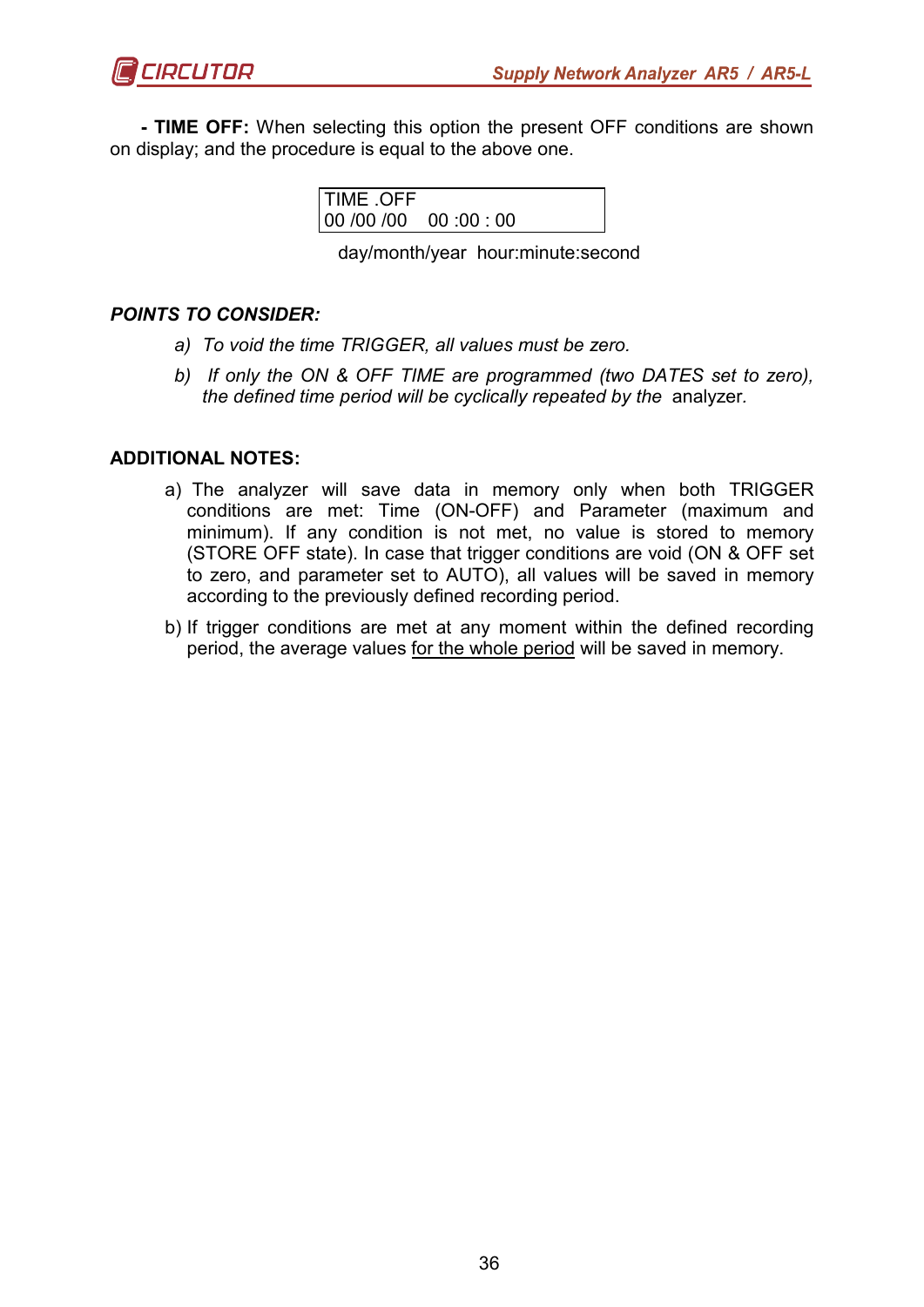

#### 6.1.2.3.- NAME: recording file name

File name setting (8 characters, with no extension) and file type setting (Cyclical – Linear).

**File name.** 



- Pressing **[ENTER]**: Text on display is directly validated.
- **To modify:** (alphanumeric input).
- Select with keys **[**6**], [**5**], [**8**]** or **[**3**]** the character to modify and press **[SET]** to validate each character.
- $-$  Select " $\leftarrow$ " on display  $+$  [SET] to delete a character.
- **[ENTER]** to validate the total text or **[ESC]** to exit with no modification.

#### **NOTES!**

a) If the typed name already exists in memory, when exiting setting actions, the display will show:

"Overwrite file Sure? " --> Do you really overwrite the file?

- If yes is answered, the previous file is deleted.
- If no is answered, setup menu is not exited, thus a new name can be typed for the file, or the setting actions can be cancelled.

#### • **File type.**

Choice of the file type for data recording purposes:

- Cyclical: Cyclical/rotary memory (FIFO). When this file type is selected, only one file can be simultaneously used.
- Linear: Linear memory. Once the memory is full, no more new data is recorded by the analyzer.

**Linear and cyclical files are not compatible between them.** 

**The memory cannot simultaneously contain files of both types.** 

#### **In case of a cyclical file, all the memory will be used by this file. No memory can be allocated to another file.**

If the type of file is changed, the memory will have to be formatted when exiting setup.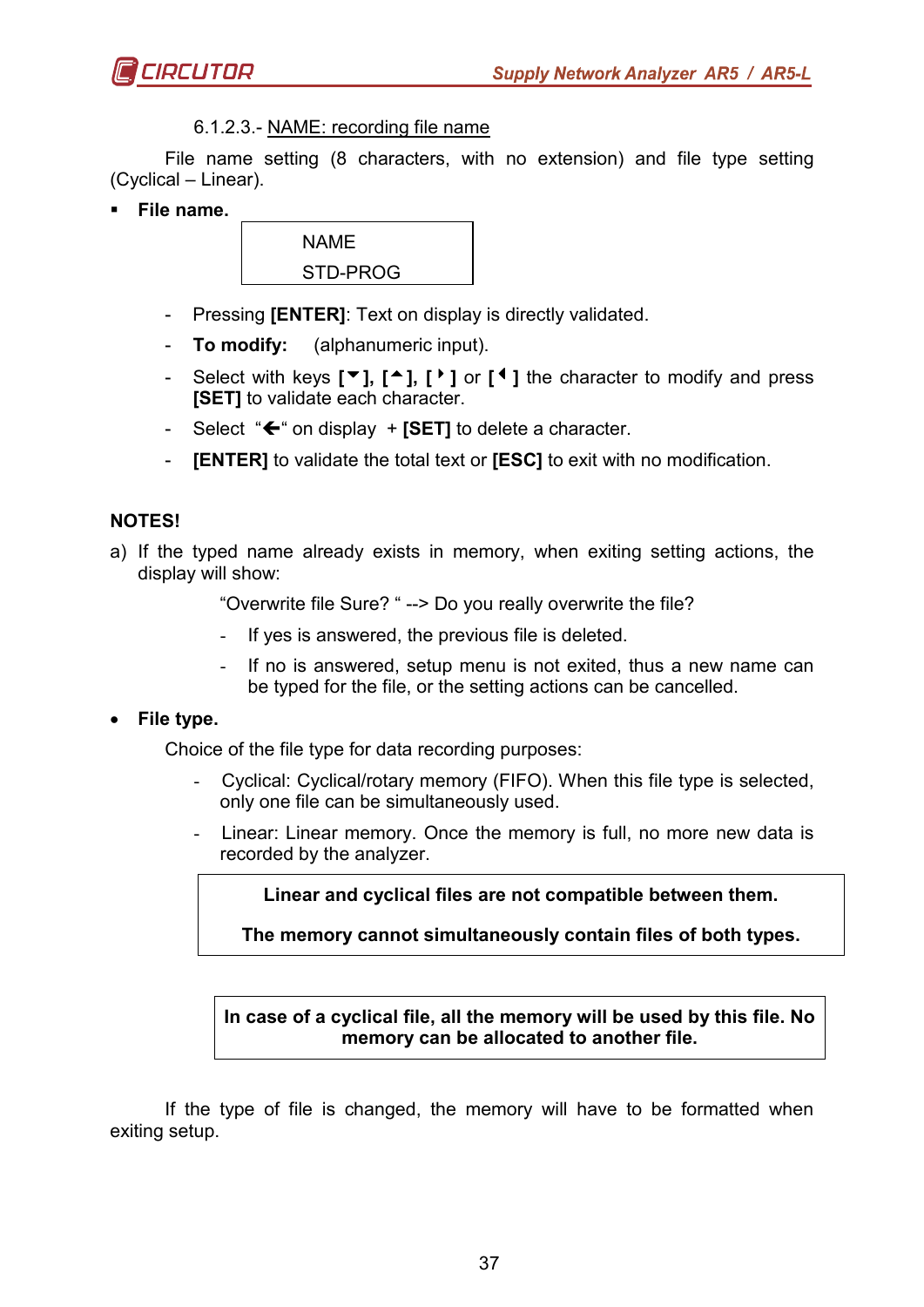

# 6.1.2.4.- PARAM: Choosing the parameters to be saved

As said before, parameters to be saved in memory are user-definable when working with STD files.

> Pressing [ENTER] previously user-defined parameters are automatically validated.

# - **To modify:**

- Place over the desired parameter with keys **[**6**], [**5**], [**8**]** or **[**3**]**.
- > Pressing **[SET]** the state of the parameter switches. Parameters to be saved are on a black background, and the ones to be not save are on a white background.
- Placing over the text Inst (Instantaneous values) and pressing **[SET]**, you can now select the maximum values to be saved (MAX).
- Placing over the text Max (Maximum values) and pressing **[SET]**, you can now select the minimum values to be saved (MIN).
- > Placing over the text MIN (Minimum values) and pressing [SET], you can now select the parameters of harmonics that will be kept. Including the number of harmonics(30 or 50), V and I for each phase and neutral current (only in AR5-L model)
- Press **[ENTER]** to validate the choice or **[ESC]** to exit with no modification.

#### **Note:**

- In case that have been selected some not-compatible parameters with the active measuring circuit, when exiting Setup, analyzer will warn the user about this fact and will automatically unselect such wrong parameters.
- If values the parameters to be stored are changed, when exiting setting actions, the display will show:

"Error: New file should be created"

This message is shown since the change of parameters in an already existing file is not allowed. Follow these instructions to change the parameters of a file:

- 1. If you want to keep the file name.
	- Stop analyzer data recording process: SET -> RUN -> Stop.
	- Exit SETUP.
	- Delete the existing file: SET -> FILES -> DELETE.
	- Modify the parameters to be saved: SET -> RECORD -> PARAM
	- Enable the analyzer data recording process: SET -> RUN -> Run
	- Exit SETUP.
- 2. If you want to change the file name.
	- Change the file name: SET -> RECORD -> NAME.
	- Modify the parameters to be saved: SET -> RECORD -> PARAM
	- Exit SETUP.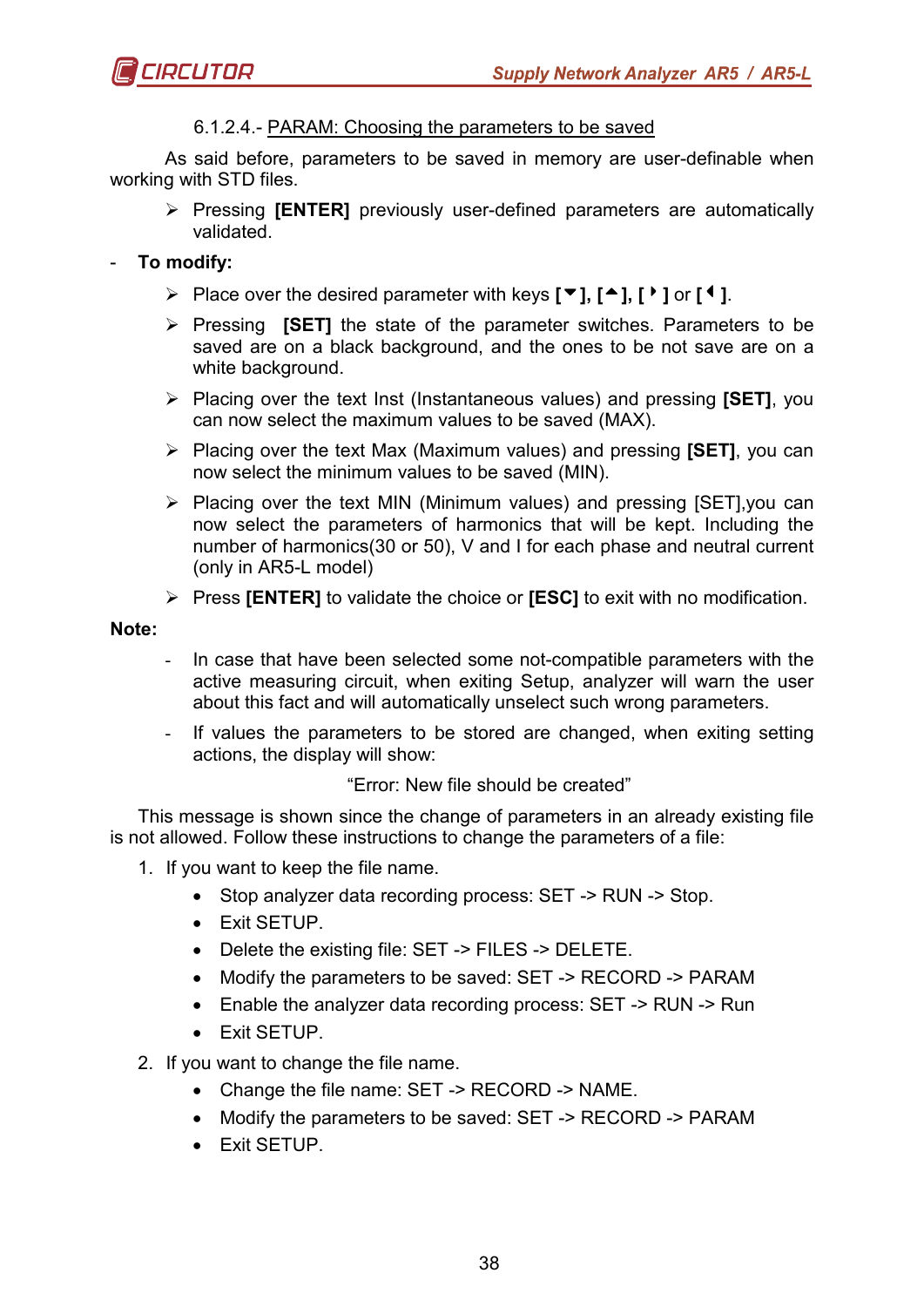

#### **6.1.3.- COMM: Communication parameters**

Program here the parameters of the built-in RS-232 serial output. When selecting this option the present parameters are shown on display:

| <b>COMM</b> |     |   |  |
|-------------|-----|---|--|
| 9600        | NO. | 8 |  |

Baud / Parity / Length / Stop bits

- Pressing **[ENTER]**: values on display are directly validated.
- **To modify:** (rotary input).
- Select with keys **[**4**]** or **[**3**]** the position to modify.
- Though keys **[**6**], [**5**]** the value of the selected position is increased or decreased.
- **[ENTER]** to validate the total value or **[ESC]** to exit with no modification.

#### **6.1.4.- CLOCK: Internal clock**

Use this section to set the analyzer internal clock in time: date / time and displaying format.

When this option is selected, presently programmed values are shown by display:

CLOCK TYPE DD /MM/YY HH :MM:SS CLOCK TYPE MM/DD/YY HH :MM:SS

After validating the date format, the present date and time will be displayed according to the selected arrangement:

| <b>CLOCK</b> |                           |  |
|--------------|---------------------------|--|
|              | 00 :00:00  00 :00  00  00 |  |

Proceed similarly than for the former section.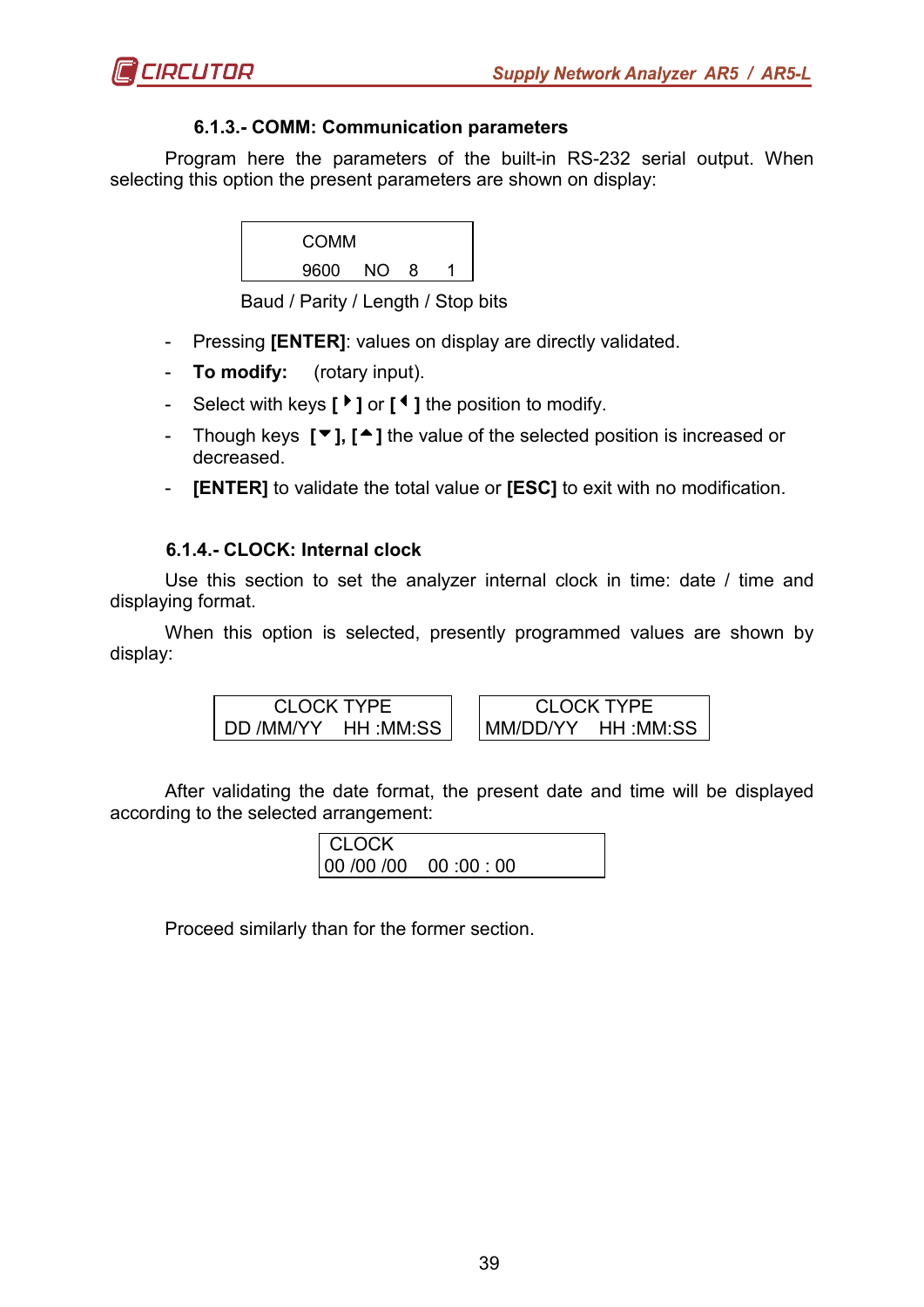

# **6.1.5.- PASSWORD: Safety setting.**

Set here the analyzer password configuration. This password will be required to access the Setup menu. Thus, the manipulation of the analyzer by not-authorized people can be avoided.

The password can be also required for turning the analyzer off.

The default password is:

| <b>PASSWORD</b> |             |  |     |  |  |
|-----------------|-------------|--|-----|--|--|
| $\blacksquare$  | $ISET1I^+1$ |  | sen |  |  |

#### **Change of Setup access password:**

Firstly enter the old password:

OLD PASSWORD \* \* \* \*

Then enter the new password:

NEW PASSWORD \* \* \* \*

Finally, confirm the new password:

CHECK PASSWORD \* \* \* \*

During this password modification process, the following error messages can be shown in screen during 5 s:

| Incorrect      |  |  |
|----------------|--|--|
| Old password   |  |  |
| Incorrect      |  |  |
| Check password |  |  |

Wrong password

The confirmation of the new password has failed

# **Turning the analyzer off when the password is enabled:**

To avoid the analyzer to be accidentally turn off, or by not-authorized persons, an optional password can be enabled to be inquired when the analyzer is turn off.

The procedure to follow when this password is enabled is:

- 1) Press the key **[OFF]** during 5 seconds.
- 2) You will see in display:

# **PASSWORD**

- 3) Enter the correct Password.
- 4) Press **[OFF]** again

The analyzer will turn off if the entered password is the correct one.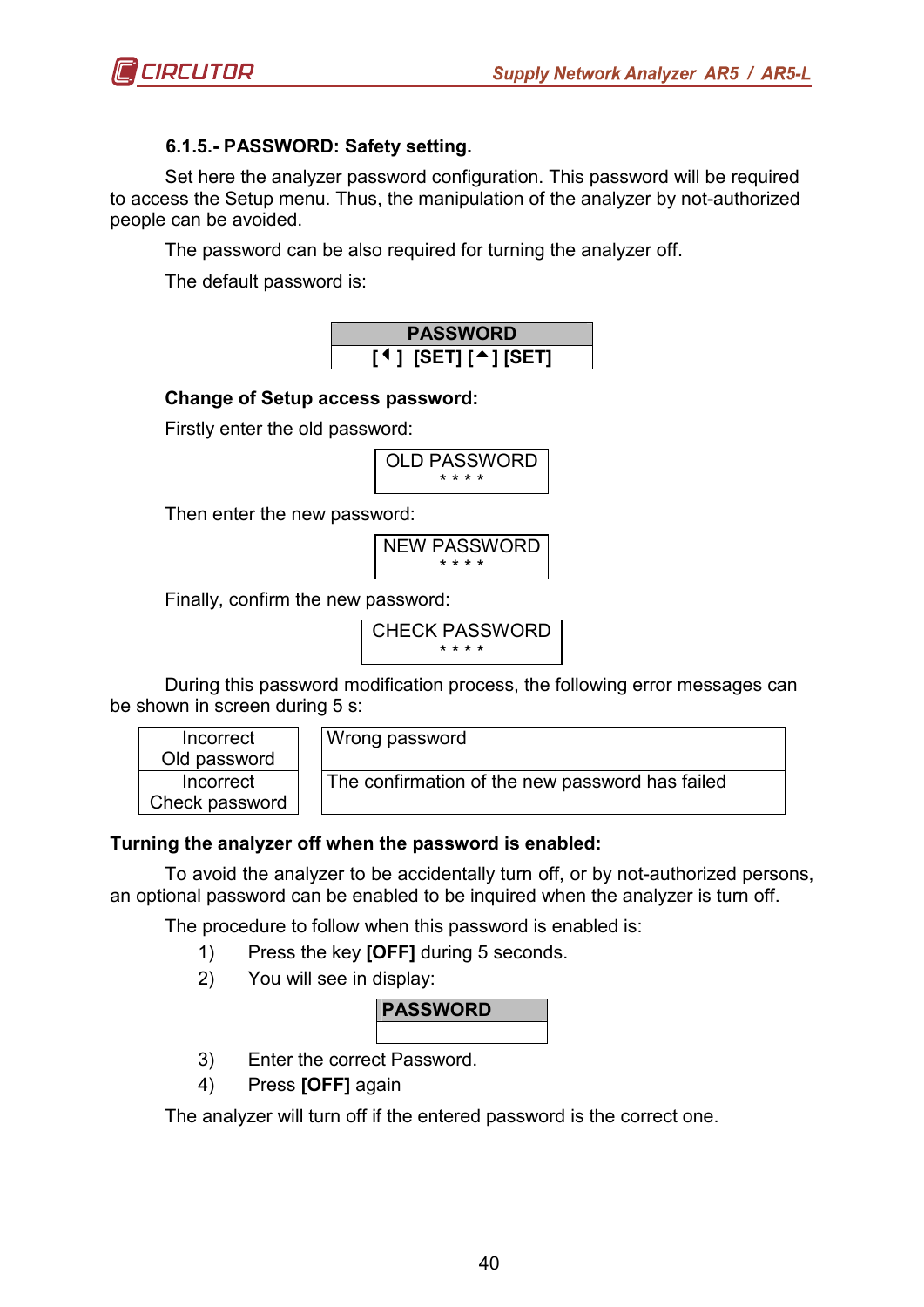

# **6.1.6.- RECALL: Read configuration**

You can here recall a **standard** configuration.

| Set Standard      |  |  |
|-------------------|--|--|
| sure?             |  |  |
| $<$ ves > $<$ no> |  |  |

- A confirmation is requested: "Recall Setup sure <yes> or <no>". With keys **[**4**]** & **[**3**]** select yes or no, and then press **[ENTER]**.

*A "Standard" operation program for the* analyzer *is available to be user-recalled. Its features are:* 

| - V.T. ratio $(SET + V)$ |                                          |      | 1/1                                                      |
|--------------------------|------------------------------------------|------|----------------------------------------------------------|
| - Current ratio          |                                          |      | 1000 A                                                   |
| - Neutral current ratio  |                                          |      | 100 A                                                    |
| - Measuring circuit      |                                          |      | $3\phi$ 4 Wires.                                         |
|                          | - Period (SET + PERIOD)                  |      | 15 minutes                                               |
|                          | - TRIGGERS (Time and parameter)          | - 11 | All set to zero                                          |
|                          | - File name (FILE Name)                  |      | STD-PROG -- Linear                                       |
|                          | - Communication parameters               |      | 9600, No, 8, 1                                           |
| - RUN                    |                                          |      | <b>RUN</b>                                               |
| - Password               |                                          |      | $[$ <sup>4</sup> ] $[SET]$ $[$ $\rightarrow$ $]$ $[SET]$ |
|                          | - Password for turning the analyzer off: |      | NO.                                                      |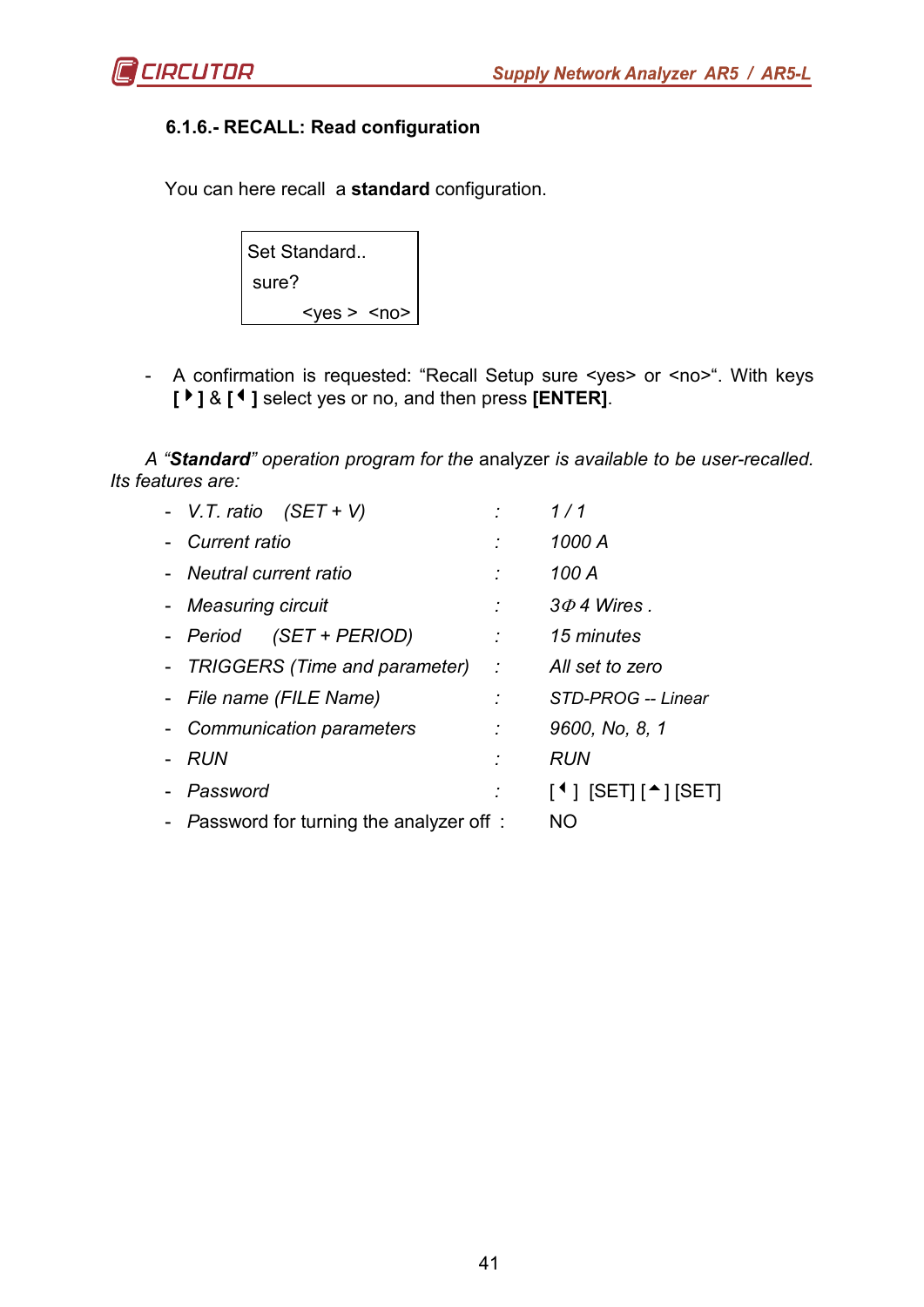

# **6.2.- DISPLAY menu**

| <b>DISPLAY</b> |                                    |  |
|----------------|------------------------------------|--|
| <b>BAR GR.</b> | Bar graphs                         |  |
| <b>EXPAND</b>  | Expanded Param. (3 parameters).    |  |
| CONTRAST       | ∥ Contrast                         |  |
| <b>ANGLE</b>   | $  \cos \varphi \text{ or } P.F  $ |  |

You can at this point define the options about the parameters to be visualized on display, the graphic mode performance, ...

#### **6.2.1.- BAR.GR.**

To determine the parameter to be graphically displayed, in addition with its scaling. Both maximum and minimum values of the graph are inquired for autoscaling performance.

- Choice with keys **[**6**]** or **[**5**]**.
- **[ENTER]** to validate selection or **[ESC]** to exit with no modification.

## **6.2.2.- EXPAND**

To choose three instantaneous parameters to be bigger size displayed for a clearer reading.

- Select with keys **[**6**], [**5**], [**4**]** or **[**3**]** the desired parameter, and enable or disable each one with the key **[SET]**.
- Select "CLEAR ALL " on display + **[SET]** to clear all parameters.
- **[ENTER]** to validate the choice or **[ESC]** to exit with no modification.

#### **6.2.3.- CONTRAST: Screen contrast**

The user can here vary the contrast of the analyzer's display:

With the  $[\cdot]$  you can intensify the display contrast and with the key  $[\cdot]$ this can be lowered:

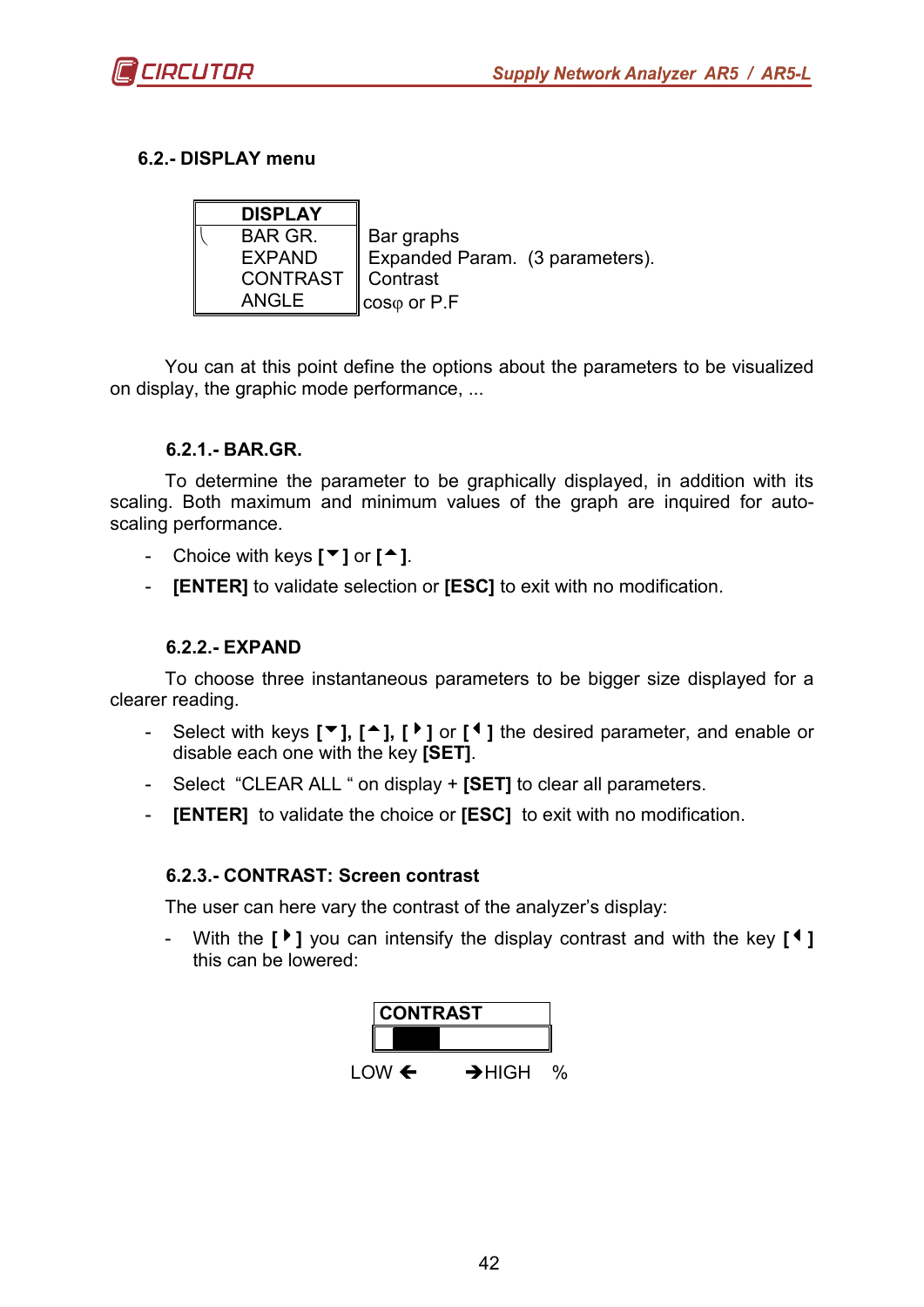

#### **6.2.4.- ANGLE**

To choose the parameter to be displayed between  $cos<sub>φ</sub>$  or P.F (power factor)

*NOTE:* It's not allow to save cos<sub> $\varphi$ </sub> data in memory. Only can be read on *display.* 

#### **6.3.- RUN: data recording process status**

You can here enable or disable the data collection and logging action in the analyzer.

| <b>RUN</b>        |  |
|-------------------|--|
| <b>Run / Stop</b> |  |

- With keys **[**6**], [**5**]** RUN or STOP is selected.

**[ENTER]** to validate or **[ESC]** to exit with no modification.

#### **6.4.- FILES Menu**

Non-volatile analyzer internal memory is storing data up to its maximum capacity. Once full, neither new data will not be saved in, nor stored data will be lost (provided no incorrect operation is done).

When memory is full, the display will show: *"MEMORY FULL*".



#### **6.4.1.- DIR: Directory**

This option shows on display a directory of all files saved in memory.

**AR5-L - DIR**  STD-PROG. **STD** xxxxx bytes *File name / File size*   **dd / mm / yy hh : mm : ss** *Day / Time* TEST1. **STD** xxxxx bytes  **dd / mm / yy hh : mm : ss**  STD-PROG. **STD** xxxxx bytes  **dd / mm / yy hh : mm : ss**  ...... / .............

**Free bytes: xxxxxxxxx**  $\bullet$  *Number of free bytes in memory* 

- Keys **[**▼] or **[**<sup>△</sup>] allows reading more files in case that all files stored by the analyzer cannot be shown in only one screen.
- Keys **[ENTER]** or **[ESC]** to exit.

# **6.4.2.- DELETE: Deleting a file**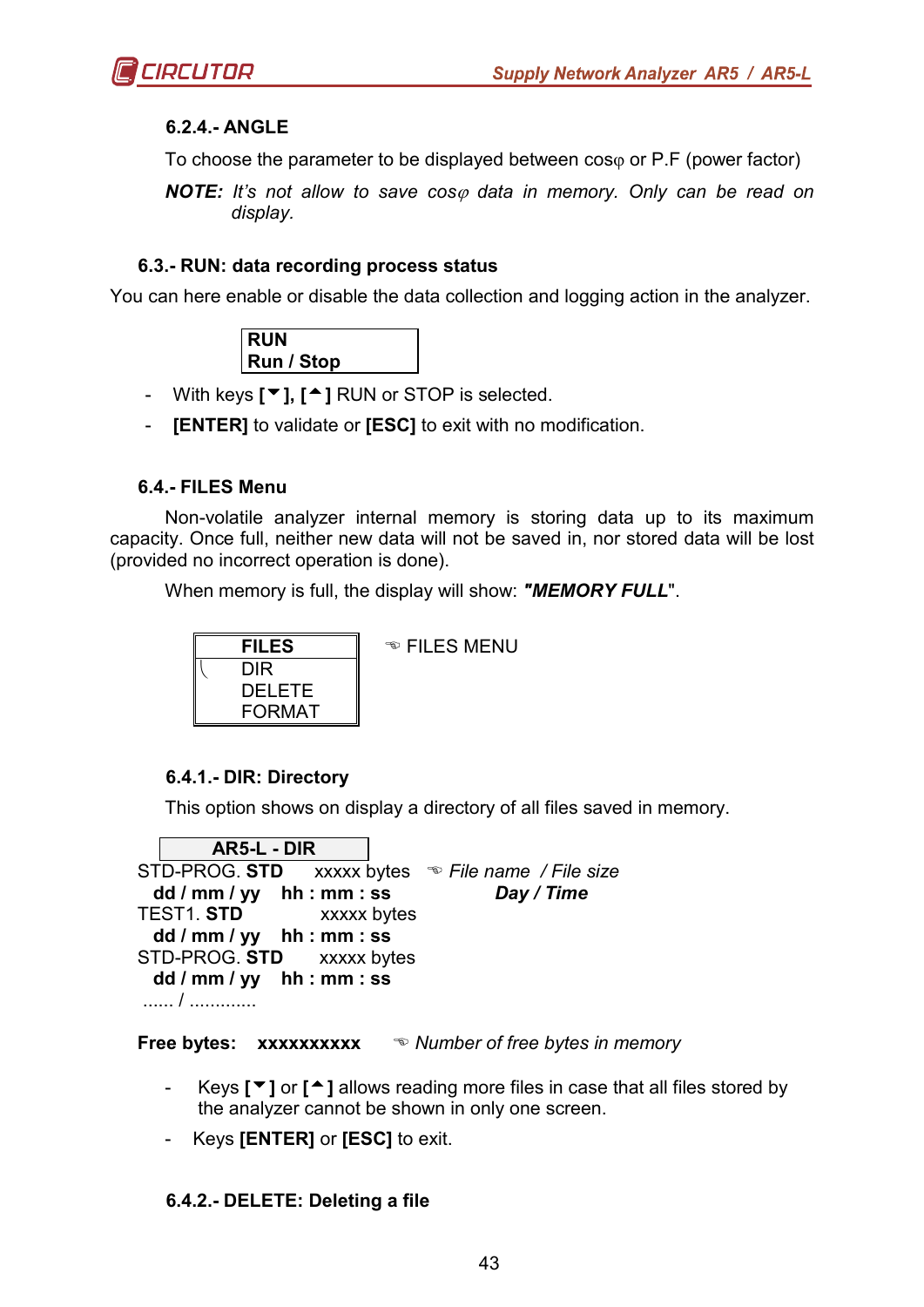

You can here delete any file from the internal memory.

| <b>DELETE</b> |             |                                                 |
|---------------|-------------|-------------------------------------------------|
| STD-PROG. STD |             | xxxxx bytes $\mathcal{D}$ File name / File size |
| TEST1. STD    | xxxxx bytes |                                                 |
| STD-PROG. STD | xxxxx bytes |                                                 |
|               |             |                                                 |

- With keys **[**6**]** & **[**5**]** select the file to be deleted.
- **[ENTER]** to confirm selected file erasing. Once press, a confirmation is required.
- Press key **[ESC]** to exit with no modification.

#### **6.4.3.- FORMAT: Formatting the analyzer internal memory**

This option lets the user to format the internal memory.

**FORMAT** 

Once the format action over the internal memory is confirmed, a confirmation is required. Take into account that this action will mean all stored data to be deleted.

**Note:** Do not turn the analyzer off during the memory format process, otherwise the display will show an error message and the process should be redone.

# **6.5.- CLEAR menu: Deleting data**

| <b>CLEAR</b>  | <b>TO DATA CLEARING MENU</b>       |
|---------------|------------------------------------|
| <b>ENERGY</b> | Erasing energy counters            |
| MAX/MIN       | Erasing maximum and minimum values |

#### **ENERGY :**

The analyzer has several energy counters, which keeps their values even though the analyzer is powered off.

The ENERGY options lets the user to reset these counters to zero.

#### **MAX/MIN:**

The analyzer records in memory the maximum and minimum values of measured values. These values are kept in memory even though the analyzer is powered off.

Options MAX/MIN lets the user to clear maximum and minimum values.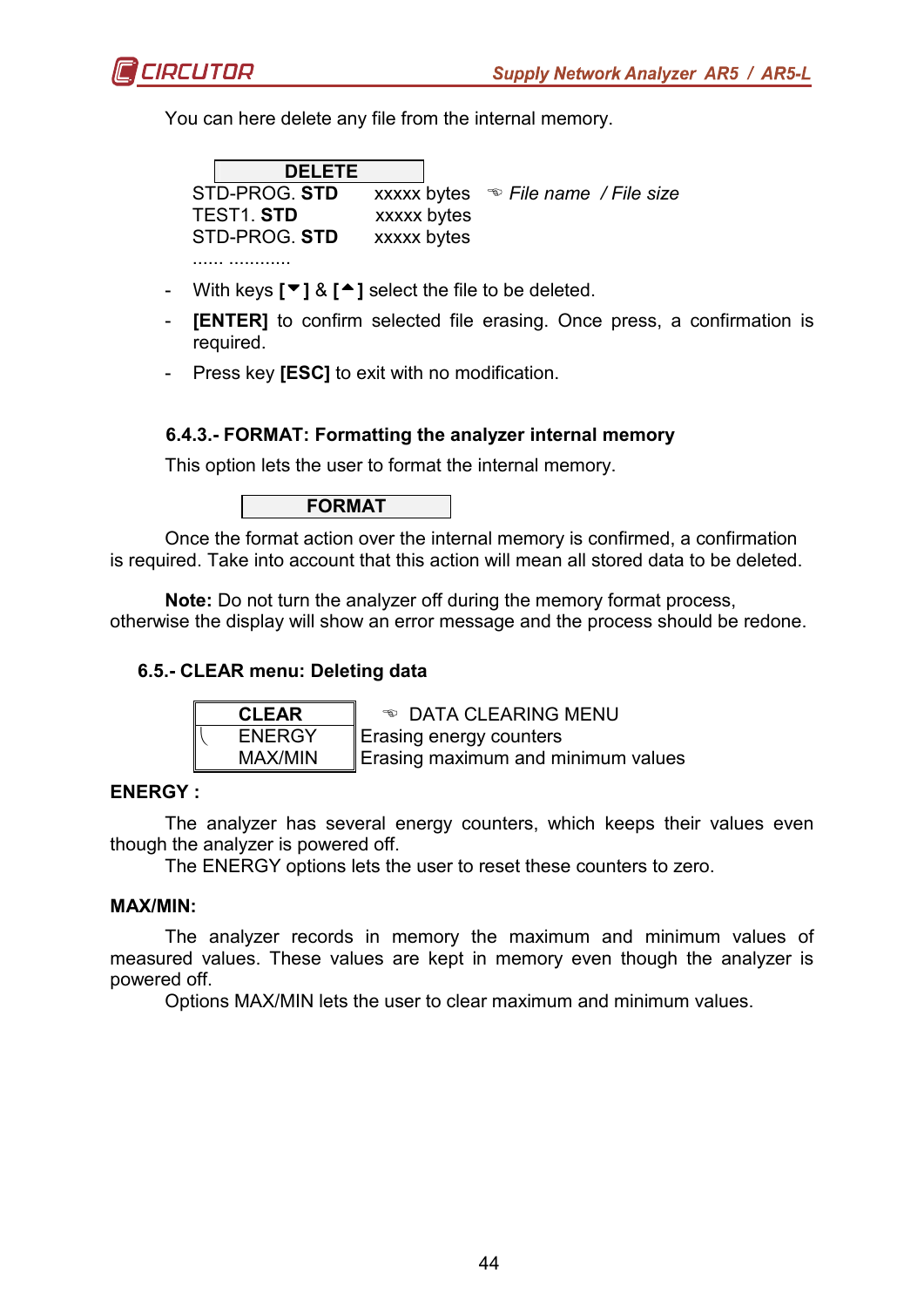

# **6.6.- Menu OFF: Enable / Disable Password.**

In order to avoid an accidental manipulation of the analyzer, the analyzer can be set to request for a password when the user wants to turn it off.

| Password?   |           |
|-------------|-----------|
| <yes></yes> | <no></no> |

- With the key **[**4**]**,**[**3**]** you can select:
	- YES: A password is requested to turn the analyzer off.
	- NO: No password is required to turn the analyzer off.
- **[ENTER]** to validate the choice or **[ESC]** to exit with no modification.

# **6.7.- Menu LANGUAGE**

It allows to select the language in which the menus will be presented.

| Language       |  |
|----------------|--|
| <b>English</b> |  |

- With keys **[**6**]** & **[**5**]** select the language.

- **[ENTER]** to confirm selected language

Press key **[ESC]** to exit with no modification.

*NOTE: This configuration is commune for all the programs.* 

# **7.- ANALYZER COMMUNICATIONS**

To connection to PC of the analyzer must be done through the power supplier set, which will be necessary connected to the main. Perform the connection using the two wires factory-delivered with the analyzer.

One cable will link the analyzer to the power supplier set, and another cable is a standard RS232 connector.

When starting communication tasks take into account:

- Communication parameters of the analyzer and the PC must fully coincide.
- The power supplier set must be plugged into.
- The analyzer cannot be into the setup menu.

CIRCUTOR has a software package that permits the user to retrieve stored data in the analyzer to PC for a further complete analysis.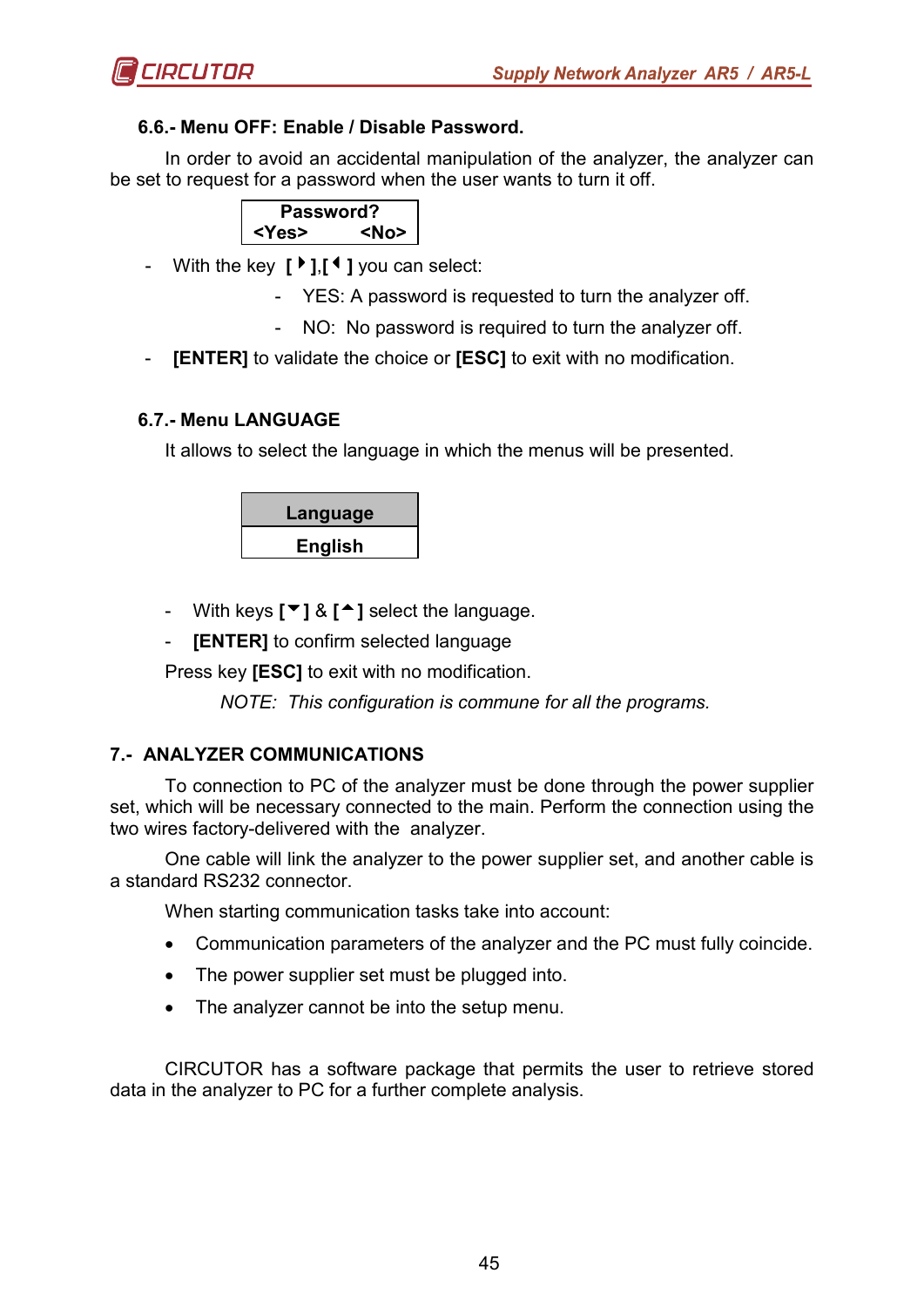

| <b>8.- TECHNICAL SPECIFICATIONS</b><br>Supply voltage:                                |                                                                                                                                                                                                                                                                                                                                                        |  |  |
|---------------------------------------------------------------------------------------|--------------------------------------------------------------------------------------------------------------------------------------------------------------------------------------------------------------------------------------------------------------------------------------------------------------------------------------------------------|--|--|
|                                                                                       | Through an external power supplier set 100 V a.c. $-$ 240 V a.c.<br>Battery: 5VHAA 1200 (Ni-MH)<br>$: 5060$ Hz<br>Frequency<br><b>Burden</b><br>: 15 VA<br>Operation temperature : 0 / 40 °C<br>Altitude: $\leq$ 2000<br>Maximum relative humidity 85 % (no condensation)<br>Measuring circuit : Three (3 or 4 wires), ARON, single-phase and bi-phase |  |  |
|                                                                                       |                                                                                                                                                                                                                                                                                                                                                        |  |  |
|                                                                                       | : Category III - 600 V, as per EN 61010<br>Safety<br>Pollution degree 2<br>Indoor use                                                                                                                                                                                                                                                                  |  |  |
|                                                                                       | <b>Voltage measurement:</b>                                                                                                                                                                                                                                                                                                                            |  |  |
|                                                                                       | Measuring range : 20 to 500 V a.c. (phase-neutral) CAT III<br>automatic scale adjustment                                                                                                                                                                                                                                                               |  |  |
| Other voltages : through suitable voltage transformers<br>$:45$ to 65 Hz<br>Frequency |                                                                                                                                                                                                                                                                                                                                                        |  |  |
|                                                                                       | <b>Current measurement:</b>                                                                                                                                                                                                                                                                                                                            |  |  |
|                                                                                       | Measuring range: see available current clamps<br>Current transducer ratio: user-programmable<br>Measurement units : automatic scale adjustment                                                                                                                                                                                                         |  |  |
|                                                                                       | Built-in clock with rechargeable battery: Date and time                                                                                                                                                                                                                                                                                                |  |  |
|                                                                                       | Display: LCD; 160 x 160 pixels<br>(Back-light)                                                                                                                                                                                                                                                                                                         |  |  |
|                                                                                       | RS-232 output : serial type output<br>Internal memory : 1 Mb                                                                                                                                                                                                                                                                                           |  |  |
|                                                                                       | <b>Accuracy class:</b>                                                                                                                                                                                                                                                                                                                                 |  |  |
|                                                                                       |                                                                                                                                                                                                                                                                                                                                                        |  |  |
|                                                                                       |                                                                                                                                                                                                                                                                                                                                                        |  |  |
|                                                                                       |                                                                                                                                                                                                                                                                                                                                                        |  |  |
|                                                                                       | Measuring conditions to assure accuracy class:<br>- Errors due to voltage and current transformer not included<br>- Temperature range : $5^{\circ}$ C to 45 °C<br>- Power factor<br>$0.5$ to 1                                                                                                                                                         |  |  |

- Measuring range : between 5 % and 100 %

# **MECHANICAL CHARACTERISTICS**

| Case                                                                | : Portable case.                               |
|---------------------------------------------------------------------|------------------------------------------------|
| <b>Dimensions</b>                                                   | : 220 $\times$ 60 $\times$ 130 mm              |
| <b>Connection terminals</b><br>Keyboard/ display<br>Weight: 0,8 kg. | : input/output terminals<br>: in frontal panel |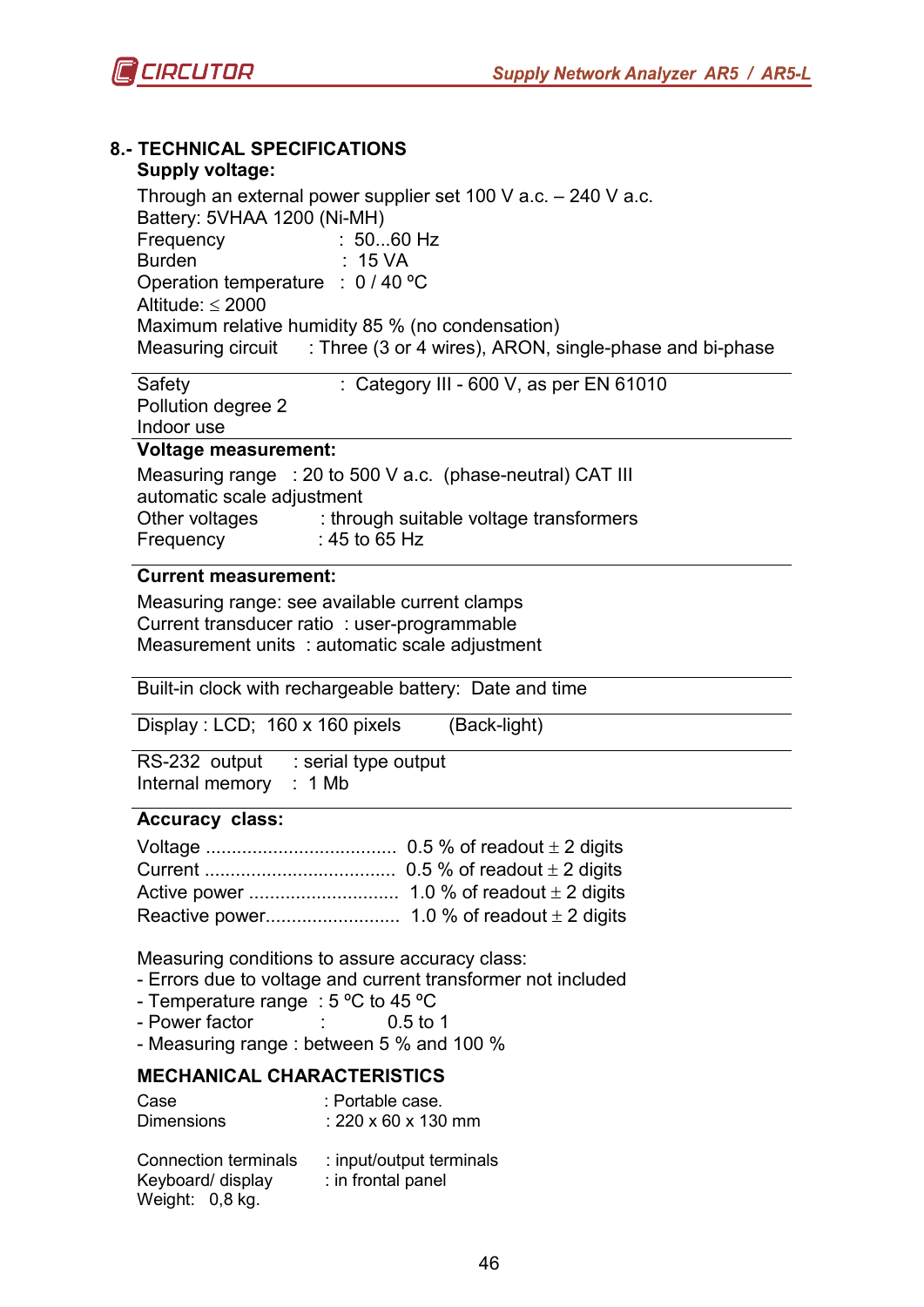#### **POWER SUPPLIER SET**

80 V a.c. – 265 V a.c. / 12 V d.c. CAT III: 85 – 225 V a.c. CAT II:  $225 - 265$  V a.c.

#### **RELEVANT STANDARDS**

EN 60664, EN 61010, EN 61036, VDE 110, UL 94

#### \_\_\_\_\_\_\_\_\_\_\_\_\_\_\_\_\_\_\_\_\_\_\_\_\_\_\_\_\_\_\_\_\_\_\_\_\_\_\_\_\_\_\_\_\_ EM EMISSION.

- − EN 61000-3-2 (1995), Harmonics.
- − EN 61000-3-3 (1995), Voltage variations.
- − EN 50081-2 (1993), Industrial emission:
	- − EN 55011 (1994): Conducted (EN 55022 Class B).
	- − EN 55011 (1994): Radiated (EN 55022 Class A).

#### EM IMMUNITY.

- − EN 50082-2 (1995), Industrial immunity.
	- − EN 61000-4-2 (1995), ESD.
	- − ENV 50140 (1993), EM Radiated field of RF.
	- − EN 61000-4-4 (1995), EFT burst.
	- − ENV 50141 (1993), RF common mode.
	- − EN 61000-4-8 (1995), 50 Hz H-field.
- − EN 50082-1 (1997), Residential Immunity.
	- − EN 61000-4-5 (1995), Surges.
	- − EN 61000-4-11 (1994), Dips, Interruptions.

#### **(as shown in the test report reference number: 08077IEM.002)**

#### **CASE SYMBOLS:**

 $\overline{\mathcal{A}}$ : Warning. Maximum allowable input voltage: 500 V



: Reinforced isolation



These products have been designed and manufactured with top quality components and they can be recycled and reused.

Electrical and electronic products contain substances that can harm the environment if they are not adequately treated.

This symbol means that electrical and electronic equipment should not be thrown with other household appliances at the end of its useful life.

Please take the obsolete products being replaced to a waste collection point or contact your local administration.

The European Union has established specific collection systems for electronic and electrical equipment waste.

Please help us preserve the environment!

Register Number REI-RAEE (ES): 3338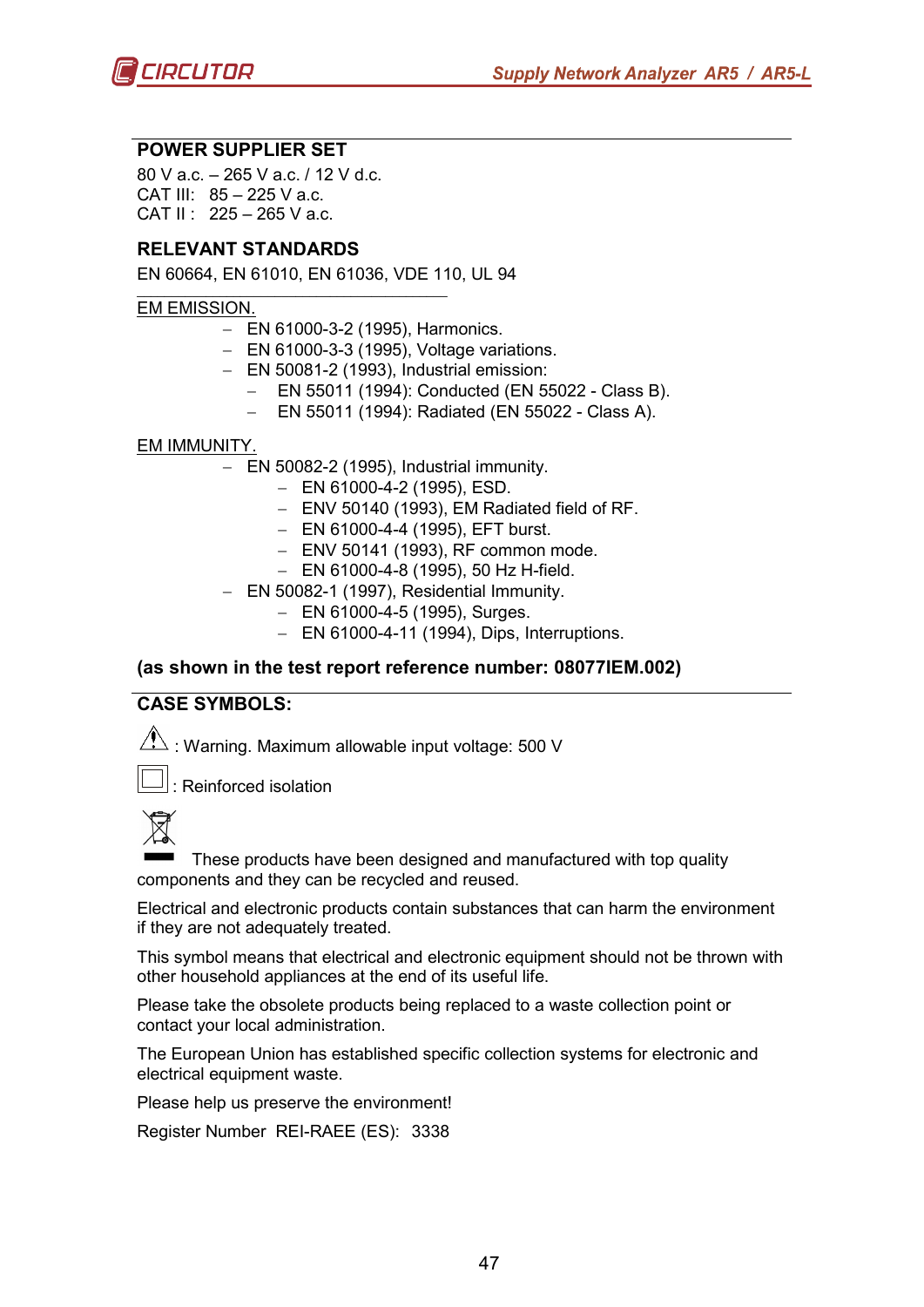

#### **ACCESSORIES**

- − AR5 and AR5-L Programs
	- FLICKER ............................CODE. M 80223
	- DISTORTIONS ...................CODE. M 80224
	- CHECK-METER .................CODE. M 80225
	- FAST CHECK ....................CODE. M 80226 - LEAK..………………………CODE. M 80229
		- FILE-VISION….....................CODE. M 8022A
		- Software POWERVISION....Visit our web site
- − Current measurement:
	- a) Through Current clamps (3 Clamps KIT):

| " CPR-100 (For Neutral current measurement)CODE M 81036                         |                |
|---------------------------------------------------------------------------------|----------------|
|                                                                                 |                |
|                                                                                 |                |
| b) Through flexible Current clamps (3 Clamps KIT):                              |                |
| " C-FLEX 200/2000/ 20000 - Length 45 cm CODE M 81141                            |                |
| " C-FLEX 200/2000/ 20000 - Length 80 cm CODE M 81142                            |                |
| " C-FLEX 200/2000/ 20000 - Length 120 cm CODE M 81143                           |                |
| c) ATS-5 shunt $(5 A / 2 V a.c.)$ + current transformers $(./5 A)$ CODE M 89925 |                |
| Carrying case                                                                   |                |
| - Carrying case for AR5 and AR5-L current clamps  CODE M 89921                  |                |
| - Carrying case for AR5-L and AR5                                               | $CODF$ M 89901 |

- Carrying case for AR5-L and AR5................................... CODE M 89901
- 1000 case (with protection rubber CPR-1000) ................ CODE M 89923
- 2000 case (with protection rubber CPR-2000) ................. CODE M 89924

#### **9.- SAFETY WARNINGS**



The user should take into account all installation instructions referred in sections INSTALLATION AND START-UP, CONNECTION INSTRUCTIONS and TECHNICAL SPECIFICATIONS of the analyzer.

Note that with the instrument powered on, the terminals could be dangerous to touching, and cover opening or elements removal actions may allow accessing dangerous parts. The analyzer has been designed and tested to meet IEC 348 standard and is factory-shipped in proper conditions.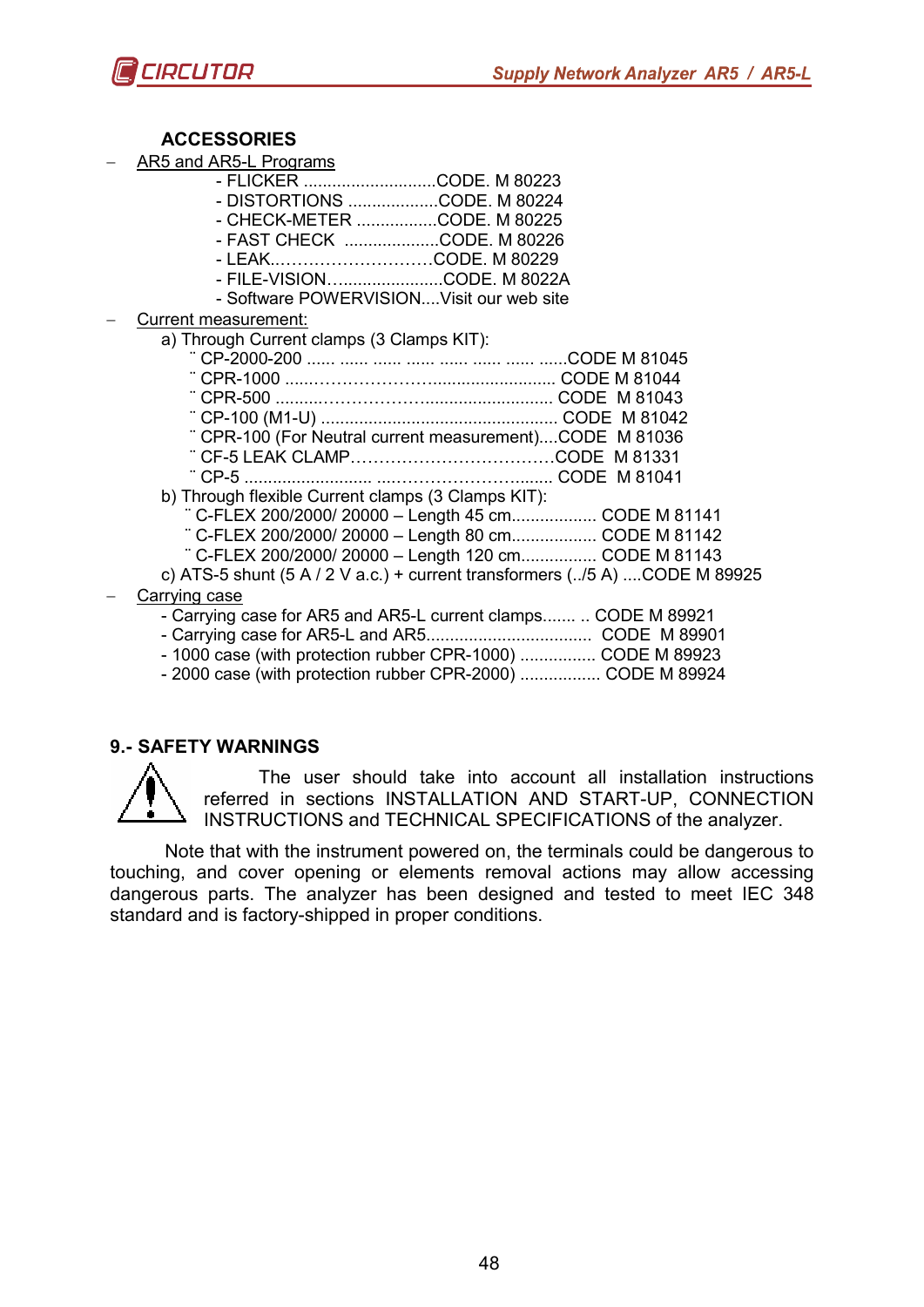#### **10.- MAINTENANCE**

The analyzer does not require any special maintenance. No adjustment, maintenance or repairing actions should be done over the instrument open and, should those are essential, high-qualified operators must perform them. Spares should be provided by manufacturer.

The batteries are rechargeable and should be provided by manufacturer

Before any adjustment, replacement, maintenance or repairing operation is carried out, the instrument must be disconnected from any power supply source.

When any protection failure is suspected to exist, the instrument must be immediately put out of service.

The own instrument design permits a quick replacement in case of damage.

*NOTE: Occasionally clean the equipment with water and detergent using a soft, damp cloth. Do not use abrasives or solvents. Completely dry the equipment before using it again.* 

#### **11.- CHANGING THE BATTERY**

It is possible to change the battery with a simple an easy way. The battery is placed in rear part of the analyzer.



Before opening the cover to disconnect all the connections of tension and current

In order to change the battery, do the following steps.



- 1. Remove the cover
- 2. Unplug the battery
- 3. Replace the battery (the single connector enters a position, not to force)
- 4. Place the cover

If you wants to request a battery for replace the code it is M89904.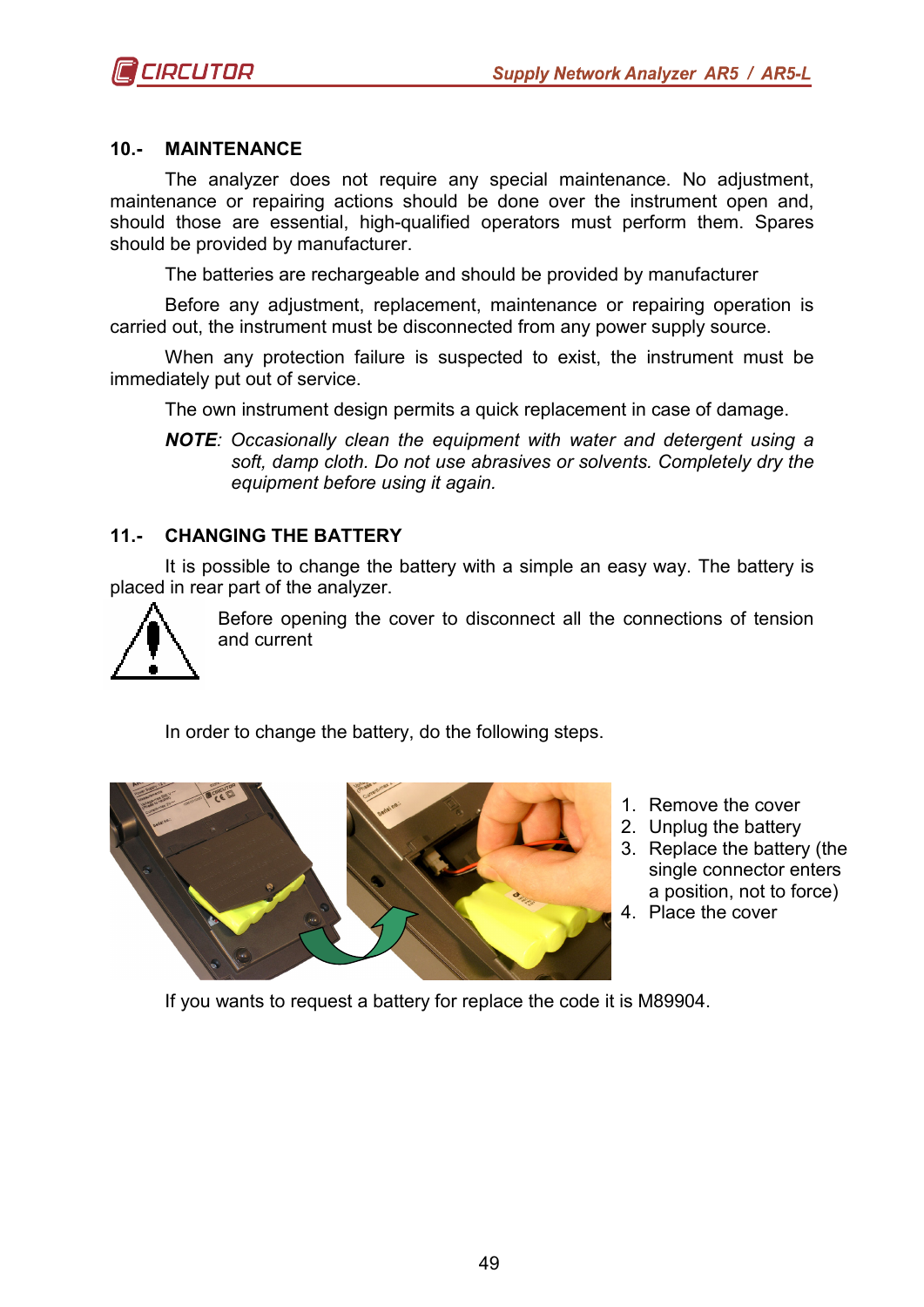

### **12.- TECHNICAL SERVICE**

For any inquiry about the instrument operation mode or in case of malfunction, you can contact CIRCUTOR's technical service.

CIRCUTOR S.A. - Aftersales Service Vial Sant Jordi, s/n 08232 – Viladecavalls (SPAIN) Tel: (+34) 93 745 29 00 Fax: (+34) 93 745 29 14 e-mail: sat@circutor.es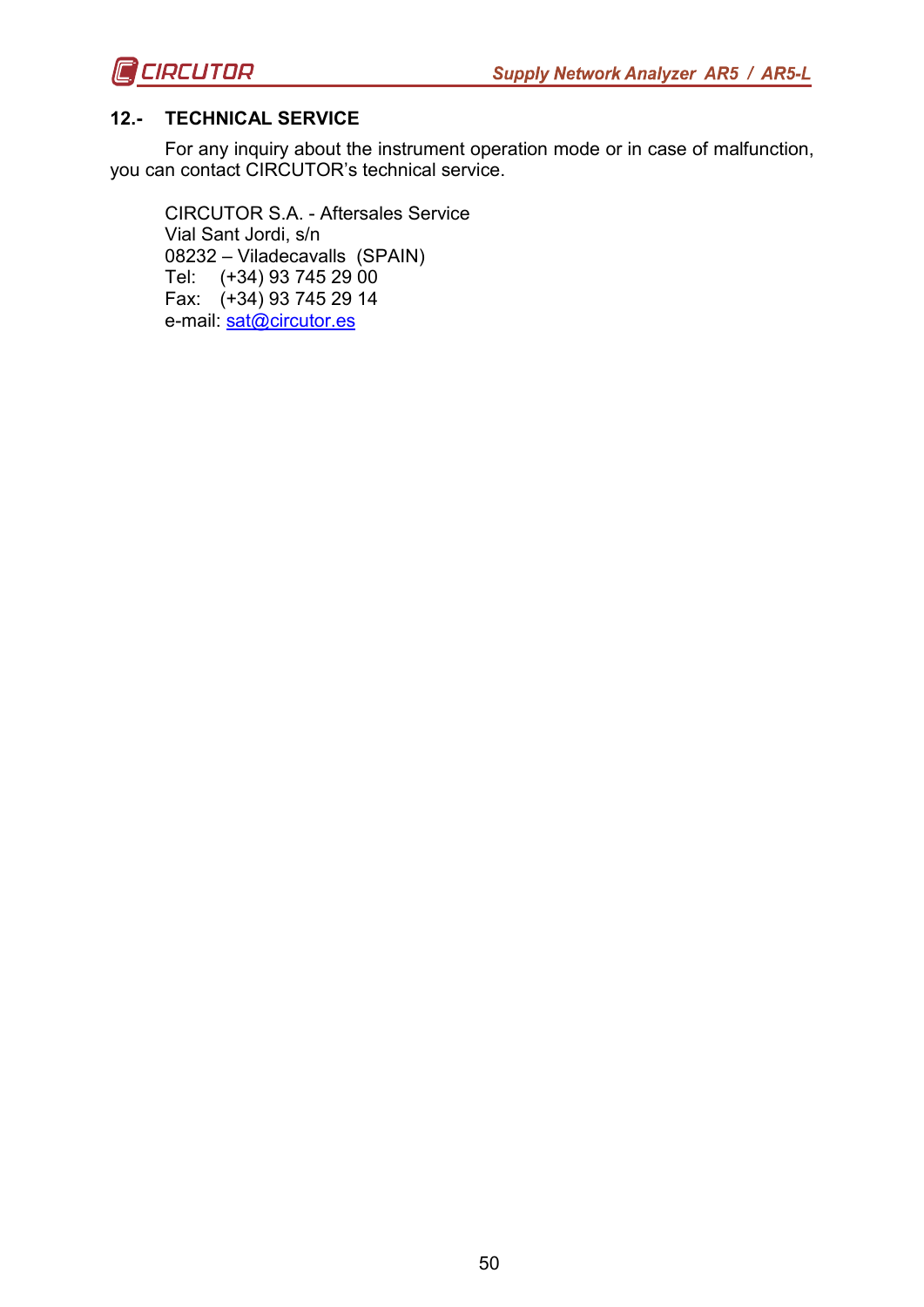

# **A. CABLE ARRANGEMENT**

Different cables used with the analyzer have following arrangements:

• Communication cable RS232: PC - Power supplier set

| <b>PC</b> | <b>POWER SUPPLIER</b><br><b>SET</b> |  |  |  |  |
|-----------|-------------------------------------|--|--|--|--|
|           |                                     |  |  |  |  |
|           | 2                                   |  |  |  |  |
| 5         | 5                                   |  |  |  |  |
|           | Я                                   |  |  |  |  |
|           |                                     |  |  |  |  |

• Power supply/Communication: Power supplier set - analyzer.